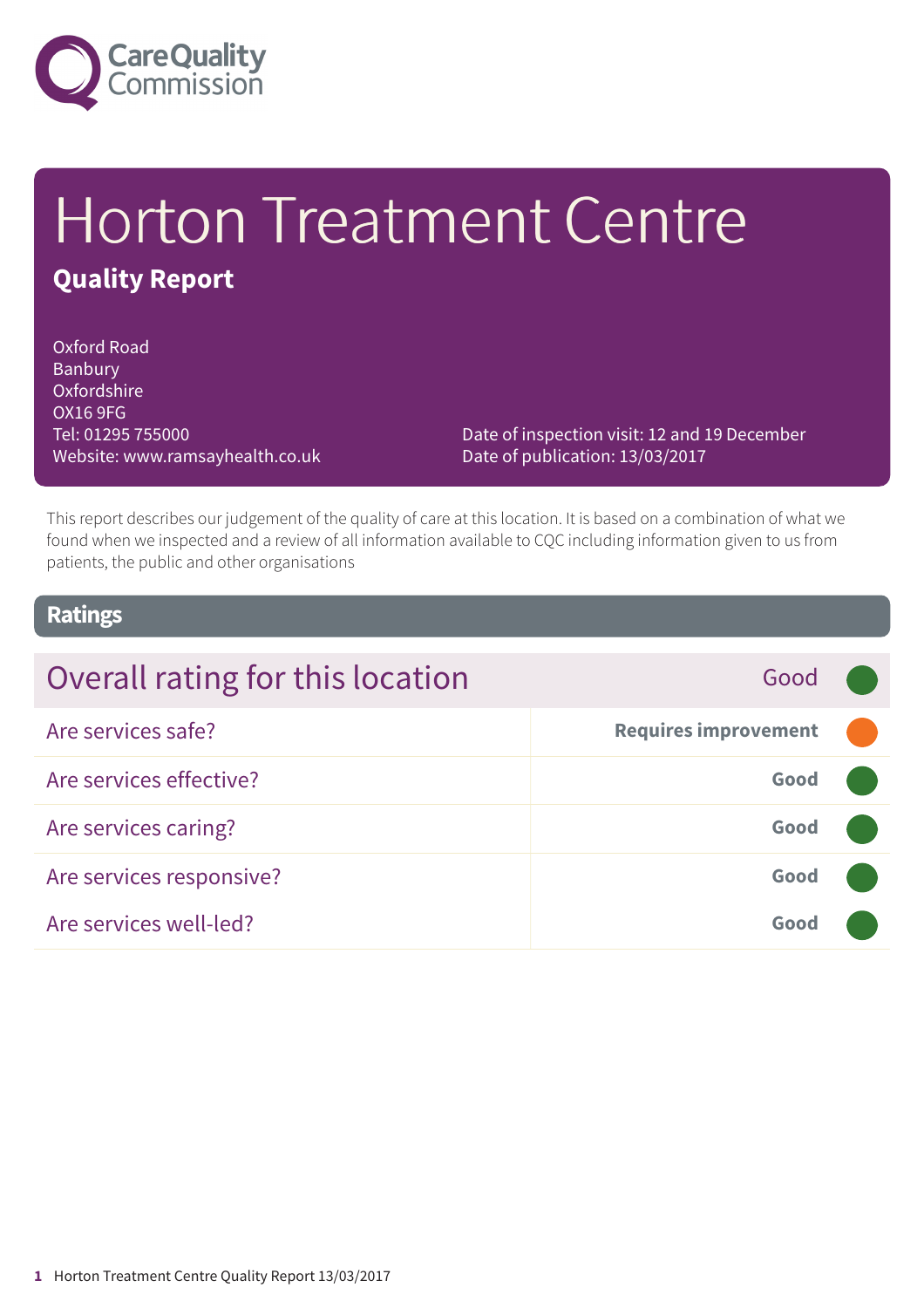### **Letter from the Chief Inspector of Hospitals**

Horton Treatment Centre, operated by Ramsay Health Care UK, is an independent hospital based in Banbury. The hospital is located on the site of an NHS acute trust. The hospital has 40 registered beds, across 28 single or double rooms. Facilities include three operating theatres, a purpose built ambulatory care unit, physiotherapy, and outpatient and diagnostic facilities including a radiography department.

The hospital provides elective (planned) orthopaedic and spinal surgery, outpatients and diagnostic imaging. We inspected all of these services.

We inspected this service using our comprehensive inspection methodology. We carried out the announced part of the inspection on 12 December 2016, along with an unannounced visit to the hospital on 19 December 2016.

To get to the heart of patients' experiences of care and treatment, we ask the same five questions of all services: are they safe, effective, caring, responsive to people's needs, and well led? Where we have a legal duty to do so we rate services' performance against each key question as outstanding, good, requires improvement or inadequate.

Throughout the inspection, we took account of what people told us and how the provider understood and complied with the Mental Capacity Act 2005.

Surgery was the main activity of the hospital. Where our findings on surgery also apply to other services, we do not repeat the information but cross-refer to the surgery section.

#### **Services we rate**

We rated this hospital as good overall.

- Staff knew the process for reporting and investigating incidents using the hospitals reporting system. They received feedback from reported incidents and felt supported by managers when considering lessons learned.
- Staffing levels and skill mix were planned and reviewed to keep people safe at all times. Although the service used agency staff, wherever possible regular bank and agency staff were employed who were inducted and familiar with the service procedures. Medical staff practicing privileges were monitored to ensure doctors were suitable and safe to work in the service.
- Patient's care and treatment was planned and delivered in line with evidence-based guidelines.
- Feedback from patients about their care and treatment were mostly positive. We observed patients were treated with kindness, compassion and dignity throughout our visit. We saw patient information leaflets explaining procedures and after care arrangements.

We found good practice in surgery:

- Staff completed comprehensive patient risk assessments from the initial pre-assessment clinic through to discharge. Care was provided in-line with national best practice guidelines and outcomes for patients were better than average. Staffing levels and skill mix were planned, implemented and reviewed to keep people safe at all times.
- Patients had assessments of their needs and access to different methods of pain relief. Staff monitored and responded to patients' pain levels appropriately.
- The hospital treated 100% of NHS patients within 18 weeks of their referral from July 2015 to June 2016.

We found good practice in relation to outpatient and diagnostic services:

- There were efficient systems to keep patients safe and to allow staff to learn and improve from incidents.
- There was effective multi-disciplinary working with informative handovers, good record keeping and communication.
- The service was planned and delivered to meet people's individual needs.
- The leadership, governance and culture promoted the delivery of high quality person-centred care.

#### **2** Horton Treatment Centre Quality Report 13/03/2017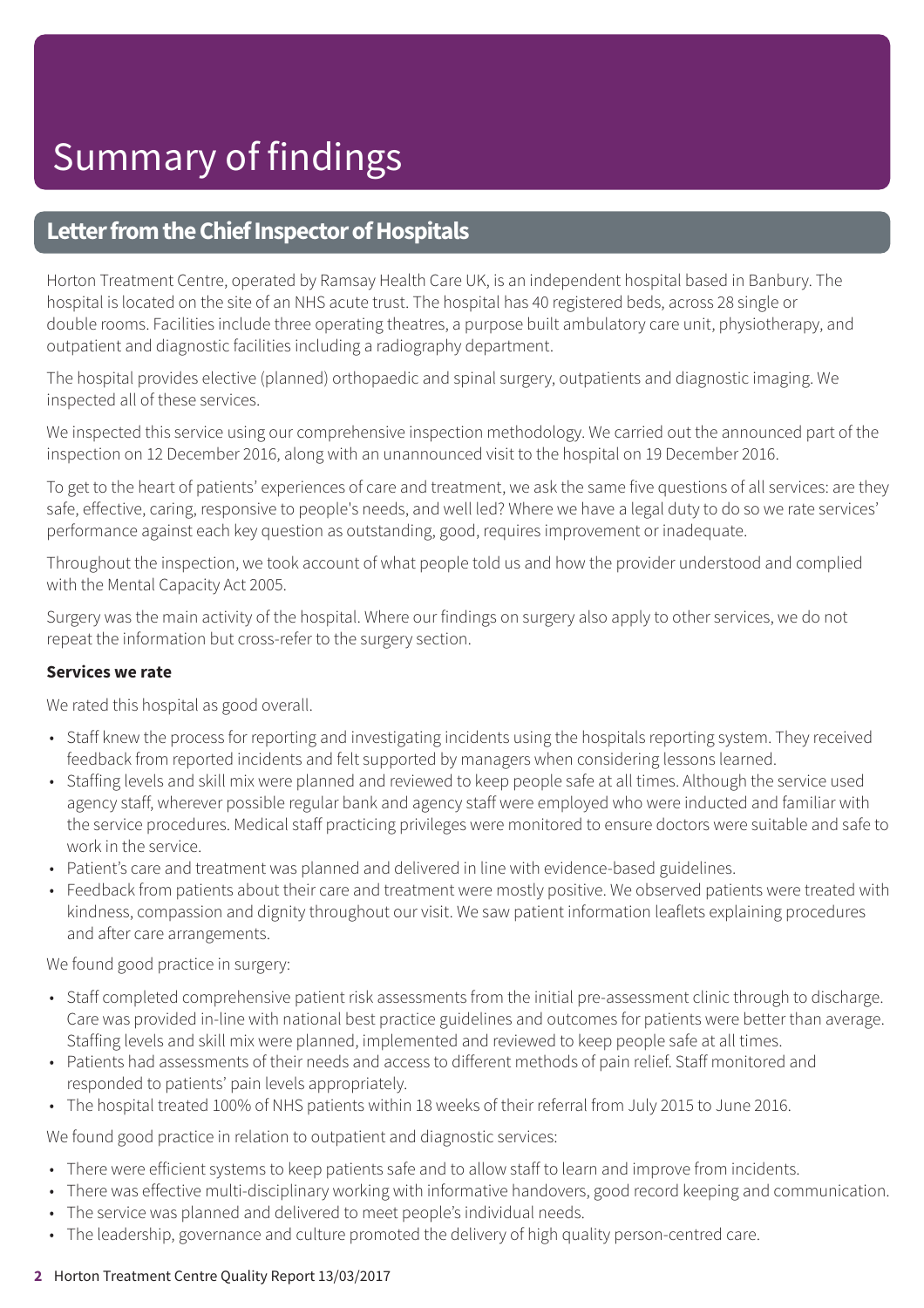# Summary of findings

We found areas of practice that require improvement in surgery:

- We were not assured that the World Health Organisation (WHO) five steps to safer surgery checklist was completed consistently with patients undergoing local anaesthetic procedures. This increased the potential risk of a patient safety incident occurring.
- In the theatre, the scrub area that facilitated two theatres was open to the main corridor. Staff were not aware this was not ideal as infection control standards could be compromised.

We found areas of practice that require improvement in outpatient and diagnostic services:

- Nursing staff had been applying plaster of Paris casts without formal competencies in place. There was no assurance that staff were competent to undertake this task.
- There was no evidence of an audit trail on the use of prescription pads.
- We were not assured that mandatory training completed elsewhere had been checked to ensure it covered the required elements.

Following this inspection, we told the provider that it must take some actions to comply with the regulations and that it should make other improvements, even though a regulation had not been breached, to help the service improve. Details are at the end of the report.

### **Professor Sir Mike Richards Chief Inspector of Hospitals**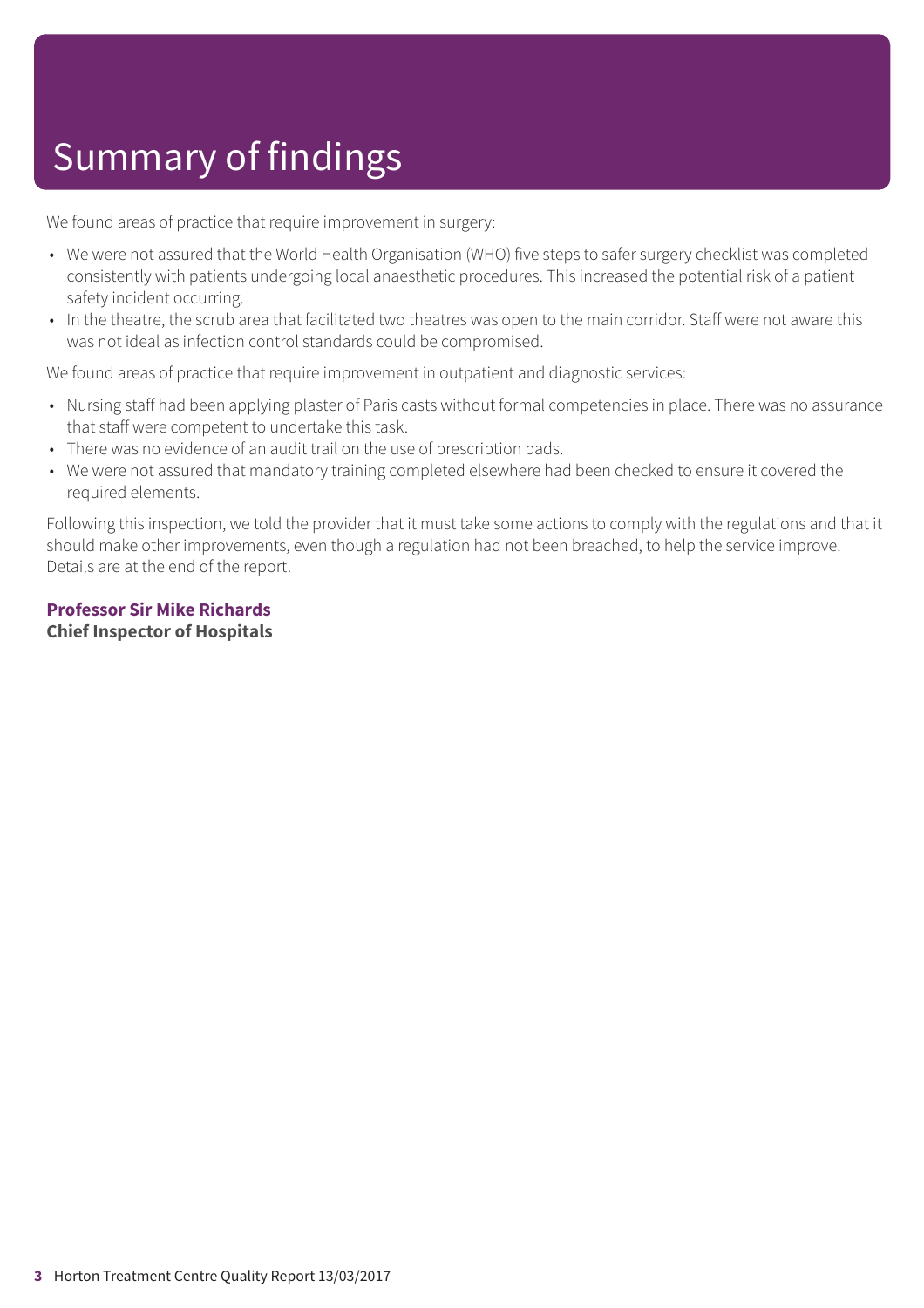# Summary of findings

### **Ourjudgementsabouteachofthemainservices**

| <b>Service</b>                                     | <b>Rating</b> | <b>Summary of each main service</b>                                                                                                                                                                                                                                                                                                             |
|----------------------------------------------------|---------------|-------------------------------------------------------------------------------------------------------------------------------------------------------------------------------------------------------------------------------------------------------------------------------------------------------------------------------------------------|
| <b>Surgery</b>                                     | Good          | Surgery was the main activity of the hospital. Where<br>our findings on surgery also apply to other services, we<br>do not repeat the information but cross-refer to the<br>surgery section.<br>We rated this service as good because it was caring,<br>effective, responsive and well-led, although it required<br>improvement for being safe. |
| <b>Outpatients</b><br>and<br>diagnostic<br>imaging | Good          | Outpatients and diagnostic imaging services was a<br>small proportion of hospital activity. The main service<br>was surgery. Where arrangements were the same, we<br>have reported findings in the surgery section.<br>We rated this service as good because it was safe,<br>effective, caring, responsive and well-led.                        |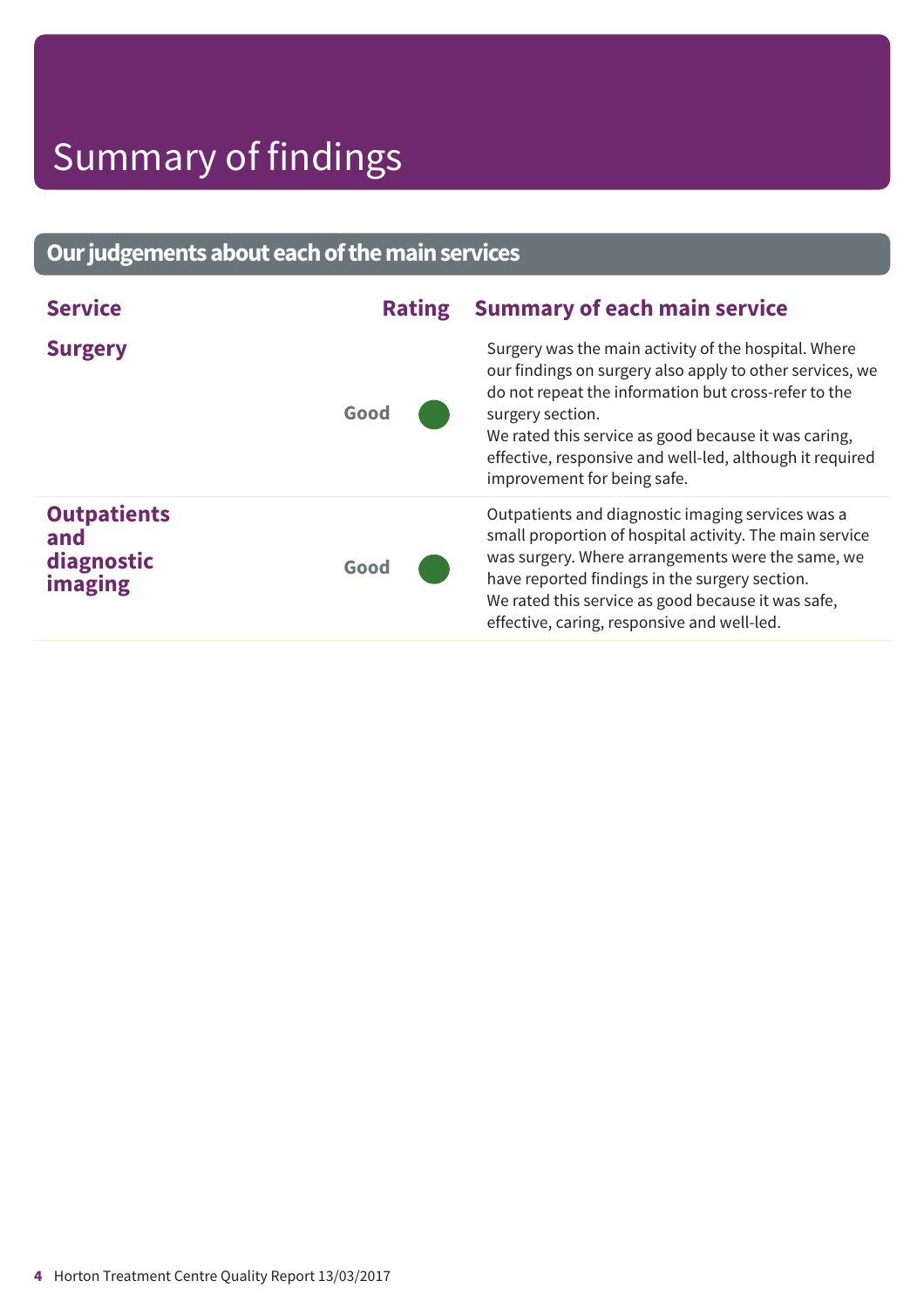# Summary of findings

| <b>Contents</b>                                            |                |
|------------------------------------------------------------|----------------|
| Summary of this inspection                                 | Page           |
| Background to Horton Treatment Centre                      | $\overline{7}$ |
| Our inspection team                                        | $\overline{7}$ |
| Information about Horton Treatment Centre                  | $\overline{7}$ |
| The five questions we ask about services and what we found | 9              |
| Detailed findings from this inspection                     |                |
| Overview of ratings                                        | 12             |
| Outstanding practice                                       | 44             |
| Areas for improvement                                      | 44             |
| Action we have told the provider to take                   | 45             |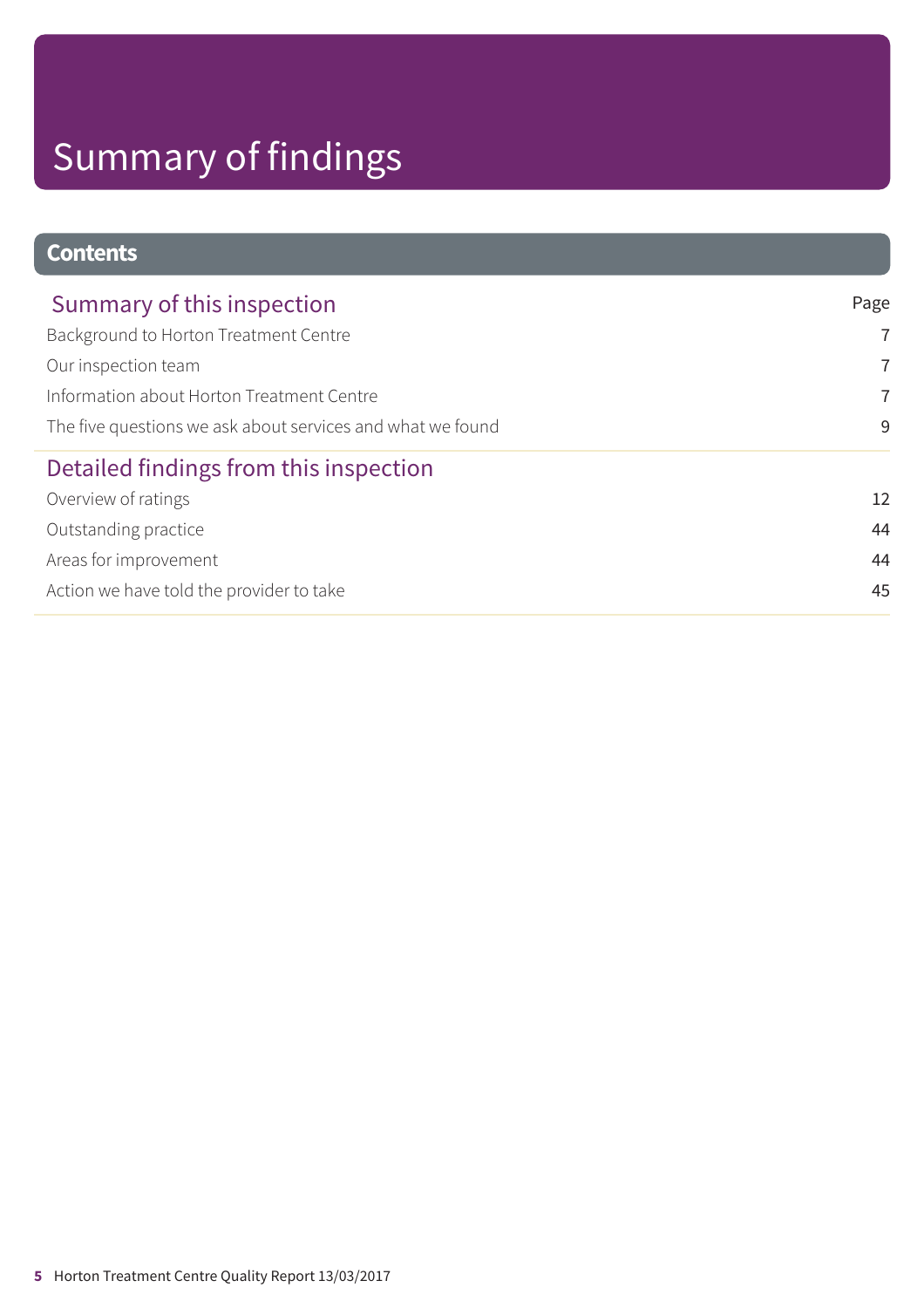

**Good –––**

# Horton Treatment Centre

**Services we looked at:** Surgery; Outpatients and diagnostic imaging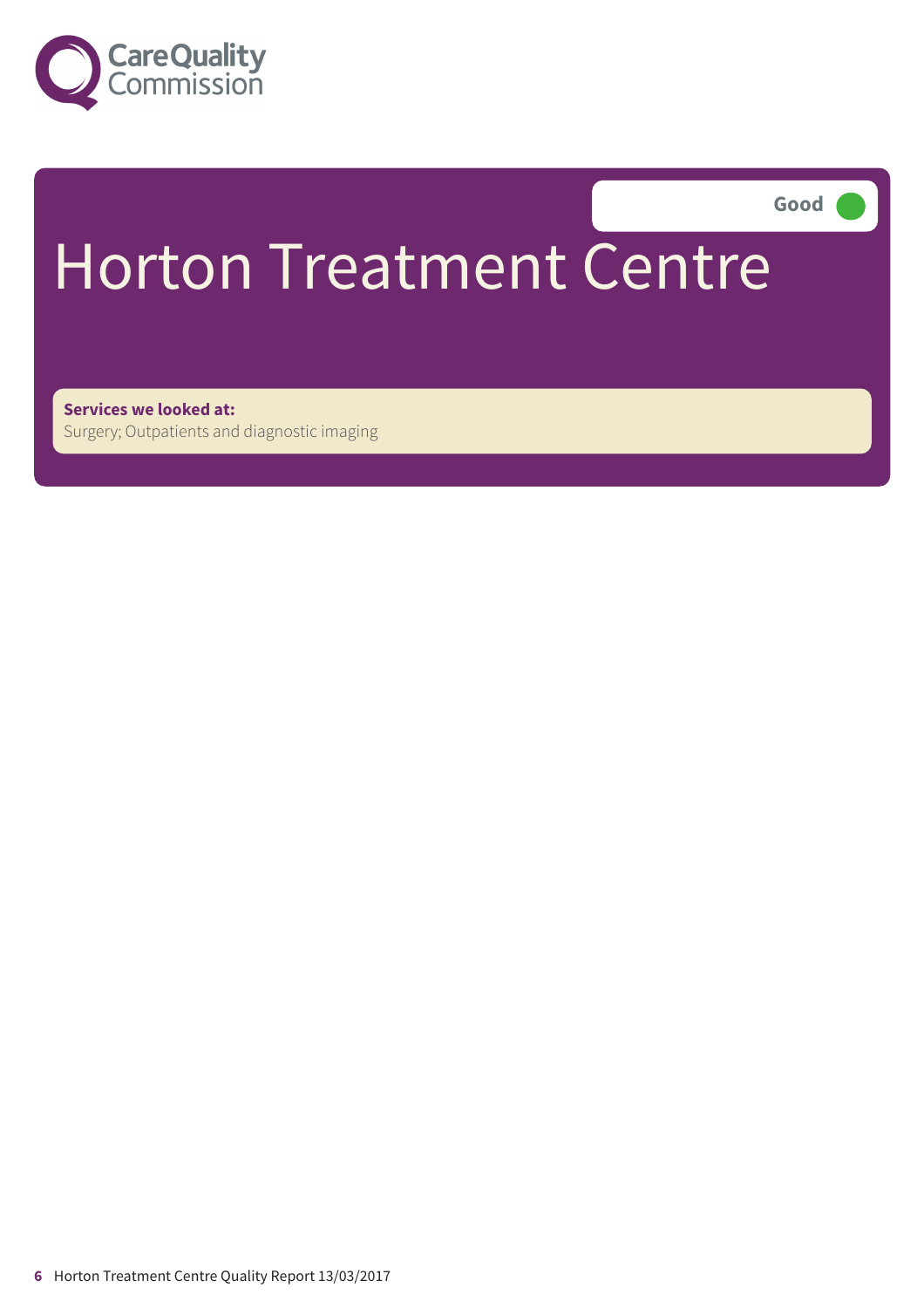### **Background to Horton Treatment Centre**

Horton Treatment Centre is operated by Ramsay Health Care UK Operations Limited. The hospital was purpose built in 2006 to provide elective orthopaedic services to NHS patients. It is a private hospital in Banbury, Oxfordshire. The hospital primarily serves the communities of Oxfordshire. It also accepts patient referrals from Buckinghamshire, Gloucestershire, Northamptonshire and South Warwickshire.

Horton Treatment Centre predominately provides orthopaedic and spinal NHS services. Other services include general surgery, cosmetic surgery, dermatology and pain management services to privately insured and self-funding patients.

The approximate breakdown of these specialties is as follows: orthopaedic 98.3%, spinal 1.1%, dermatology 0.4%, cosmetic 0.2%.

The hospital has had a registered manager in post since 2014.

### **Our inspection team**

Our inspection team was led by:

Lisa Cook, CQC Inspection Manager.

The team comprised a CQC inspector, an assistant inspector and specialist advisors with expertise in surgery, outpatients and radiology.

### **Information about Horton Treatment Centre**

The hospital had one ward, with twin and single rooms, all with en-suites. Facilities included three operating theatres, an outpatients department and diagnostic facilities. There was also a dedicated decontamination unit and a day case ambulatory care unit.

We inspected two core services at the hospital, which covered all the activity undertaken. These were surgery and outpatient and diagnostic services.

The hospital is registered to provide the following regulated activities:

- Diagnostic and screening procedures
- Surgical procedures
- Treatment of disease, disorder or injury.

During the inspection, we visited the ward, outpatients and diagnostics, physiotherapy and the operating department. We spoke with 29 staff including; registered nurses, health care assistants, reception staff, medical staff, operating department practitioners, and senior managers. During our inspection, we spoke with nine patients and we reviewed 15 sets of patient records.

There had been no special reviews or CQC investigations of the hospital during the 12 months prior to this inspection. The CQC has inspected the hospital four times, the most recent inspection took place in January 2014, which found that the hospital was meeting all standards of quality and safety it was inspected against.

### **Activity (July 2015 to June 2016)**

- There were 2,990 inpatient, day case episodes of care recorded at the hospital; of these 97% were NHS-funded, and 3% other funded.
- 47% of all NHS-funded patients and 35% of all other funded patients stayed overnight at the hospital during the same reporting period.
- There were 17,342 outpatient total attendances in the reporting period; of these 97% were other funded and 3% were NHS-funded.

Sixty-nine consultant surgeons, anaesthetists and radiologists worked at the hospital under practising privileges. Two regular resident medical officers (RMO)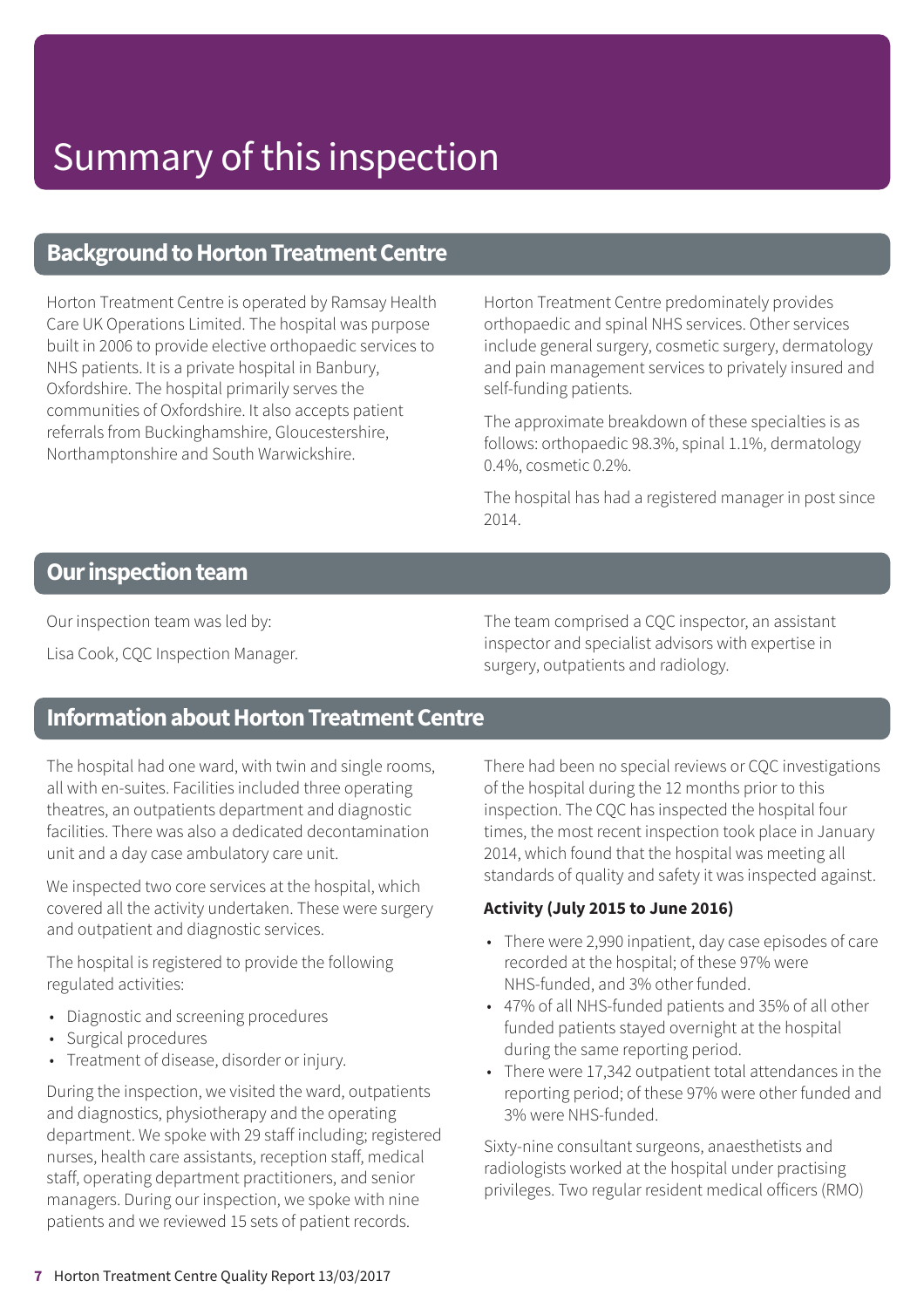worked on a two week rota. The hospital employed 21.2 whole time equivalent (WTE) registered nurses, 16.1 (WTE) care assistants and 41.1(WTE) other hospital staff, as well as having its own bank staff.

The accountable officer for controlled drugs (CDs) was the matron Gina Taylor.

### **Track record on safety**

There had been three never events July 2015 to June 2016:

- July 2015 related to a prosthesis mismatch, which consisted of a patient undergoing a hip replacement receiving a hip prosthesis head that matched the cup and not the stem.
- November 2015 related to a failure in the sharps count and consisted of a retained surgical blade in the patient's hip during a hip replacement.
- June 2016 related to a prosthesis mismatch, which consisted of a patient having the wrong size head fitted to the cup in a hip.

Clinical incidents 32 no harm, 49 low harm, 4 moderate harm, 0 severe harm, 1 death

No serious injuries

No incidences of hospital acquired Methicillin-resistant Staphylococcus aureus (MRSA),

No incidences of hospital acquired Methicillin-sensitive staphylococcus aureus (MSSA)

No incidences of hospital acquired Clostridium difficile (C.difficile)

No incidences of hospital acquired E-Coli

22 complaints

#### **Services accredited by a national body:**

• Information Security Management System –ISO/IEC 27001:2013

#### **Services provided at the hospital under service level agreement:**

- Clinical and or non-clinical waste removal
- Interpreting services
- Laundry
- Maintenance of specialist medical equipment
- Pathology and histology
- Pharmacy services
- Specialist medical imaging
- RMO provision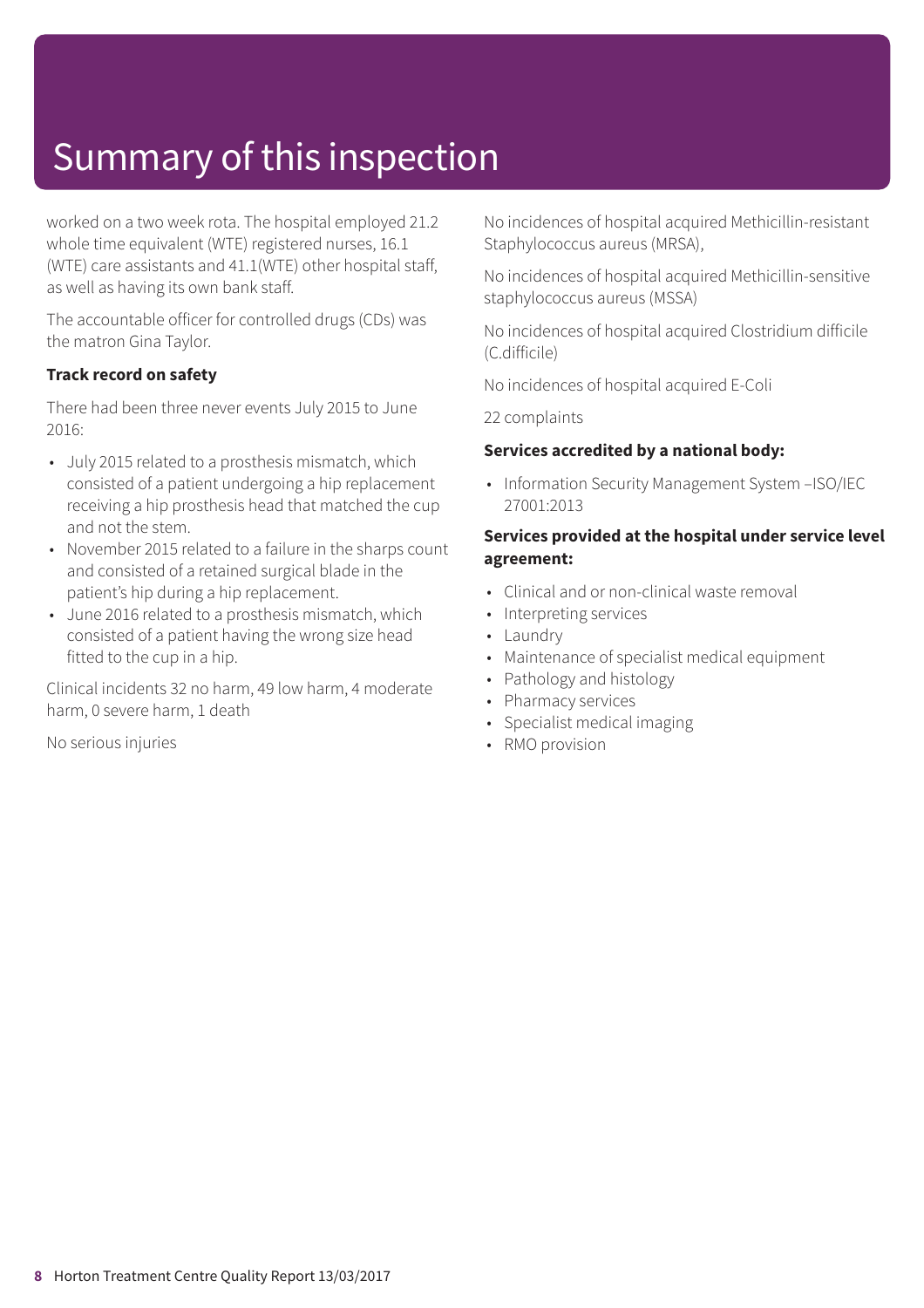### **The five questions we ask about services and what we found**

We always ask the following five questions of services.

### **Are services safe?**

We rated safe as requires improvement because:

- The infection control processes to the clean patient equipment were not robust. The equipment was visibly clean but it was not clear which items of equipment were ready for use. There was a risk that patients and staff could be using dirty equipment. On the unannounced inspection, we observed new infection control policies and procedures had been implemented.
- Scrub sinks in the operating department were outside of the operating theatre in the main corridor, a potential infection control risk.
- We observed an incident of a patient undergoing local anaesthetic procedures that indicated the WHO surgical checklist was not embedded into day-to-day practice.
- On the ward, fridges where medicines were stored were monitored. However, in theatres the temperatures were not being monitored and therefore there was no assurance that medication was stored correctly at all times.
- In the out patients department there was no clear audit trail for the use of prescription pads. Although action had been taken to implementa system when we conducted our unannounced visit.
- Although the hospital had met the mandatory training target for most modules, a number of staff had not completed acute illness management and intravenous training, which could pose a risk to patient safety.

However,

- There were processes in place for reporting incidents and staff confirmed they received feedback and shared learning. Staff understood and fulfilled their responsibilities to raise concerns and report incidents and near misses.
- All clinical areas were visibly clean and staff had access to sufficient equipment to provide safe care and treatment.
- Patient records were accurate, stored safely and provided detailed records of care and treatment.
- Nurse staffing levels and skill mix were planned appropriately, implemented and reviewed. Medical staff practising privileges were monitored to ensure doctors were suitable and safe to work in the service.
- In general medicines were stored safely and staff administered medicines within the hospital's policy.

**Requires improvement –––**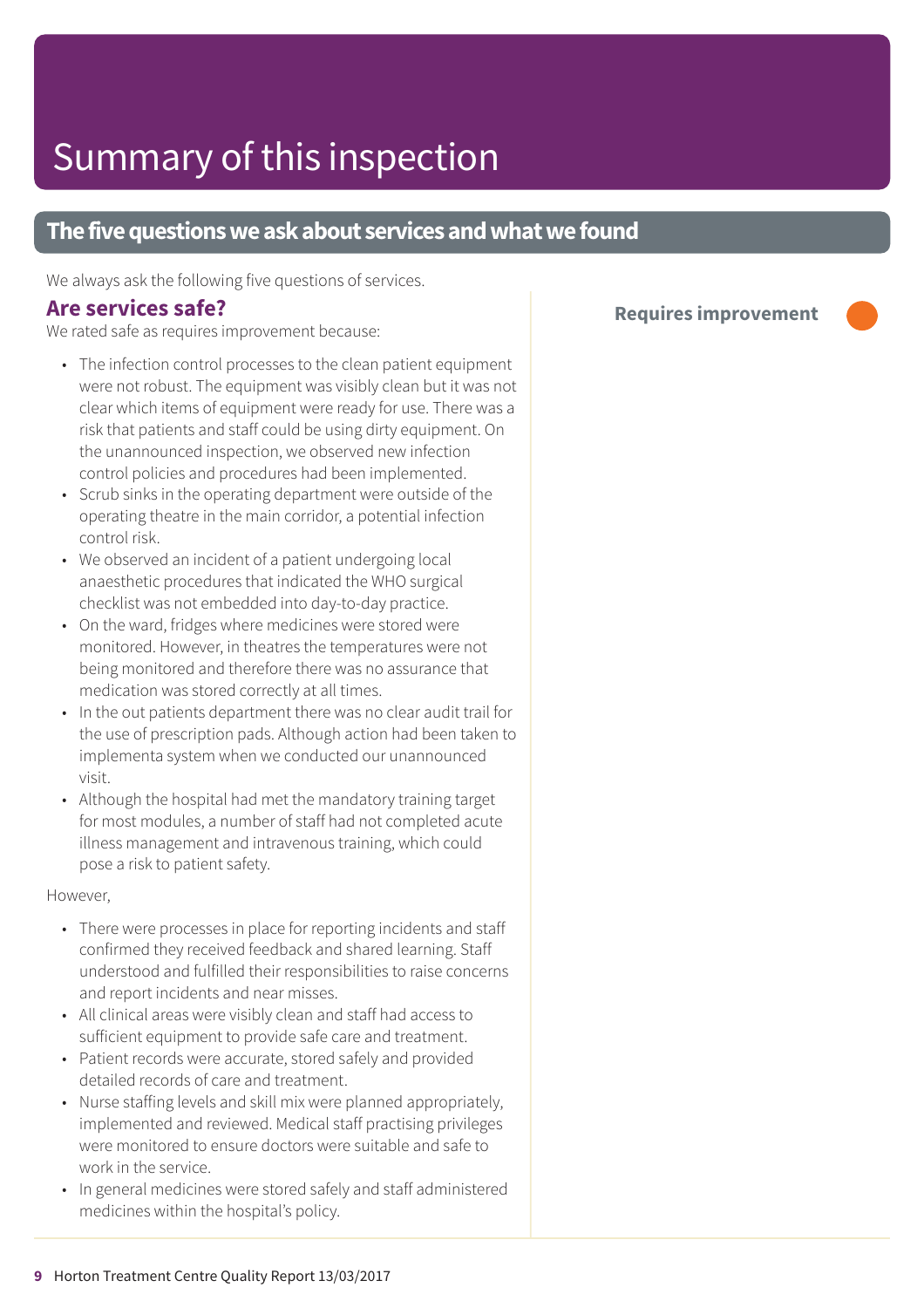### **Are services effective?**

We rated effective as good because:

- Staff provided care and treatment to patients following evidence-based guidance and standards.
- There was evidence of good multidisciplinary working within the hospital and out-of-hours services were provided when needed. Staff were positive about the 'daily huddles', where key updates were communicated.
- Staff were qualified and had the skills they needed to carry out their roles effectively and in line with best practice. They were supported to maintain and further develop their professional skills and experience.
- Nurses discussed pain relief with patients and provided information on the type of pain relief they could expect to receive as part of their procedure. Staff provided patients with information leaflets about their specific type of procedure.
- Patients had comprehensive assessments of their needs, which included consideration of clinical needs, mental health, physical health and wellbeing, and nutrition and hydration needs.

### **Are services caring?**

We rated caring as good because:

- Feedback from patients about their care and treatment was positive and we observed staff being supportive and compassionate to patients. This included treating patients with dignity and respect, and in general maintaining privacy and confidentiality.
- Patients told us they felt they had sufficient information to allow them to be involved with their care and had their wishes respected and understood.
- Flexible visiting hours enabled patients to maintain supportive relationships with those close to them.
- Patients were contacted by the hospital after they had been discharged offering help and advice if required.

### **Are services responsive?**

We rated responsive as good because:

- The hospital and local clinical commissioning groups worked together to plan and deliver surgical services to meet the needs of local people.
- Admissions were pre-planned so staff could assess patient needs prior to treatment. This enabled staff to provide care to meet their specific needs, including cultural, language, mental or physical needs.

**Good –––**

**Good –––**

**Good –––**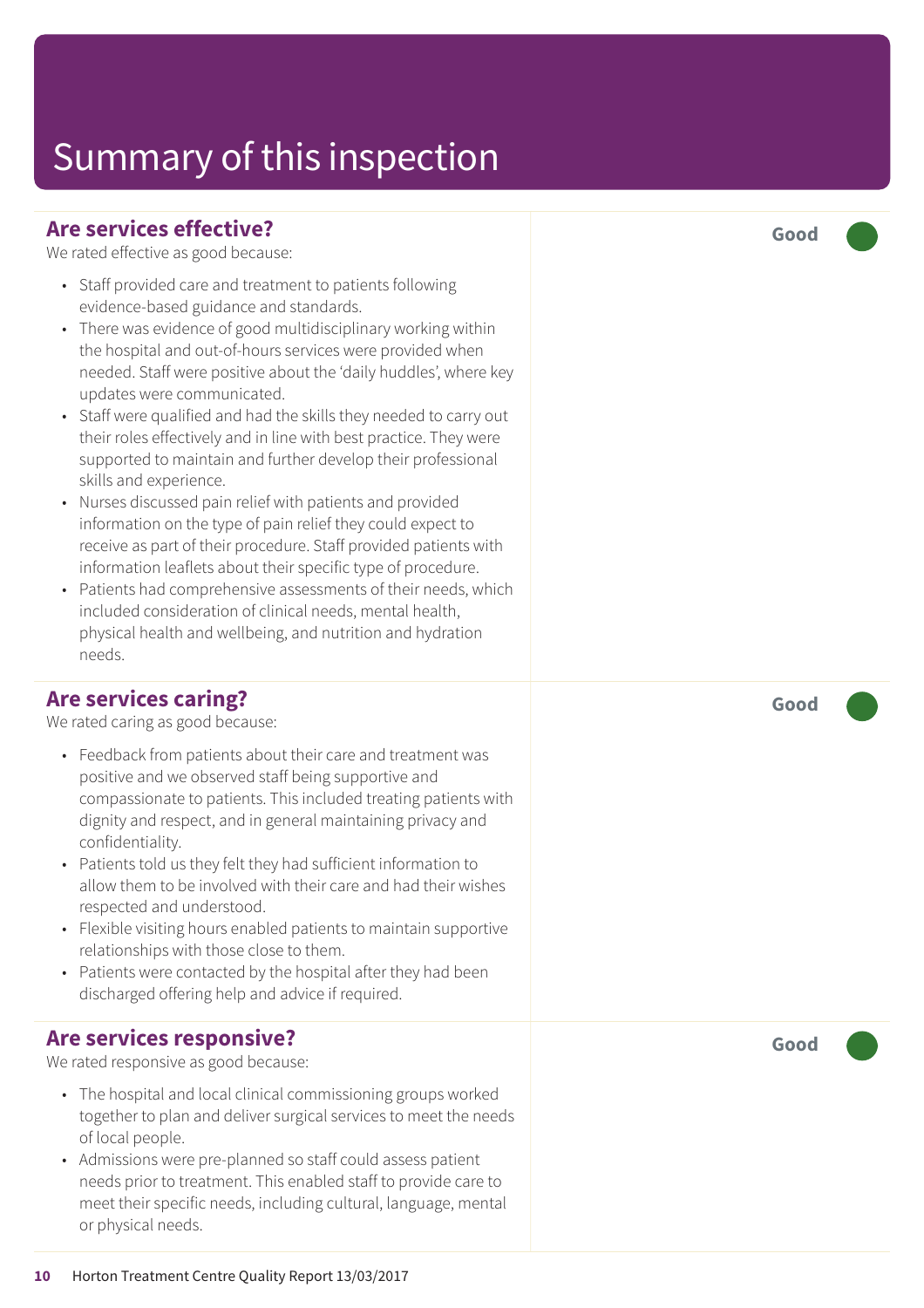- The hospital had strict selection criteria to ensure only patients whom the hospital had the facilities to care for were referred. Patients told us the whole process from booking their initial appointment, to being discharged post-surgery was efficient and well organised.
- The hospital achieved 100% of NHS patients treated within 18 weeks of referral from July 2015 to June 2016.
- The hospital dealt with the majority of complaints promptly, and there was evidence that the complaints were discussed amongst staff. Complaints were used to improve the quality of care. We saw that responses to complaints contained an apology and there was evidence that the concerns raised had been fully investigated.

### **Are services well-led?**

We rated well-led as good because:

- The provider had a clear vision and strategy to deliver high quality care and promote good outcomes for patients. Staff were clear about the vision and their responsibilities.
- There was a clear leadership structure and staff felt supported by management. The service had a number of policies and procedures to govern activity and held regular governance meetings.
- Staff said managers were available, visible, and approachable. Staff praised the leadership of the service and felt supported in their department. Staff spoke positively about the service they provided for patients and emphasised the importance of quality and the patient experience.
- Risk, quality and governance structures and systems, managed at departmental, hospital and corporate levels, were in place to share information and learning.

**Good –––**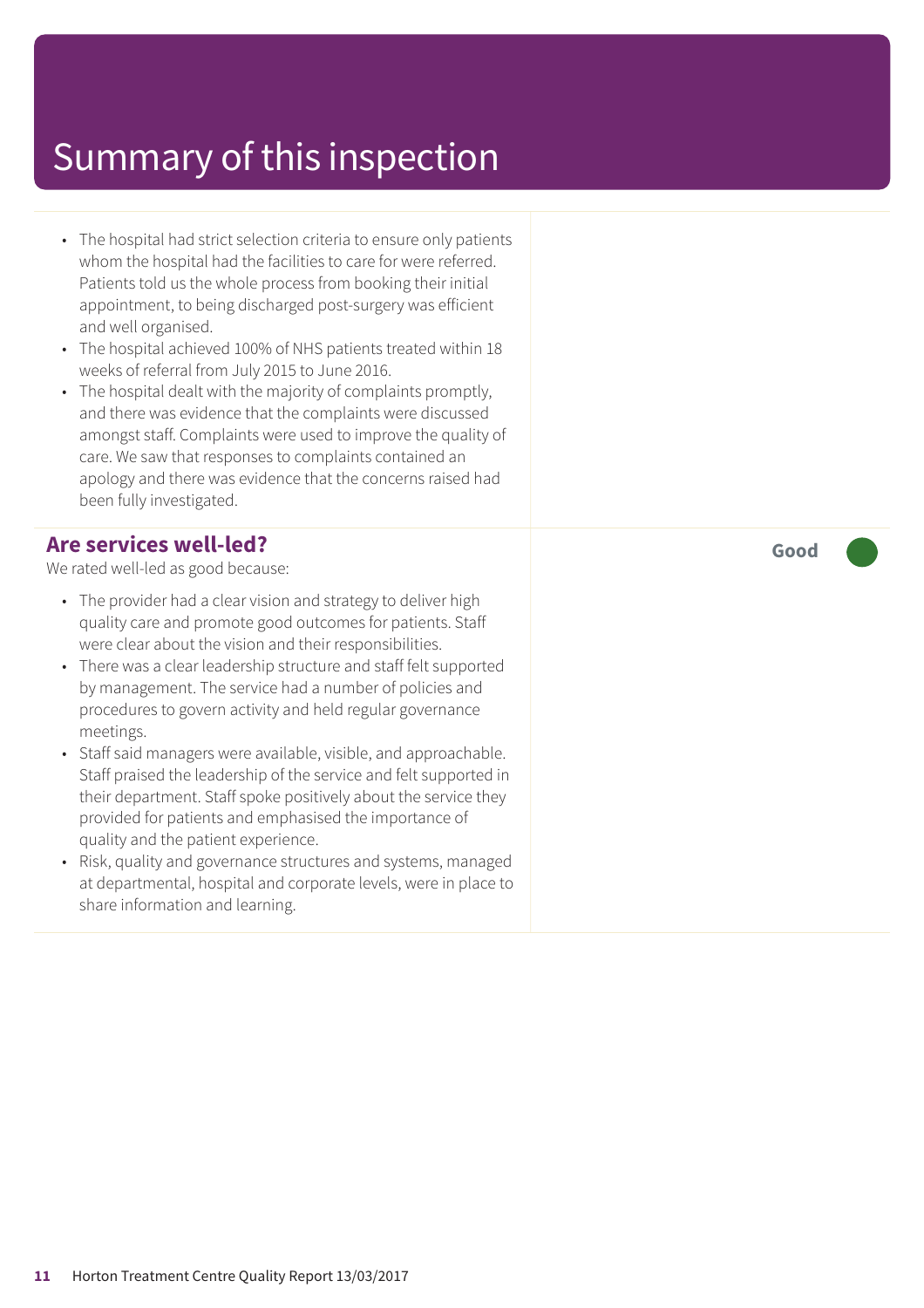# Detailed findings from this inspection

### **Overview of ratings**

Our ratings for this location are:

|                                       | Safe                           | <b>Effective</b> | Caring | Responsive | Well-led | <b>Overall</b> |
|---------------------------------------|--------------------------------|------------------|--------|------------|----------|----------------|
| Surgery                               | <b>Requires</b><br>improvement | Good             | Good   | Good       | Good     | Good           |
| Outpatients and<br>diagnostic imaging | Good                           | Not rated        | Good   | Good       | Good     | Good           |
| <b>Overall</b>                        | <b>Requires</b><br>improvement | Good             | Good   | Good       | Good     | Good           |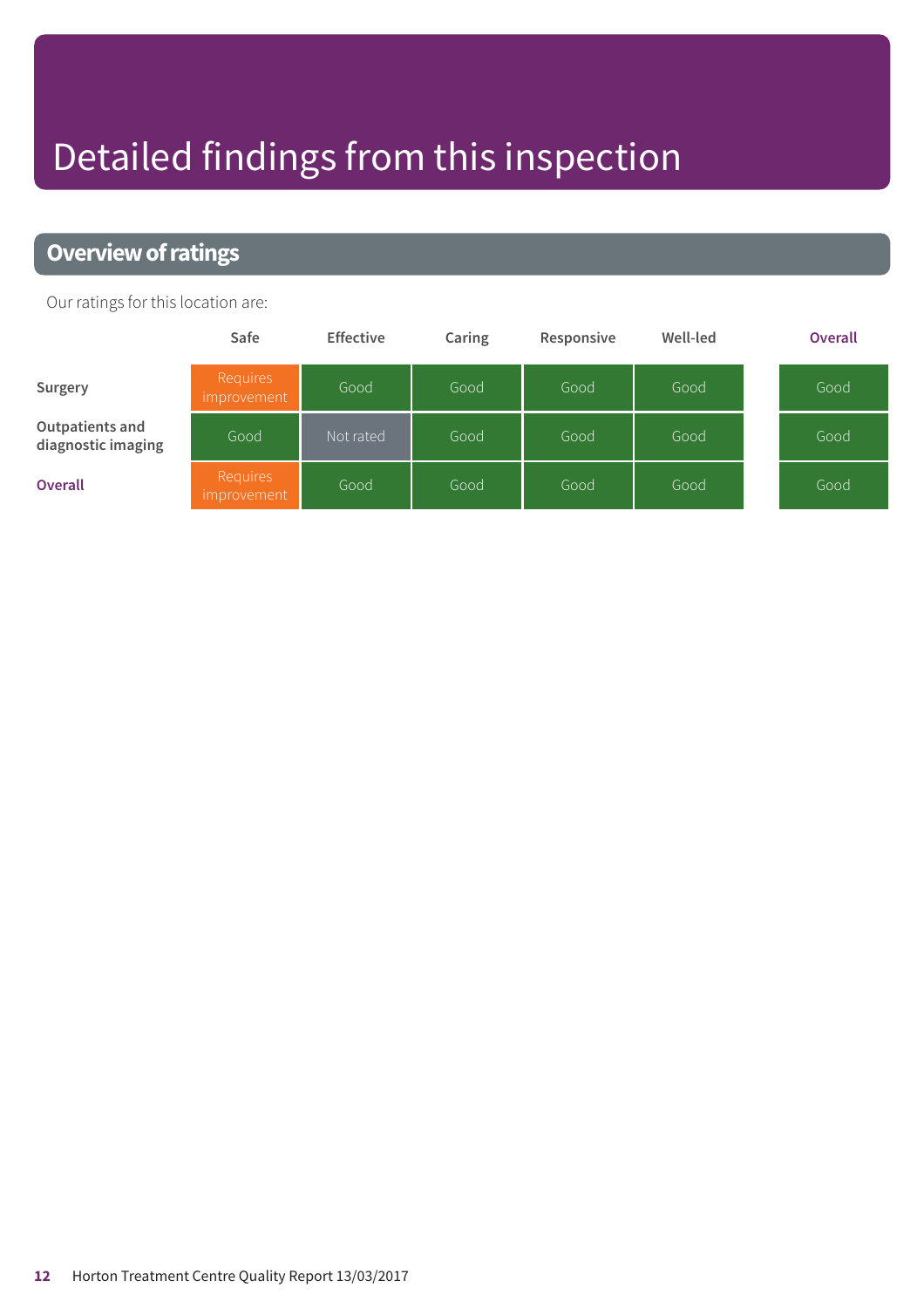| Safe             | <b>Requires improvement</b> |  |
|------------------|-----------------------------|--|
| <b>Effective</b> | Good                        |  |
| <b>Caring</b>    | Good                        |  |
| Responsive       | Good                        |  |
| <b>Well-led</b>  | Good                        |  |

### **Are surgery services safe?**

**Requires improvement –––**

The main service provided by Horton Treatment Centre was surgery. Where our findings for surgical services also apply to other services, for example, management arrangements, we do not repeat the information but cross-refer to this section of the report.

We rated safe as requires improvement because:

### **Incidents**

- Staff reported incidents through the hospitals electronic reporting system. All staff we spoke with were aware of the electronic incident reporting system and told us they were encouraged to report incidents. Staff told us the system was simple to use and accessible to all.
- From July 2015 to June 2016, there were 86 clinical incidents reported in theatres and the ward. The majority (81) were graded as no or low harm with one case of an unexpected death. A patient died at home of natural causes after being discharged from the hospital following a surgical procedure. This was reported to the CQC.
- There had been three surgical never events in the reporting period (July 15 to June 16). Never events are a type of serious incident that are wholly preventable, where guidance or safety recommendations that provide strong systemic protective barriers are available at a national level, and should have been implemented by all healthcare providers. Root cause analyses had

been completed. The reports contained recommendations for learning and identified actions to prevent the incidents happening again, with agreed action plans.

- There were no regular mortality and morbidity meetings to discuss unexpected deaths or adverse incidents affecting patients. Staff told us such cases would be included in the clinical governance and medical advisory meetings as required.
- Learning from incidents was cascaded in team meetings at all levels from ward and theatre through to the Medical Advisory Committee (MAC) meetings. We reviewed minutes from the clinical effectiveness meeting and MAC meeting and found there to be shared learning throughout.
- The duty of candour is a regulatory duty that relates to openness and transparency and requires providers of health and social care services to notify patients (or other relevant persons) of 'certain notifiable safety incidents' and provide reasonable support to that person. Staff we spoke with understood their responsibility to be open and honest with the family when something had gone wrong. Senior staff were aware of their role to investigate a notifiable safety incident, keep the family informed and offer support. Staff gave examples of when they had applied duty of candour and learning because of an incident. The hospital made contact with a patient after a procedure had gone wrong. The patient received ongoing clinical support, a telephone call and a letter of apology. In this case, the patient was made aware when things had gone wrong and was provided with reasonable support.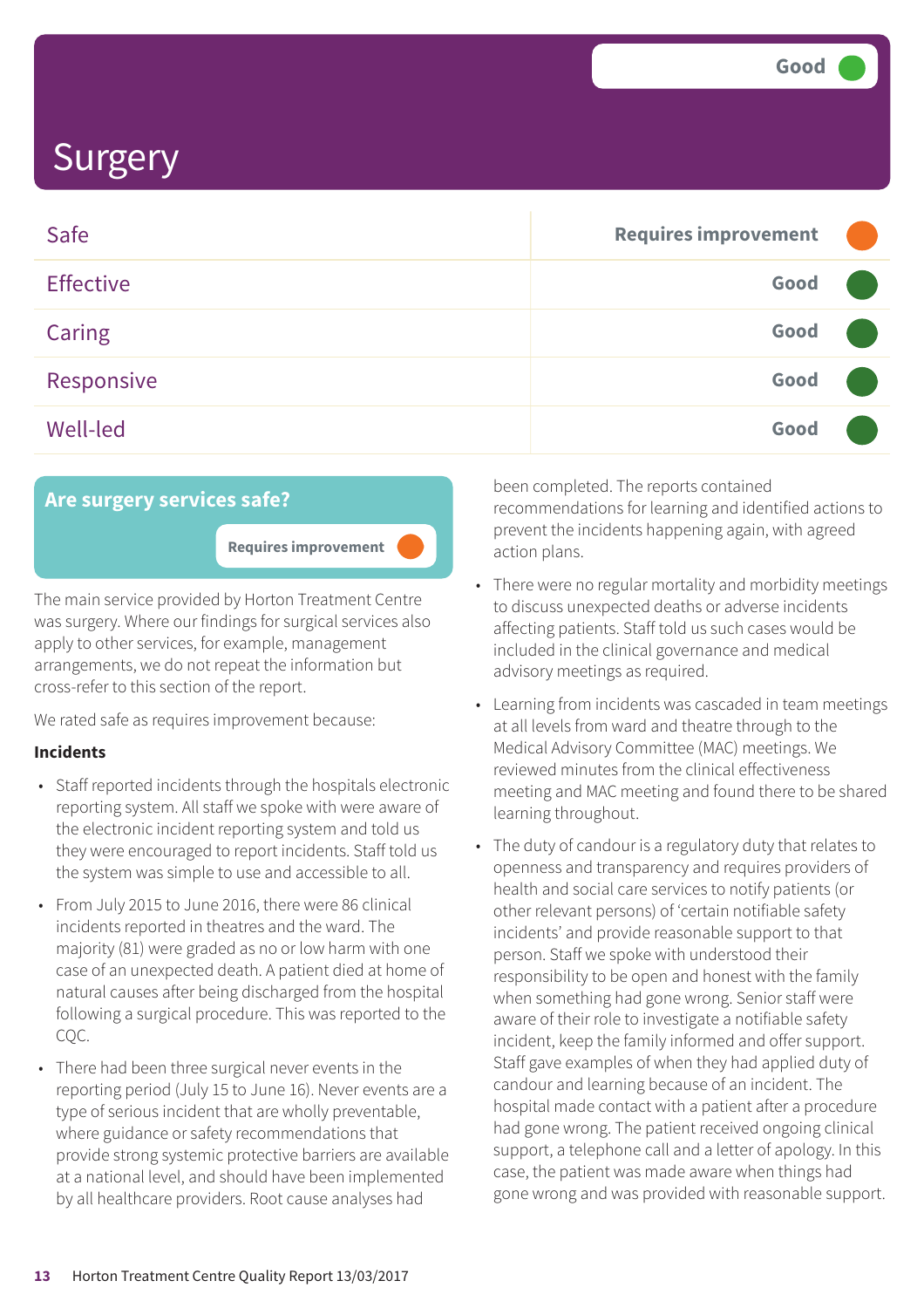### **Clinical Quality Dashboard or equivalent (how does the service monitor safety and use results)**

- The NHS safety thermometer is a monthly snapshot audit of the prevalence of avoidable harm that includes new pressure ulcers, catheter-related urinary tract infections, venous thromboembolism and falls. The surgical ward participated in the NHS safety and medicine thermometer. Senior staff conducted monthly audits of patient falls, pressure ulcers, catheters and urinary tract infections. The audits showed that patients received predominantly 'harm free' care. However, information about the audits was not displayed.It is considered best practice to display the results of the safety thermometer audits; this allows staff, patients and their relatives to assess how the ward has performed.
- Staff routinely assessed patients for venous thromboembolism (VTE). The VTE screening rate was 100% from July 2015 to June 2016.
- The hospital had two incidents of hospital acquired VTE or pulmonary embolus (PE) during this period. A PE is a blockage of an artery in the lungs. The most common cause of the blockage is a blood clot.

### **Cleanliness, infection control and hygiene**

- In the theatre, the scrub area that facilitated two theatres was open to the main corridor. Staff were not aware that this was not ideal as infection control standards could be compromise. The Health Building Note (HBN 26) Facilities for surgical procedures 2004 recommends scrub and gowning facilities are held in a dedicated room, with specific recommendations for size and layout. During the inspection, we observed beds stored in front of the scrub area, whilst patients were in the operating theatre.
- All clinical areas we visited on the ward were clean and tidy. We observed staff following good infection control practices, such as cleaning their hands before and after patient contact and ensuring they were 'bare below elbows', to minimise the risk and spread of infection to patients. However, they was no system to indicate theequipment was clean and ready to use. Staff were documenting cleaning of equipment in an infection control book, and we were not assured that equipment

was clean for use. We informed management at the time of the inspection and on the unannounced inspection, we saw 'I am clean' stickers being used which were clearly visible, dated and signed appropriately.

- Staff had access to personal protective equipment such as gloves and aprons, which we observed them using appropriately. There were hand sanitiser points around the hospital for visitors to use, to reduce the spread of infection to patients. Patient rooms also contained washbasins.
- We observed domestic staff on the ward with cleaning trolleys using a colour-coded system to minimise the risk of cross infection.
- Clinical and domestic waste management was in line with guidance on the use of separate colours and receptacles. We observed staff handled contaminated waste and linen correctly.
- Clean linen was stored appropriately and readily available on the ward and in the operating department. The hospital used disposable curtains in all the treatment and consulting rooms. These where dated according to when they were put up and when they were due to be changed.
- There was an infection prevention and control (IPC) lead for the hospital and an IPC link for each department. The infection prevention control lead formed part of the clinical effectiveness committee, which met every three months. The committee prepared the yearly IPC programme of audits and teaching, ensuring any issues were raised with the board. We saw that the MRSA screening programme was discussed at the April and November 2016 meetings.
- Patient Led Assessments of the Care Environment (PLACE) for February 2016 to June 2016 showed the hospital scored 99% for cleanliness, higher than the England average of 98%.
- MRSA is a bacterium that can be present on the skin and can cause serious infection. There was a hospital policy that stated certain patients should be screened for MRSA prior to admission. This included orthopaedic patients, patients who had come from another hospital or patients who had a history of MRSA. Patients with a positive result received treatment prior to the hospital admitting them for surgery.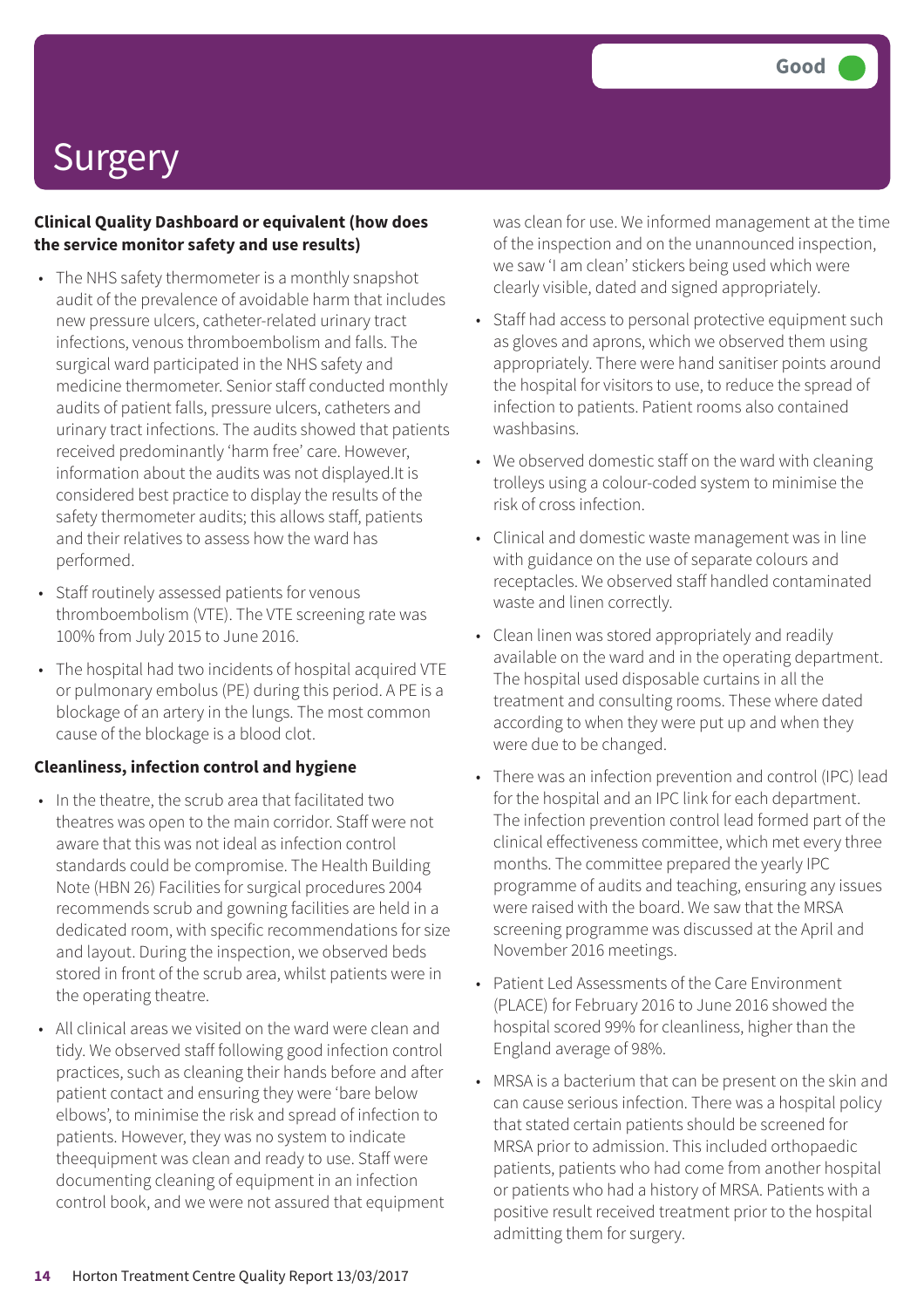- Healthcare infection rates were low from July 2015 to June 2016. There were no incidences of hospital acquired MRSA, Clostridium difficile or Escherichia coli (E-Coli) across the hospital.
- Most staff had completed their mandatory training, records showed 95% of staff in theatres and 100% of staff on the ward had completed the infection prevention practical training. The hospitals target was 100%.
- Results from the most recent hand hygiene audit in December 2016 showed 100% compliance for staff on the ward and in the operating department. Staff completed annual hand hygiene mandatory training.
- The operating department was visibly clean, and there was a safe 'flow' from clean to dirty areas to minimise the risk of cross contamination of equipment. The hospital used single-use equipment where possible.
- Daily, weekly and monthly cleaning rotas were displayed in theatres. Staff were required to sign when cleaning had taken place. Senior staff monitored the completion of the cleaning tasks and the overall cleanliness of the department.
- In the operating theatres, we saw staff following the infection control policy. Information was clearly displayed above sinks to remind staff about correct handwashing procedures. We observed staff were bare below the elbows and were seen washing their hands and using hand sanitiser appropriately.
- All of the three operating theatres had higher levels of air filtration (laminar flow). This was particularly important for joint surgery to reduce the risk of infection.
- There had been 16 surgical site infections from July 2015 to June 2016. Senior staff had completed a root cause analysis for each infection, with the outcomes discussed at the clinical effectiveness meeting. There had not been any reoccurring themes between the causes of the infections. However, the rate of infections for primary hip arthroplasty and other orthopaedic and trauma procedures was above the rate of other independent acute hospitals we hold this type of data for.
- The hospital attended meetings with the local Clinical Commissioning Group Infection Control Committee who also monitored their compliance and infection rates.
- Within the hospital, there were decontamination facilities available on site, which decontaminated and sterilised surgical instruments. They had a defined cleaning pathway for surgical instruments after use. Decontamination of reusable medical devices was in line with national guidance.

#### **Environment and equipment**

- The ward and the operating department had portable resuscitation trolleys. The trolleys contained medication for use in the event of a cardiac arrest. Nursing staff checked resuscitation equipment either weekly or daily. The drawers of the resuscitation trolleys were checked every weekend. The top of the resuscitation trolley, including the defibrillator and oxygen cylinders, were checked every day. This was the case throughout the service and we saw evidence of this in documentation on top of the trolleys. The resuscitation trolleys all had tamper evident tags to alert staff to any potential removal of equipment.
- The clean utility room on the ward was accessible to the public and was not secure; this room contained needles and syringes, as well as chemicals. We raised this at the time of the inspection and at the unannounced inspection, the door had been made secure.
- All patient equipment we looked at had been checked for electrical safety appliance testing, stickers showed when the equipment was next due for service. Equipment checked included infusion pumps, blood pressure and cardiac monitors, as well as patient moving and handling equipment such as hoists.
- The onsite maintenance team would assist in fixing any broken or damaged equipment in a timely manner and staff told us how they would refer damaged equipment to the team.
- Staff could access the equipment they needed and said they had sufficient equipment to care for patients. There were hoists available. Staff we spoke with said they rarely used a hoist. Patients had access to physiotherapy equipment if required.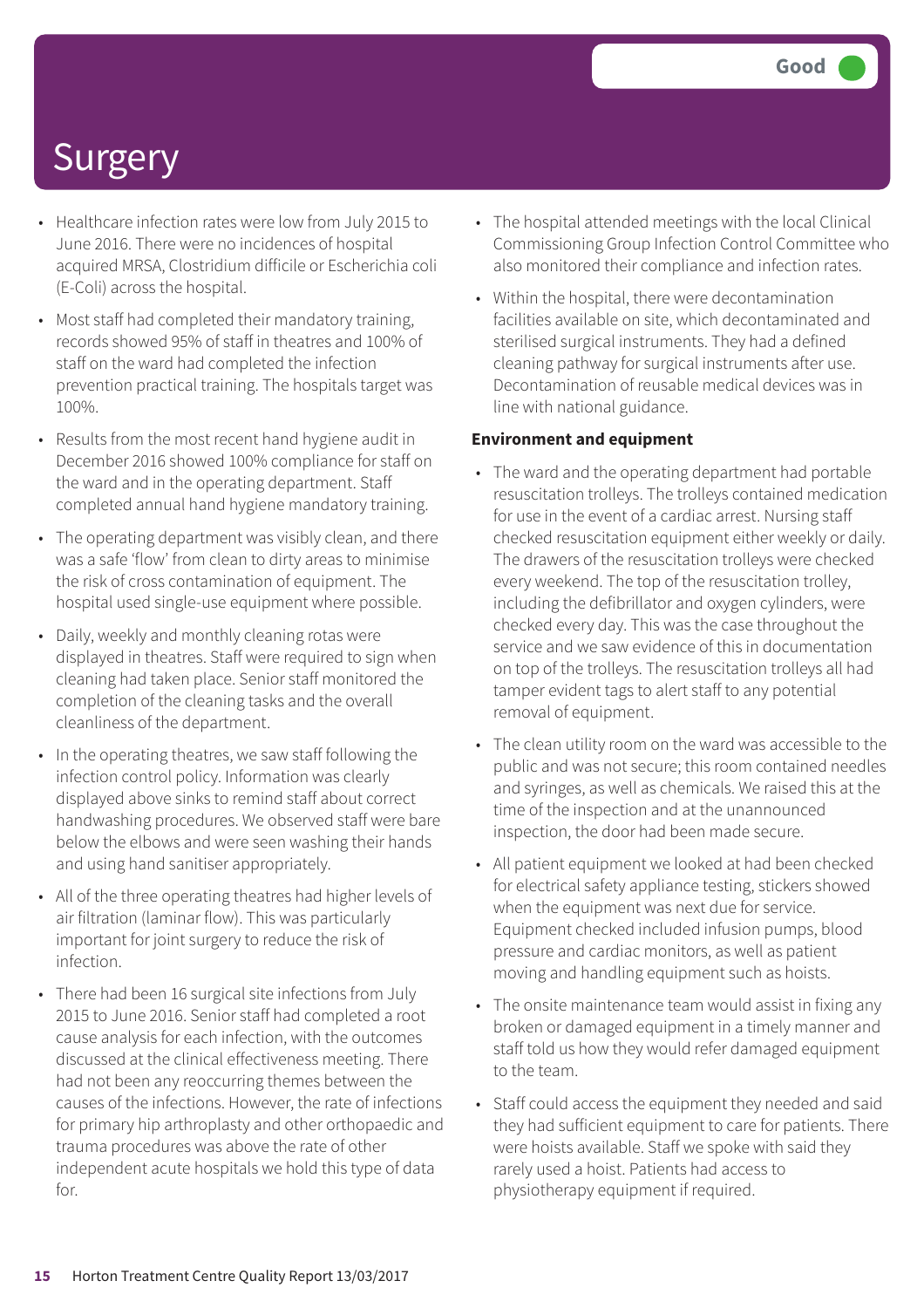- Call bells were accessible for patients on the ward to enable them to call for assistance if required, including a cardiac alarm in case of a cardiac arrest.
- Sharps bins were available in clinical areas. These were labelled and emptied in accordance with the Royal College of Nursing Guidance to support the implementation of the Health and Safety regulations 2013 (sharps instruments in healthcare).
- Single use equipment such as syringes, needles, oxygen masks were readily available on the ward and in the operating theatre department.
- Access to theatres was restricted to swipe card access. This meant the area was secure and minimised the risk of unauthorised access. However, at the unannounced inspection we found a back staircase with unrestricted access to theatres from the physiotherapy department.
- Within the theatre, there was a four bedded recovery ward and an ambulatory day unit, which contained 10 cubicles. They were equipped with appropriate facilities to care for patients in the immediate post-operative period before they returned to the ward.
- All operating theatres had an adjoining anaesthetic room where patients were prepared for their operation.
- The decontamination unit on site provided sterile services for reusable medical devices and supplies. Surgical instruments were stored and transported through the departments safely.
- Surgical instruments were compliant with Medicines and Healthcare products Regulatory (MHRA) requirements. All surgical instruments were electronically tracked. This meant that in event of a failure in the decontamination cycle/process or for infection control reasons they were traceable.
- Surgical instruments were readily available for use and staff reported there were no issues with supply. Instruments could be prioritised for a quick return if needed.
- Theatre staff kept registers of implants, for example hip and knee, to ensure details could be provided to the health care product regulator if required.
- The Association of Anaesthetists of Great Britain and Ireland safety guidelines 'Safe Management of

Anaesthetic Related Equipment' (2009) were being adhered to. Staff completed a logbook for each anaesthetic machine to record the daily pre-session check.

- Theatres had a 'difficult intubation' tray that contained equipment for use when a patient's airway was difficult to manage. Staff completed a checklist to indicate that daily checks were made.
- The management of waste was appropriate with designated areas for segregation, storage and disposal of waste.
- The hospital maintained water supplies at safe temperatures and there was regular testing and operation of systems to minimise the risk of Legionella bacteria colonisation.

#### **Medicines**

- There was a service level agreement (SLA) in place with an external pharmacy company. The pharmacist would visit the hospital three times a week (Monday, Wednesday and Friday) from 9am until 1pm. In each department, there was a communication book where nursing staff and the pharmacist could communicate messages if required. Staff on the wards told us they had good access to the pharmacist for advice and support.
- Pharmacist technicians visited the hospital twice a week. The ordering and delivery of medicines was planned for the time period when pharmacy personnel were at the hospital.
- Pharmacy and nursing staff monitored and managed stock levels of medicines and controlled drugs in line with the controlled drugs (Supervision of Management and Uses) regulations 2006.
- Controlled drugs (CDs), used for patients receiving post-surgical care on the wards and use in theatres, were kept in secure cupboards within locked rooms.CDs are prescription medicines that are subject to stricter legal controls under The Misuse of Drugs Act, 2001. We saw accurate records, which showed that CDs were routinely administered, and the CD stock was counted and checked by two nurses. We saw the hospital conducted a CD audit in September and December 2016 and they had achieved 100% compliance.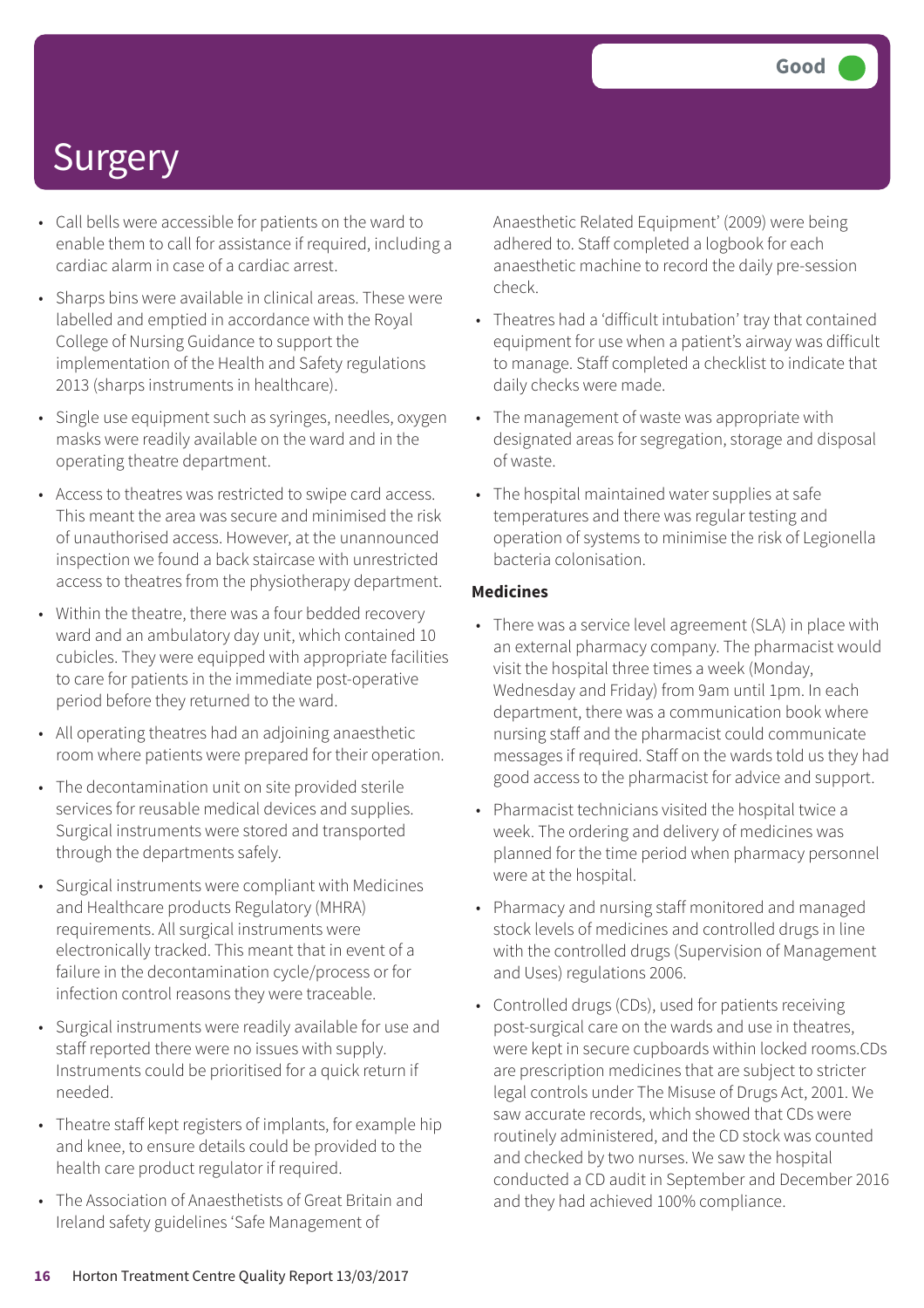- Emergency medicines including oxygen were available for use and expiry dates checked regularly. There were piped medical gases on the ward and in the theatre. Portable oxygen cylinders were available for the transfer of patients from the theatre to the ward.
- Patients made staff aware of any allergies at their pre-assessment. Staff recorded this information on the front page of the care pathway so it was immediately visible, reducing the risk of harm to patients. Patients also wore a red wristband to make staff aware they had an allergy.
- We reviewed eight medication administration charts and found staff maintained them well, they were clear about the medications prescribed and medications for administration. The patients' prescription charts clearly documented any allergies.
- Medicines should be kept at the correct temperature to ensure their efficacy. We saw temperatures for fridges used to store medicines had been consistently and appropriately recorded on the wards. However, the temperatures were not monitored consistently in the operating department and we found medication that should not be stored in the fridges. The medication was removed at the time of the inspection. There was no assurance that medicines were stored at the correct temperature and fit for use.
- We found unlocked medication cupboards in the anaesthetic rooms. There was controlled access to the area but we questioned whether these risks had been considered. On the unannounced visit, we observed these cupboards were locked.
- There was an antimicrobial stewardship policy in place to assist in the administration of antibiotics. The policy provided guidelines in relation to antibiotic prescribing principles, dosages, antibiotic use and patient allergies.
- There was appropriately packaged and labelled medication available for patients to take home after their surgery. To Take Out (TTO) packs were stored in a specific locked cupboard in the clinical room.
- Patients told us nursing and medical staff had given clear instructions and advice about any medications they needed to use at home, prior to discharge from the ward.
- There were two sets of notes kept for each patient, clinical records and nursing care records. Staff kept clinical records safe in a locked cabinet by the nurses' station. The hospital kept patients' care records in individual bedrooms assuring confidentiality. Staff did not raise any concerns about lack of availability of patient records.
- We reviewed eight sets of patient records. Records were in paper format and completed appropriately. Records were complete and contained details from admission through to discharge. All eight records we viewed were, legible, signed and dated.
- All of the care records included risk assessments appropriate to the type of operation and length of stay in hospital. For example, risk assessments for venous thromboembolism (VTE), pressure ulcers, malnutrition and a home environment assessment; this was particularly important for patients undergoing joint replacement surgery. All clinical risk assessments followed national guidance, for example, the use of a recognised score for the prevention of pressure ulcers.
- The clinical records included the World Health Organisation (WHO) five steps to safer surgery checklist. There were pages to complete with details of the patient's care during anaesthesia, surgery and recovery as well as their discharge arrangements. Records were comprehensive, complete, accurate and up to date.
- Patient records included multi-professional clinical notes, which included those from physiotherapists and occupational therapists, to support safe care and treatment.
- The hospital completed a rolling programme of patient record audits every month reviewing documentation of medical records, venous thromboembolism (VTE) deteriorating patient, nutrition and hydration. A senior member of staff reviewed ten sets of records and recorded compliance. In December 2016, the hospital scored 92% for the nutrition and hydration record audit. This showed fluid balance charts were not always completed in full. The actions from this audit were to provide further training at the next ward meeting.

### **Records**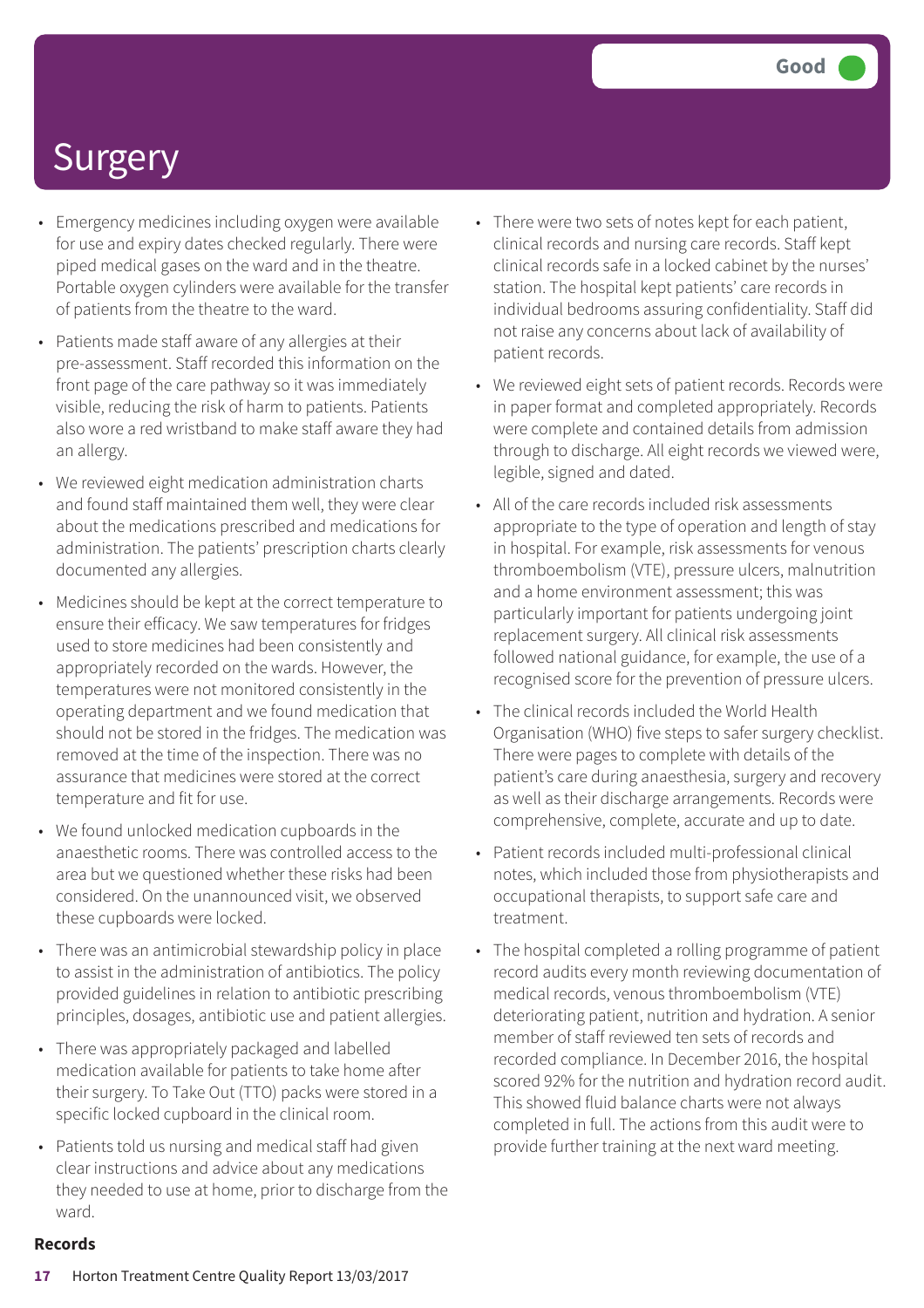- Theatre staff maintained a comprehensive log of implants on their prosthetics register to enable traceability if an incident occurred. Theatre personnel retained a sticker from each implant in the register and in the patient notes.
- An operating theatre register was maintained, which was found to contain all the information needed to ensure that an accurate record was kept.

### **Safeguarding**

- Safeguarding policies and procedures were in place to ensure that staff understood their responsibilities to protect vulnerable adults and children.
- The hospital had a dedicated lead in safeguarding vulnerable adults and children and they were trained to Level 3. All staff knew who the safeguarding lead was and told us they would always approach them for guidance.
- There had been no safeguarding alerts or concerns from July 2015 to June 2016.
- Staff demonstrated an understanding of their safeguarding responsibilities and an understanding of safeguarding procedures.
- All staff had access to the provider's adult safeguarding policies and procedures via their intranet. Safeguarding resource folders were available on the ward; these included flow diagrams to assist staff in following the safeguarding process and help line numbers.
- Safeguarding training was part of staff mandatory training. All clinical of staff had to complete level one and two safeguarding children and young adults training. We found that 92% of staff had received safeguarding vulnerable adult's level two training and 98% had received safeguarding children and young adults level one training.
- Female Genital Mutilation (FGM) was part of mandatory safeguarding training. FGM is any procedure that injures the female genital organs for non-medical reasons.
- All staff had to complete Protecting people at risk of radicalisation (PREVENT) training every three years. Prevent training is the counter-terrorist programme which aimed to stop people being drawn into terrorist-related activity.

#### **Mandatory training**

- Mandatory training at the hospital included consent, fire safety, safer blood transfusions and infection control. Staff could access training on line and face-to-face training was available for basic life support, intermediate life support, manual handling and aseptic technique.
- The overall compliance rate for mandatory training provided by e-learning was 97% as of December 2016. There was some specific additional mandatory training for clinical staff. Information providedshowed variable compliance for both the operating department and ward in some of these areafor example illness management training (theatre 11%, ward 82%) and intravenous therapy (theatre 17% and ward 67%).
- The induction programme for new staff (including bank staff) covered all the key statutory and mandatory training.
- Consultants and clinicians with practising privileges were not required to complete training via the hospital system but the medical advisory committee checked assurance of mandatory training. The registered manager told us if doctors were not up to date with mandatory training, and did not provide current and valid practice certificates, they were suspended from practice until the training was renewed and evidenced.
- The resident medical officers (RMOs) received mandatory training via their RMO agency and had access to the hospital's on-line training systems.

#### **Assessing and responding to patient risk (theatres, ward care and post-operative care)**

- Patients' risks were assessed and monitored at surgical pre-assessment, and checked again before treatment. These included risks about mobility, cognitive understanding, medical history, skin damage and venous thromboembolism (VTE). Patients had to meet certain criteria before they were accepted for surgery, minimising risks to their health and wellbeing.
- Patients were required to complete a comprehensive preadmission questionnaire to assess if there were any health risks, which may be a contraindication to their surgery or require further investigations. Health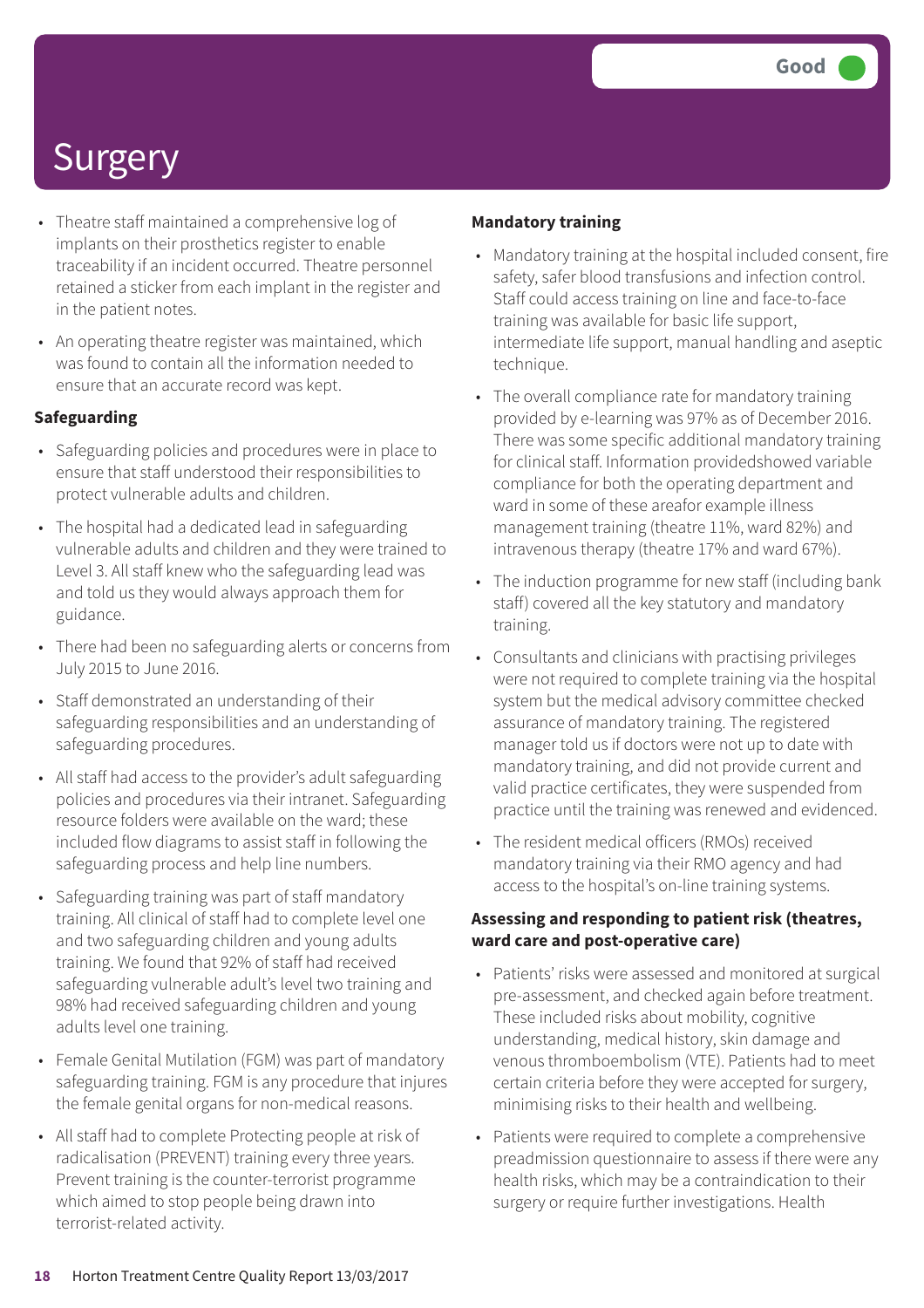questionnaires were discussed with patients in the pre-assessment clinics. If a patient was identified as being at risk, referral was made by telephone or emailed to the anaesthetist responsible for the patient.

- Day case patients underwent the same pre-assessment key health questionnaire and risk assessments, reviewed on the day of surgery.
- The cosmetic surgeon carried out psychological screening for cosmetic surgery patients. The surgeon identified if the patient needed additional psychological assessment in advance of agreeing to surgery.
- Ward nurses met for a handover at the start of their shift to discuss all patients on the wards. Handovers were thorough and patient-centred and staff handed over changes in patient's conditions, which ensured that actions were taken to minimise any potential risk to patients.
- On the wards, patients with a known risk of falls were accommodated in rooms closest to the nurses' station, for close observation and to minimise risks of falls.
- Staff used the National Early Warning System (NEWS) to monitor patients and identify deterioration in their health. This is a series of observations that produce an overall score. An increase in the score would show a deterioration in a patient's condition. A plan was available in each patient record for staff to follow if their score increased.
- Staff took part in regular scenario-based training, including resuscitation simulation so staff could respond quickly and be rehearsed should a real life cardiac arrest occur. Feedback was given to individuals on their performance.
- All staff had access to a sepsis screening tool. Sepsis is a potentially life-threatening condition triggered by an infection or injury. We reviewed this tool, which provided clear directions of the actions to take if sepsis was suspected, including treatment and the need to escalate the patient to a senior clinician immediately, with transfer to the local NHS trust if required.
- In the event that a patient's condition deteriorated, a service level agreement was in place for transfer of the patient to the local NHS trust by ambulance. There were strict guidelines for staff to follow which described

processes for stabilising a critically ill patient, prior to the transfer to another hospital. From July 2015 to June 2016, there were eight patients who had an unplanned transfer to another hospital.

- A 'pre list brief' took place in theatres every morning prior to the list starting, this involved discussion for each planned procedure and for all staff in theatre on the day.
- The Five Steps to Surgical Safety Checklist (based on the WHO checklist) was used in the hospital. This is a nationally recognised system of checks designed to prevent avoidable harm and mistakes during surgical procedures. These checks included a team brief at the beginning and end of each operating list and the World Health Organisation (WHO) surgical safety checklist, which included sign in, time out and sign out. We observed the five steps to safer surgery, including the WHO checklist, and found best practice was adhered to for patients who had a general anaesthetic. However, we did not see the same standard being used for patients that underwent procedures under local anaesthetic in theatres. For example, we observed one patient where checks were not completed prior to the anaesthetist's intervention. This was raised with senior management at the time.
- We reviewed eight sets of records all with fully completed safer surgery checklists. Staff audited the completion of the WHO checklist.The surgical safety checklist audits for November 2015 to November 2016 showed 100% compliance.
- A resident medical officer (RMO) was on site at all times. The RMO was the doctor responsible for the care of the patients in the absence of the consultant. The RMO was trained in advanced life support and held a bleep for immediate response for example, in the case of a cardiac arrest or for non-urgent queries.
- Blood was stored safely and securely on the ward for use in an emergency, such as a significant patient bleed in theatre.

### **Nursing and support staffing**

• Senior staff used a patient acuity and dependency tool to plan the required level of nurse staffing. Any unallocated hours were filled using bank or agency staff. Staffing levels were sufficient to support safe care. There was scope for the ward manager to adjust the tool's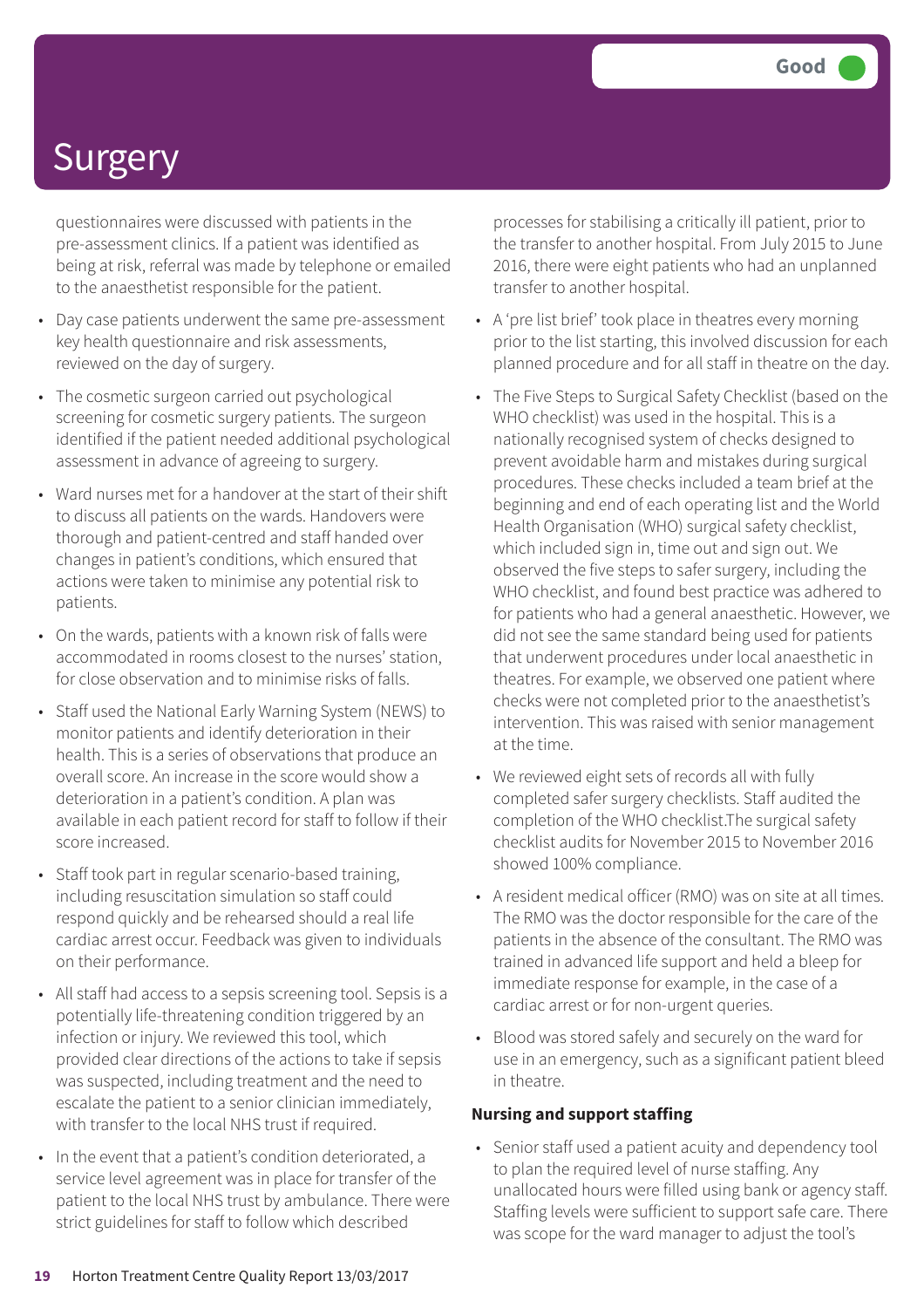predicted staffing requirement based on experience and professional judgment. Fewest clinical hours were required at weekends, when there was reduced activity, and staffing hours were highest midweek.

- We reviewed the rotas in theatres and found appropriate numbers and skill mix of staff, in line with Royal College of Surgeons guidelines and the Association for Perioperative Practice (AfPP). They were created three weeks in advance and reflected the expected caseloads in theatres.
- The night shift was always staffed with at least two registered nurses, this included when patient occupancy levels were low. This enabled staff to respond to emergency situations.
- There was a lower nurse to patient ratio for those patients requiring a higher level of care. The hospital had an on call registered nurse rota, which provided clinical cover out of hours.
- The hospital only undertook elective surgery. This meant the number of nursing and care staff needed on a particular day could be calculated and booked in advance.
- From November 2015 to October 2016, the hospital usage of agency nurses in the theatre department and on the ward ranged between 4% to 18%. Wherever possible the hospital used regular bank and agency staff.
- The resident medical officers stated they had a high level of confidence in the skills and experience of the nursing staff.

### **Medical staffing**

- There were two consultant anaesthetists who were employed and 69 consultants with practising privileges at the hospital. The granting of practising privileges is an established process whereby a medical practitioner is given permission to work within the independent sector. All medical staff had their status reviewed every five years by the hospital Medical Advisory Committee to check they continued to be suitable to work at the hospital.
- Consultants and anaesthetists were granted practising privileges if they met the hospitals criteria and were

recommended by the medical advisory committee. We saw minutes of the meeting in February 2016 which granted two consultant anaesthetists full admitting rights and one surgeon specific admitting rights.

- Surgeons were responsible for their own patients and, in accordance with their practising privileges and Ramsay Health Care's Facility Rules surgeons, were expected to be available by telephone 24 hours a day if they had patients within the hospital and within a 30 minute commute to the hospital to attend if required. If they were not available, they had to provide suitable alternative surgical cover, ensuring all relevant staff at the hospital and their patients were aware of the cover arrangements.
- A member of the nursing staff told us that medical cover was good and consultants were always obtainable. They said they would return to see their patients if necessary and always provided cover arrangements when not accessible. There was an on call anaesthetist and a Registered Medical Officer (RMO) to provide support.
- Two RMOs worked in two week blocks and were based on site, available 24 hours a day, seven days a week. The roles of the RMOs were to review patients on a daily basis, prescribe additional medication and liaise with the consultants responsible for individual patients care.
- The RMO was very rarely disturbed overnight and when this occurred, it was noted and the hospital manager made aware to assess if other arrangements were required.
- We were informed that the handovers between RMOs were effective and thorough. This ensured that the RMOs had an understanding of the patients' needs on the ward.

#### **Emergency awareness and training**

- The hospital had local and corporate business continuity plans for use in events such as a power failure or adverse weather conditions.
- A hospital-wide fire alarm test took place on a weekly basis and staff knew when this was planned. Hospital-wide unannounced fire drills took place quarterly to test staff knowledge of the evacuation plan,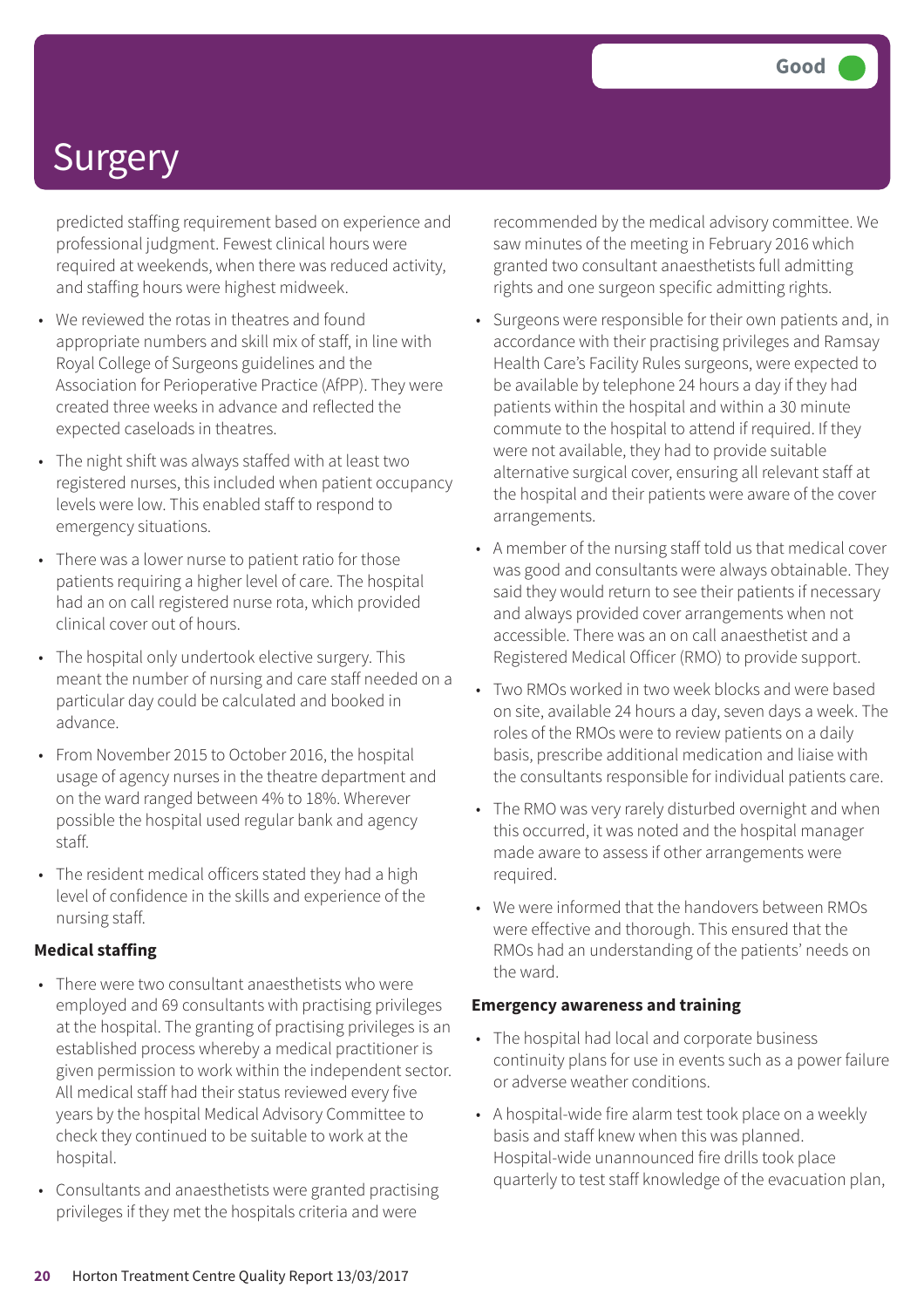we were informed the last one conducted was out of hours. All staff completed annual fire safety training as part of their mandatory training and understood their responsibilities if there was a fire within the building.



We rated effective as good because:

#### **Evidence-based care and treatment**

- Policies and guidelines were developed in-line with the Royal College of Surgeons and the National Institute for Health and Care Excellence (NICE) guidelines. For example, the national early warning system (NEWS) was used to assess and respond to any change in a patients' condition. This was in-line with NICE guidance CG50.
- Venous thromboembolism (VTE) assessments were completed in accordance with NICE clinical guideline 92 'reducing the risk of venous thromboembolism (deep vein thrombosis and pulmonary embolism)' for patients admitted to hospital.
- Pre-operative tests were taken in accordance with routine preoperative tests for elective surgery NICE clinical guideline 45 (2016).
- Patients' temperatures were measured and documented in accordance with inadvertent perioperative hypothermia, NICE clinical guideline 65.
- In line with professional guidance, the hospital had a process in place for the recording and management of medical device implants.
- There was an on-going audit programme to evaluate care and review clinical practice. The provider participated in the corporate national audit programme, which required hospital teams to audit different aspects of care provision on a monthly basis. We saw evidence this programme was adhered to and audit findings were presented at governance meetings. Recommendations for improvement were identified and actions to do this were put in place.
- The hospital told us that they benchmark their services against other Ramsay sites. The national clinical governance committee reviewed all key performance indicators.
- The hospital used a number of different care pathways depending on the type of surgery a patient was having, to ensure staff followed a set care pathway that met the needs of each patient.

#### **Pain relief**

- We saw pain relief was discussed pre-operatively, in theatre and on the ward. Post-operative pain was assessed by staff using a recognised one to ten scoring system (national early warning system) and action taken as needed. Whilst in recovery, pain levels were constantly monitored and the patient was only moved back to the ward when pain was under control. Recovery staff gave intravenous opiates titrated according to the patients pain score.
- Patients confirmed they were comfortable and pain relief was managed. All patients post-surgery told us they received pain relief as and when needed.
- Nurses within pre-assessment discussed pain relief with elective patients and provided them with an information leaflet on "managing your pain after your operation". This ensured patients knew of the type of medication available to them.
- The resident medical officer (RMO) could prescribe additional pain relieving medication or if there were significant concerns nursing staff would speak with the patient's consultant.
- The patient satisfaction inpatient survey in November 2016 showed 100% of patients surveyed stated that everything was done to help control their pain.

#### **Nutrition and hydration**

- Instructions about fasting times were given during the patients' pre-admission visit. Information included when they could have their last meal and how long they were able to drink water prior to their operation. The patients we spoke with confirmed they had received this information.
- We observed staff checking as part of pre-procedure checks when the patient had last eaten or drank and this was recorded in the patients care record.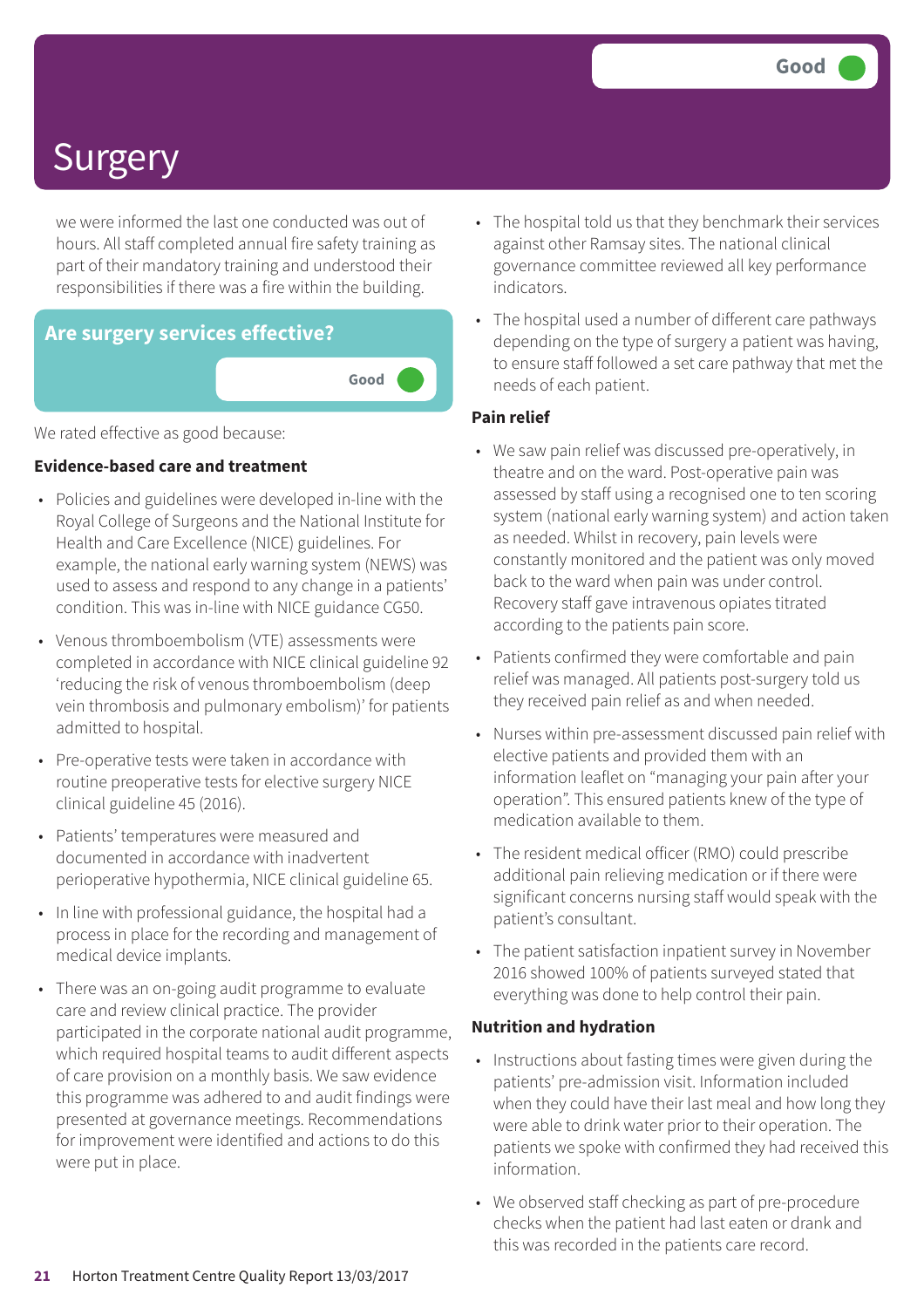- Patients had nutritional screening undertaken at pre-operative assessment or on admission. We saw Malnutrition Universal Screening Tool (MUST) assessments to assess nutritional risk were recorded in patient notes.
- Specific dietary needs were recorded on the hospital computer system, when patients were listed for admission. This enabled the catering team to be informed and provide suitable food for the patient during their stay.
- The housekeeper received a daily handover from the nurses. The handover identified patients who required special diets or those with food allergies. Menu options were available for patients who required special diets for religious or cultural reasons.
- Catering staff visited all patients identified as having specific dietary needs to ensure a full understanding of requirements.
- In the February to June 2016 Patient-Led Assessments of the Care Environment (PLACE), the hospital scored 92% for ward food, which was the same as the England average.

### **Patient outcomes**

- Ramsay Health Care's national clinical performance committee reviewed the key performance indicators across the whole of the organisation and the hospital benchmarked itself against other Ramsay hospitals.
- The hospital submitted patient outcome data to a number of national audits, including the National Joint Registry, to enable it to monitor its performance and clinical outcomes against other services. The hospital also monitored outcomes such as transfers out, returns to theatres, infection rates and readmission rates.
- There were 10 cases of recorded unplanned readmissions to surgery within 28 days of discharge from July 2015 to June 2016. This is not high when compared to a group of independent acute hospitals, which submitted performance data to CQC.
- One patient had an unplanned return to theatre from July 2015 and June 2016. CQC assessed the proportion of unplanned returns to be 'similar to expected' compared to the other independent acute hospitals we hold this type of data for.
- Patients were offered the opportunity to participate in the Patient Reported Outcome Measures (PROMS) data collection if they had received treatment for hip and knee replacement. PROMS measures the quality of care and health gain received from the patients perspective. From April 2014 to March 2015, data from PROMS showed the hospital was within the expected range for primary hip and knee replacement surgery.
- The hospital followed up patients one week after discharge by telephone, in the aid to highlight any concerns in a timely manner. The ward provided all patients with a contact number for the hospital prior to discharge.
- The hospital was part of the Public Health England (PHE) surgical site surveillance programme. The infection prevention and clinical outcomes nurse input the hospital's data into the PHE system. Staff carried out follow up patient telephone calls 30 days after major surgery.
- The hospital provided information to the Private Healthcare Information Network (PHIN) as legally required by the Competition Markets Authority (CMA).

### **Competent staff**

- A senior nurse or manager was on duty each shift to provide expert advice and support for junior theatre staff and this was the case on the ward.
- All new staff underwent a corporate induction, which included a departmental orientation programme.
- Agency and bank nurses received orientation and induction to the ward and theatre. This included use of resuscitation equipment and medicines management.
- Ward and theatre staff confirmed that appraisals took place and staff told us they had received an annual appraisal. Records showed 90% of staff had had an appraisal in 2016, including administrative and clerical staff. We heard that the staff thought the appraisal system was effective as it formalised individual competencies achieved and identified training needs for the next year.
- Staff told us that there were link roles for nurses that included infection control, resuscitation and sepsis. Staff received protected time to attend training for these specific roles.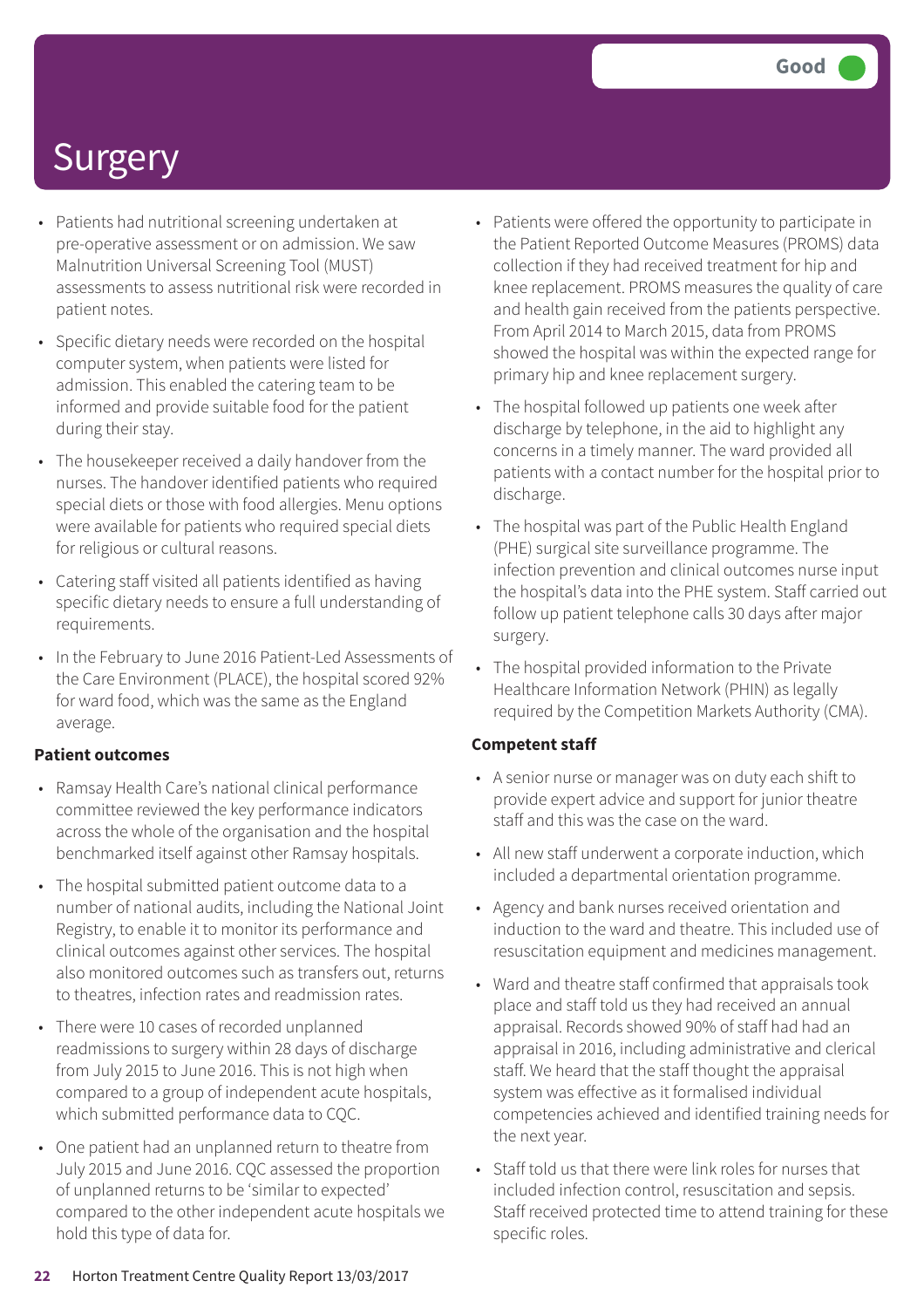- Across the hospital, all health care assistants (HCAs) were undertaking or had completed the National Care Certificate. This is a set of standards that social care and health workers stick to in their daily working life.
- The chair of the medical advisory committee (MAC) and the general manager were responsible for granting and reviewing practising privileges for medical staff. This included evidence of; medical and surgical qualifications, specialist cosmetic surgery register registration, references, appraisal and revalidation data, their GMC number, and evidence of indemnity insurance. The chair of the MAC gave examples of when they had had withdrawn practising privileges, based on skills and competencies.
- For consultants who were granted 'practising privileges' to work at the hospital, in line with legal requirements, the registered manager kept a record of their NHS employer together with the responsible officer's name.
- Any clinical practice concerns arising in relation to a consultant would be discussed at the Medical Advisory Committee meetings. Actions were created and completed before the consultant could practice at the hospital again.
- Surgeons who wished to bring first assistants to theatre had to speak to the MAC. The first assistant would have to provide a copy of their CV, immunisation status and evidence of their interest or experience. As part of practising privileges surgeons had to agree and sign that they would follow this process prior to bringing first assistants to the operating theatre. We saw from MAC minutes that the group had agreed to a first assistant as per Ramsay policy that all activity was consultant-led.
- Senior managers ensured the relevant checks against professional registers, and information from the Disclosure and Barring Service (DBS) was completed. Data provided to us by the hospital showed a 100% completion rate of verification of registration for all staff groups working in inpatient departments and theatres.
- The Resident Medical Officers (RMOs) were employed through an agency and underwent an additional recruitment process before they commenced employment. This involved checking their suitability to work at the hospital and checks on their qualifications.

• Physiotherapy staff told us they had access to external training and they did not have any issues with access to financial support.

#### **Multidisciplinary working**

- The surgical service demonstrated multidisciplinary teamwork with informative handovers, good record keeping and good communication. Patients' individual needs were considered during pre-admission discussions, with treatments and with the therapies planned.
- There was clear communication between staff from different teams, such as theatre staff to ward staff and between the ward staff and physiotherapists. We observed safe and effective handovers of care, between the ward, theatre and recovery staff.
- A hospital daily huddle took place every morning and each head of department attended and then fed back to their ward or department. When we spoke with staff they all told us they thought the daily huddle worked well and was used as a forum to discuss incidents, issues and staffing for that day.
- We observed a daily briefing, which was held each morning for all theatre staff to review the operating lists, provision of equipment, staffing for the day ahead. Fourteen members of staff attended including consultants and portering staff.
- Our review of records confirmed there were effective multidisciplinary working practices, which involved nurses, doctors, pharmacists, occupational therapists and physiotherapists. For example, we saw physiotherapists had followed therapy guidelines documented by consultants.
- There were service level agreements with the local NHS trust so patients could be transferred if they were unwell or required further intervention in a high dependency setting.

#### **Seven-day services**

• Planned operations took place Monday to Friday, each week from 8.30am to 6pm. The type of surgery was dependant on which consultant was booked in for which day. Staff were aware of the patient lists in advance to enable staffing levels and rooms to be available.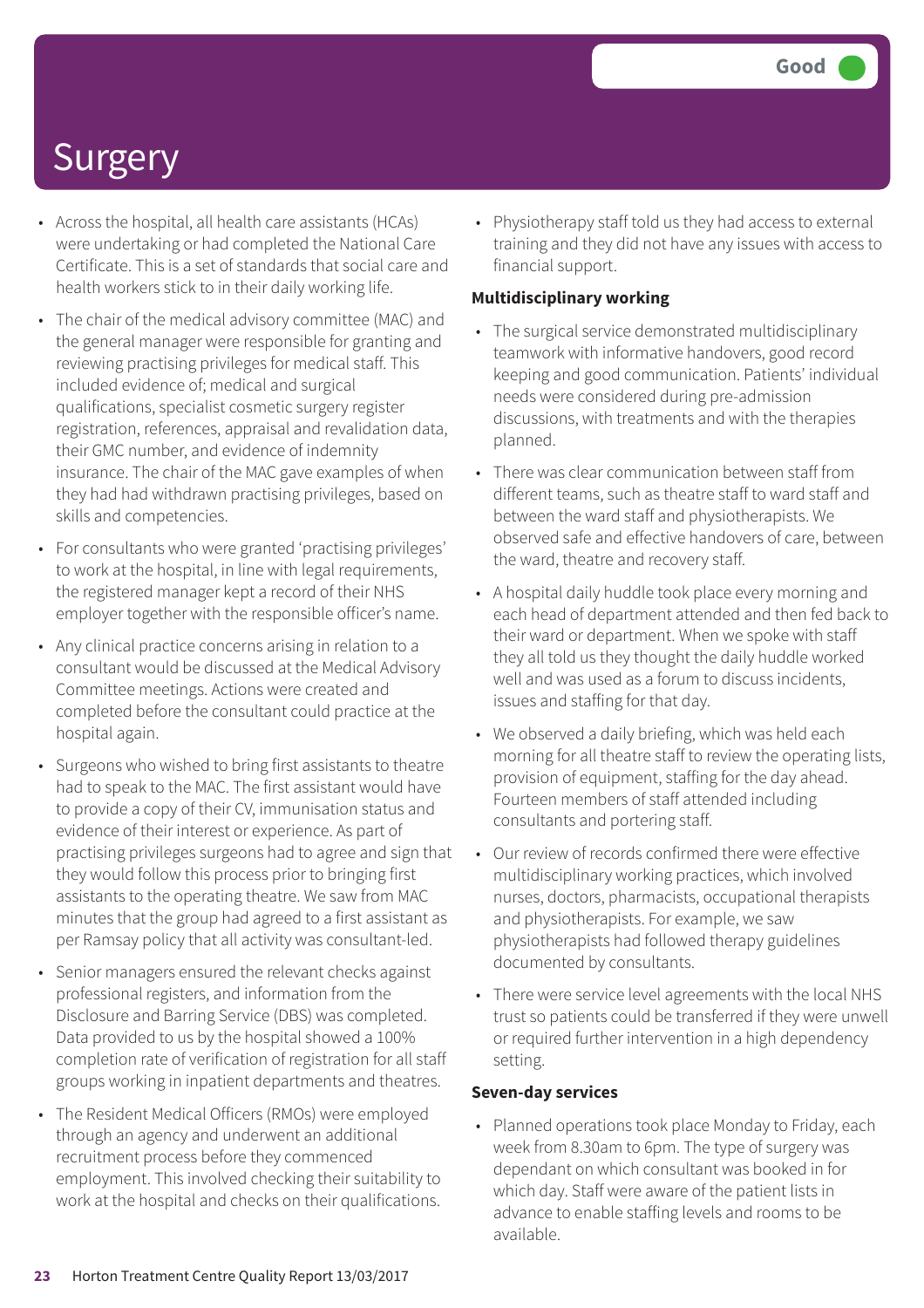- Consultants were responsible for the care of their patients, from the pre-admission consultation until the conclusion of their episode of care.
- The RMO was on-call at all times and was based at the hospital, should staff need to escalate concerns about a patient. The RMO told us they were woken at night infrequently and therefore were normally able to rest between midnight and 7am.
- Theatre staff were on-call should there be any unplanned returns to theatre. Nursing cover was available on the wards, all day, every day, when the hospital was open. A member of senior management was available to support staff as part of an on-call rota.
- Physiotherapy staff supported effective recovery and rehabilitation by providing sessions to inpatients daily, including at weekends and an on-call service out of hours. Occupational therapist worked Monday to Fridays.
- The radiology department at the local NHS trust provided an on-call service outside of normal working hours and at weekends. Staff could contact the radiologists out of hours to authorise requests and review results in case of an emergency out of hours.
- The pharmacist was available by telephone during normal working hours, Monday to Friday.

### **Access to information**

- Nursing, theatre and medical staff did not raise any concerns around access to patient records, they told us these were available when they admitted a patient for surgery.
- All patients we spoke with felt staff had given them sufficient information about their procedure, and were able to discuss it with their consultant and nursing staff. Staff gave patients information about their procedure at pre-assessment.
- Staff discussed with patients, their care in detail and explained what to expect post-operatively including length of stay, and involved patients in their plans for discharge. Ward staff gave patients a discharge pack with specific post-operative instructions.
- Staff told us they would refer patients identified as having a social care need to social services for an assessment.

• Discharge summaries were sent to GPs when patients were discharged from the hospital. Staff recorded this had been completed in the patient pathway document. Care and discharge summaries were also given to patients on discharge.

### **Consent, Mental Capacity Act and Deprivation of Liberty Safeguards**

- Surgeons gained consent from patients for surgery in the initial outpatients' appointment. Once admitted, on the day of the procedure the surgeon conducting the procedure recorded formal consent again.
- Relevant staff groups completed consent training as part of their mandatory training. As of December 2016, 88% of theatre staff and 80% of ward staff had completed this training. The hospital target was 100%
- A consent audit was conducted every three months. In December 2016, ten sets of notes were reviewed and found to be compliant in all areas. However, in four sets of notes there was no evidence that health care workers, who had completed the consent process, had received training in consent. The outcomes of the audit and actions to be taken were documented.
- Staff told us they very rarely saw patients who may lack capacity to make an informed decision about surgery. We spoke with staff about informed consent and they were clear about the procedures to follow for patients who lacked capacity.
- At pre-assessment, all patients over 75 years old were assessed using a six point cognitive assessment. Staff told us if they had any concerns about a patient's capacity, they would contact the RMO or consultant for support.
- Mental Capacity Act and Deprivation of Liberty Safeguards awareness training was included in Safeguarding training.
- The policies for the resuscitation of patients and 'Do Not Attempt Cardiopulmonary Resuscitation' (DNACPR) decisions were clear. Unless otherwise requested, all patients who had a cardiac arrest were to be resuscitated. Staff advised us it was rare for a DNACPR form to be in place.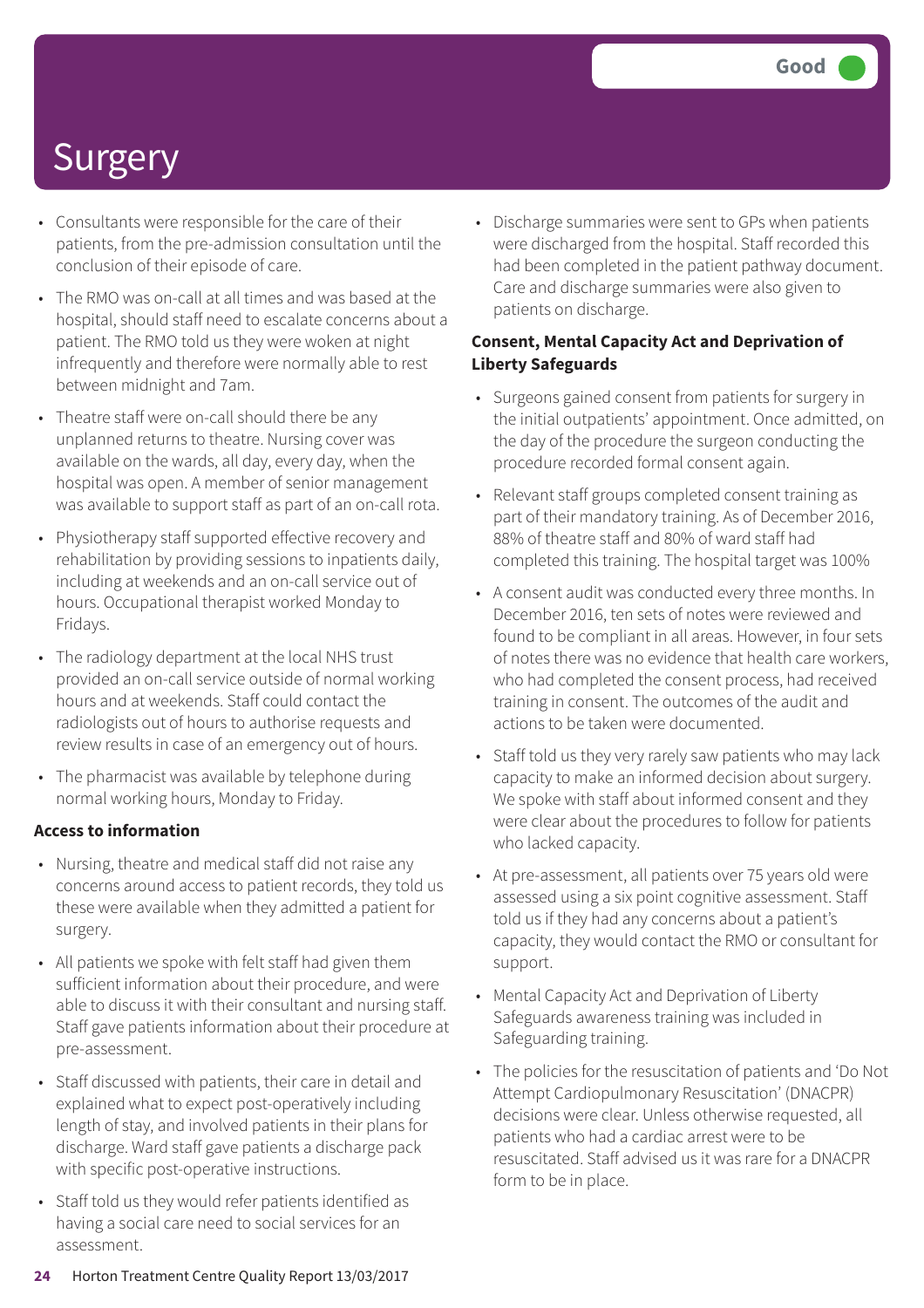### **Are surgery services caring?**

We rated caring as good because:

#### **Compassionate care**

• All patients we spoke with were happy with the quality of care they had received. They told us staff had made them feel at ease and had felt comfortable and relaxed prior to having surgery. A patient told us 'staff are very kind and good'.

**Good –––**

- We spoke to four patients whilst on inspection who all told us they were treated with dignity and respect at each stage of their stay in the hospital. They told us that staff spent time with them and put them at ease.
- Patients told us that staff were attentive and we observed that call bells were answered in a timely manner.
- Interactions we saw between staff and patients were compassionate, empathetic and respectful. Patients were positive about the care and treatment they received and one patient described the staff as "very caring".
- We saw patients' bed curtains were drawn and doors closed when staff cared for patients on the ward and in the theatre and recovery area. A light was used outside of each room when a member of staff was providing care to a patient. This was a further measure to maintain patient's privacy and dignity and to inform other staff that care was being carried out and they should not be disturbed.
- We observed staff took care to ensure patients' dignity was preserved. For example, they covered patients in the anaesthetic room, operating theatre and during transfers between the ward and theatre areas.
- We saw that staff knocked before going into bedrooms, waiting for a response prior to entering and therefore protecting patient dignity and privacy. Staff introduced themselves by name.
- We saw people treated as individuals and staff spoke to patients in a kind and sensitive manner. Staff were friendly, polite respectful and courteous.
- In the Patient-Led Assessments of the Care Environment (PLACE) privacy, dignity and well-being scored 85%, above the England average of 83% for the period between February 2016 and June 2016.
- In the reporting period (January to June 2016), the provider collected data for the friends and family test.The hospital had a response rate of 75% and achieved a score of 97% for NHS funded patients in the last month. Response rates were above the England average of NHS patients across the same period.
- Patient feedback was reviewed monthly and scores and comments shared and reviewed at the clinical governance meeting and shared with relevant clinical commissioning groups.

### **Understanding and involvement of patients and those close to them**

- Information was given to patients about their procedures at their pre-admission appointments. All of the patients we spoke with told us they felt they had been given sufficient information pre-operatively to prepare them for the procedure and their post-operative requirements.
- Patients told us all staff had given clear explanations, in sufficient detail for each stage of their care and treatment, from initial consultation through to discharge.
- Patients valued seeing the physiotherapist during the pre-operative assessment, so they understood the exercise programme they needed to complete after their surgery.
- Patients on the wards said they understood their care and treatment and had adequate opportunities to discuss their surgery. Patients said, "Staff explained everything that was going to happen at each stage".
- The hospital's patient satisfaction survey, for the period between September 2016 and November 2016 showed 100% of patients said they were involved in decisions about their care and treatment.
- Discharge planning was considered pre-operatively and discussed with patients and relatives to ensure appropriate post-operative caring arrangements were in place.

### **Emotional support**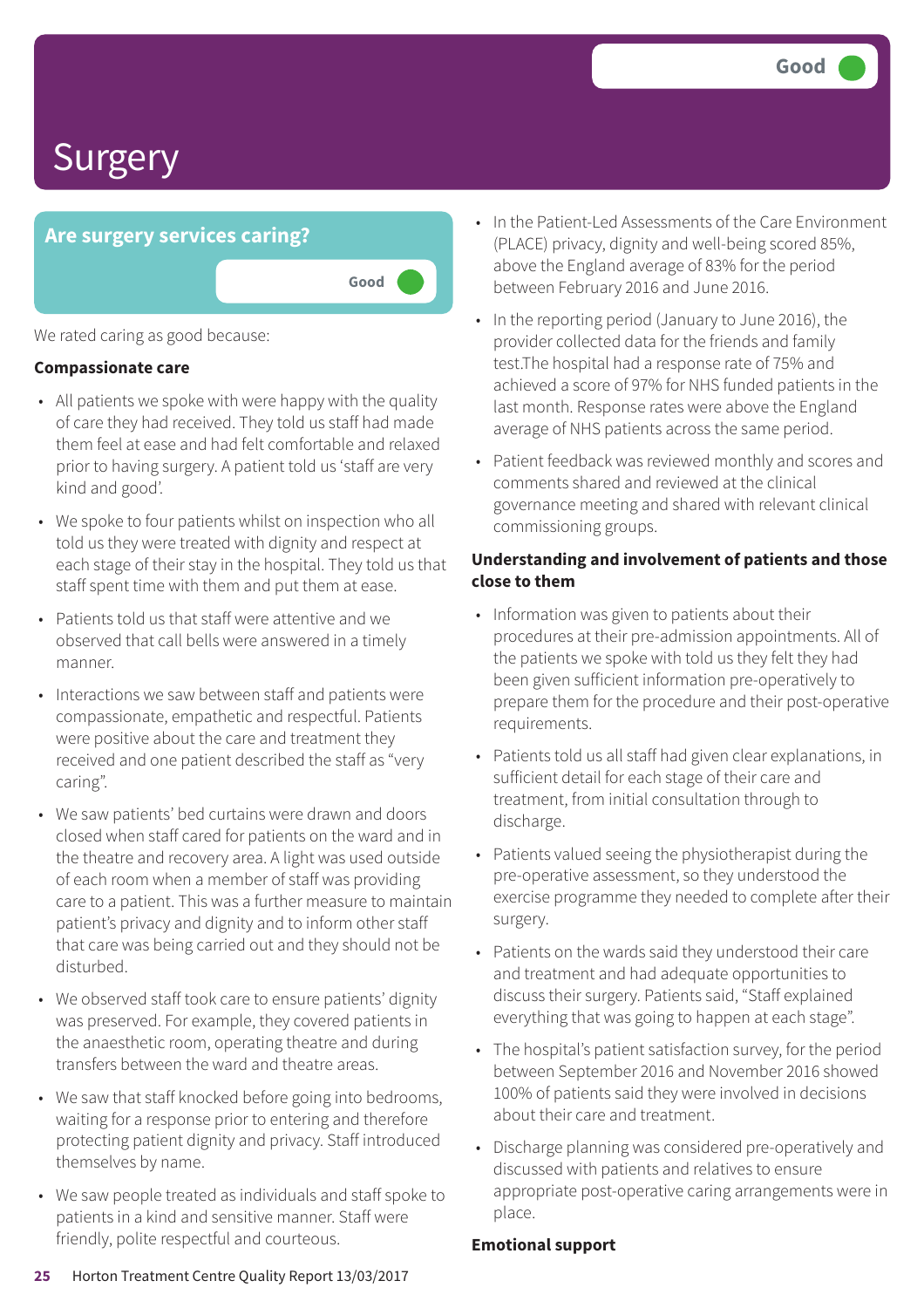- Patients were positive about the emotional support they received from staff especially around anxiety pre and post-surgery. We saw that staff were empathetic towards patients and spent time alleviating patients concerns and anxieties.
- Sufficient time was allocated for the pre assessment appointment to allow patients time to discuss any fears or anxieties.
- Ward staff demonstrated sensitivity towards the emotional needs of patients and their relatives.
- There was open visiting on the ward to allow patients to have emotional support from family and friends.
- Bereavement and chaplaincy services were provided via the existing service level agreement (SLA) in place with the local NHS Trust.
- Patients were able to telephone the ward after discharge, for further help and advice on their return home.



We rated responsive as good because:

### **Service planning and delivery to meet the needs of local people**

- The hospital worked with the local Clinical Commissioning Group (CCG) to plan services for NHS patients. Patients selected the hospital through NHS e-Referral Service or were referred from the local musculoskeletal service.
- The hospital provided elective surgery to NHS and private patients for a variety of specialities, which included orthopaedics, spinal, general and cosmetic surgery.
- The service admission criteria ensured only patients for whom the hospital had facilities to care for were referred. Patients admitted had a low risk of complication and their post-surgical needs could be met through ward-based nursing care.
- All admissions were pre-planned so staff could assess patients' needs before treatment. This allowed staff to plan patients' care to meet their specific requirements, including cultural, linguistic, mental or physical needs.
- Patients had an initial consultation to determine whether they needed surgery, followed by a pre-operative assessment. Where a patient was identified as needing surgery, staff were able to plan for the patient in advance so they did not experience delays in their treatment when admitted to the hospital.
- There were no facilities for emergency admissions; commissioners and the local NHS trust were aware of this.
- The provider had plans to further develop the ambulatory care service at the hospital for patients who did not require a full ward admission. An ambulatory care service allows patients to be treated in hospital without the need for an overnight stay. It ensures patients receive timely access to treatment and releases inpatient beds for those who require an overnight stay.

### **Access and flow**

- The operating department was open from 8.30am to 6pm Monday to Friday. Occasionally it opened on a Saturday to run extra operating lists depending on demand. This meant there was a planned programme of activity.
- From July 2015 to June 2016, 100% of patients were admitted for treatment within 18 weeks of referral. The national target was 92%.
- The admission process, care pathways and treatment plans were the same for private and NHS patients.
- Dates for surgery were discussed with patients at their initial outpatients' appointment. Patients were able to choose to have their operations at times suitable for them.
- All of the patients we spoke with told us they had short waits for their surgery.
- There had been three surgical operations cancelled on the day from July 2015 to June 2016, for non-clinical reasons, for example staffing issues.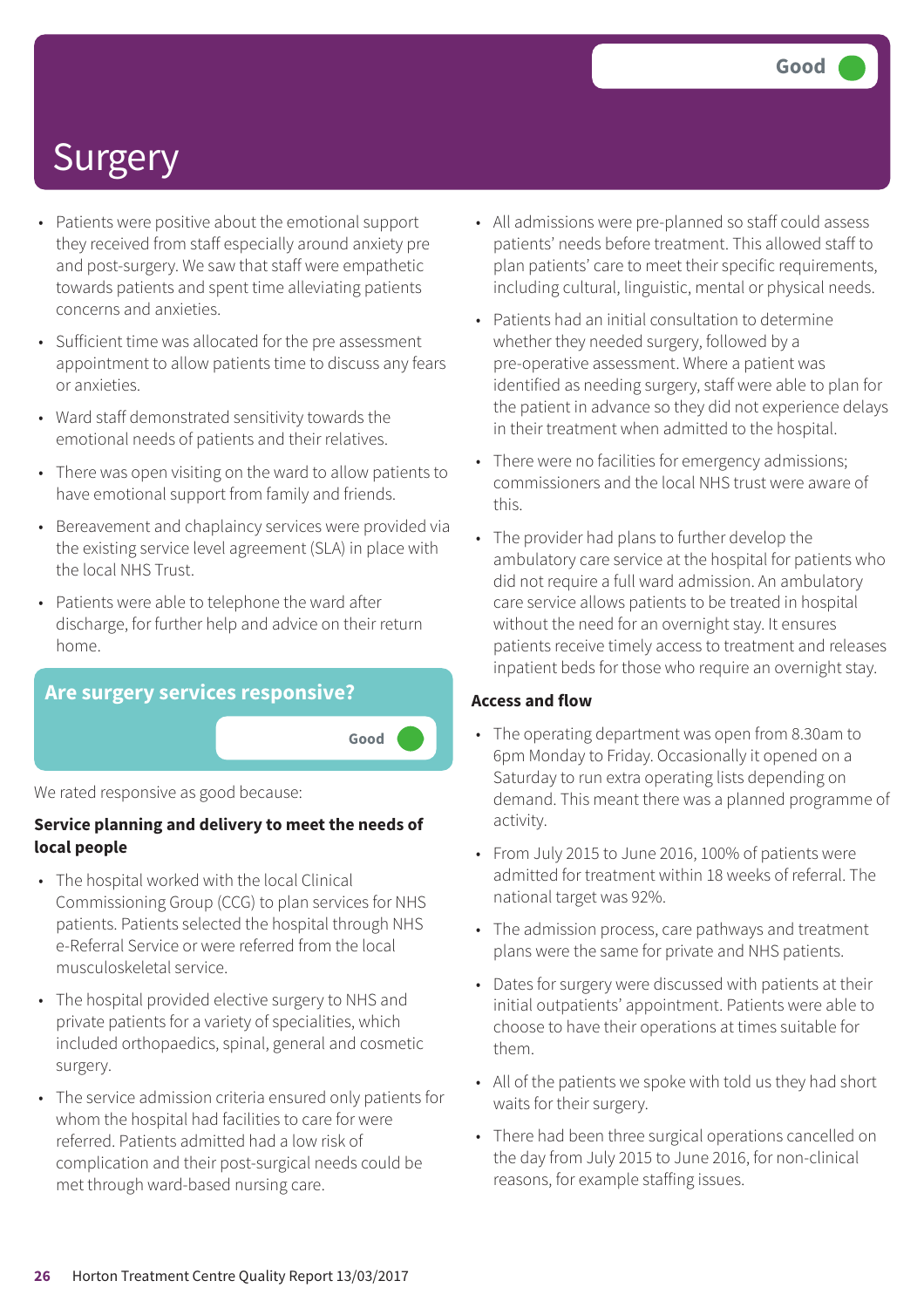- The staff in the operating theatres provided an on-call service to ensure that the department could be opened if there was a need for a patient to return to theatre urgently.
- Staff communicated planned changes to the surgical lists effectively. For example, they had implemented a different coloured sheet for changes to the order of theatre list on the day. However, on the unannounced inspection, there had been a change of order to the theatre list and there were difficulties in altering the list on the computer system.
- Discharge planning started at the pre-assessment stage. The hospital considered support such as care at home and staff made contact with families or outside agencies such as social care.
- Discharges were authorised by the patient's consultant. On occasions, the resident medical officer (RMO) would discharge the patient with the consultant's instructions. Patients could be discharged in a timely manner.

### **Meeting people's individual needs**

- Pre-assessment was used effectively to ensure the hospital only treated patients if they could meet their needs. The pre-assessment nurse confirmed that all patients were pre-assessed for surgery in advance. If the nurse identified any concerns, they had good communication links with the surgeons for advice and discussion.
- During the patient's pre-assessment visit, nursing staff gave patients information leaflets about their planned procedure or treatment during their appointment. The pre-assessment nurse also asked patients if they needed an interpreter for their stay in hospital.
- We found that the service did not treat complex patients or those with multiple co-morbidity due to not having a level two care facility (High Dependency Unit).
- Patient Led Assessments of the Care Environment (PLACE) for February to June 2016 showed the hospital scored 96% for a dementia friendly environment, which was higher than the England average of 80%.
- The layout of the hospital meant that all areas were accessible for people using a wheelchair or walking aids. The hospital had lift access to each floor and wide access for wheelchairs.
- For patients' with visual or hearing loss, signage was available and a hearing loop was provided in the hospital.
- For patients whose first language was not English, telephone translation facilities were available. Some leaflets were available in a choice of languages as well as braille or audio cassette, for example, the NHS inpatient pre admission information booklet.
- We were told that should a patient require the support of a carer or a family member they would be encouraged to stay at the hospital to offer familiar assurances and to assist with the rehabilitation process. Larger single patient bedrooms were available for relatives to stay with patients if they wished.
- There was a variety of menu options available for inpatients and the chef catered for the needs of patients with special diets.
- Family and friends could visit patients on the ward at any reasonable time.
- Call bells were accessible for patients on the ward to allow them to call for assistance if needed.
- We saw a patient and relative lounge area on the ward. A nurse we spoke with told us that patients were encouraged to use this area to engage with family and friends. We noted that the environment was peaceful, with access to drinking water and reading material.
- Patients had access to physiotherapists and occupational therapists if needed. However, due to funding, NHS patients were limited to four physiotherapy sessions post discharge.
- Patients who were going to have a hip or knee operation were offered pre-operative physiotherapy sessions, which offered patients a chance to ask questions about their procedure.

### **Learning from complaints and concerns**

- The hospital had an up to date complaints policy with a clear process to investigate, report and learn from a complaint. There had been 23 complaints for the period January to September 2016.
- The hospital director and matron monitored all complaints and responded to them in-line with the hospitals policy. The policy stated that complaints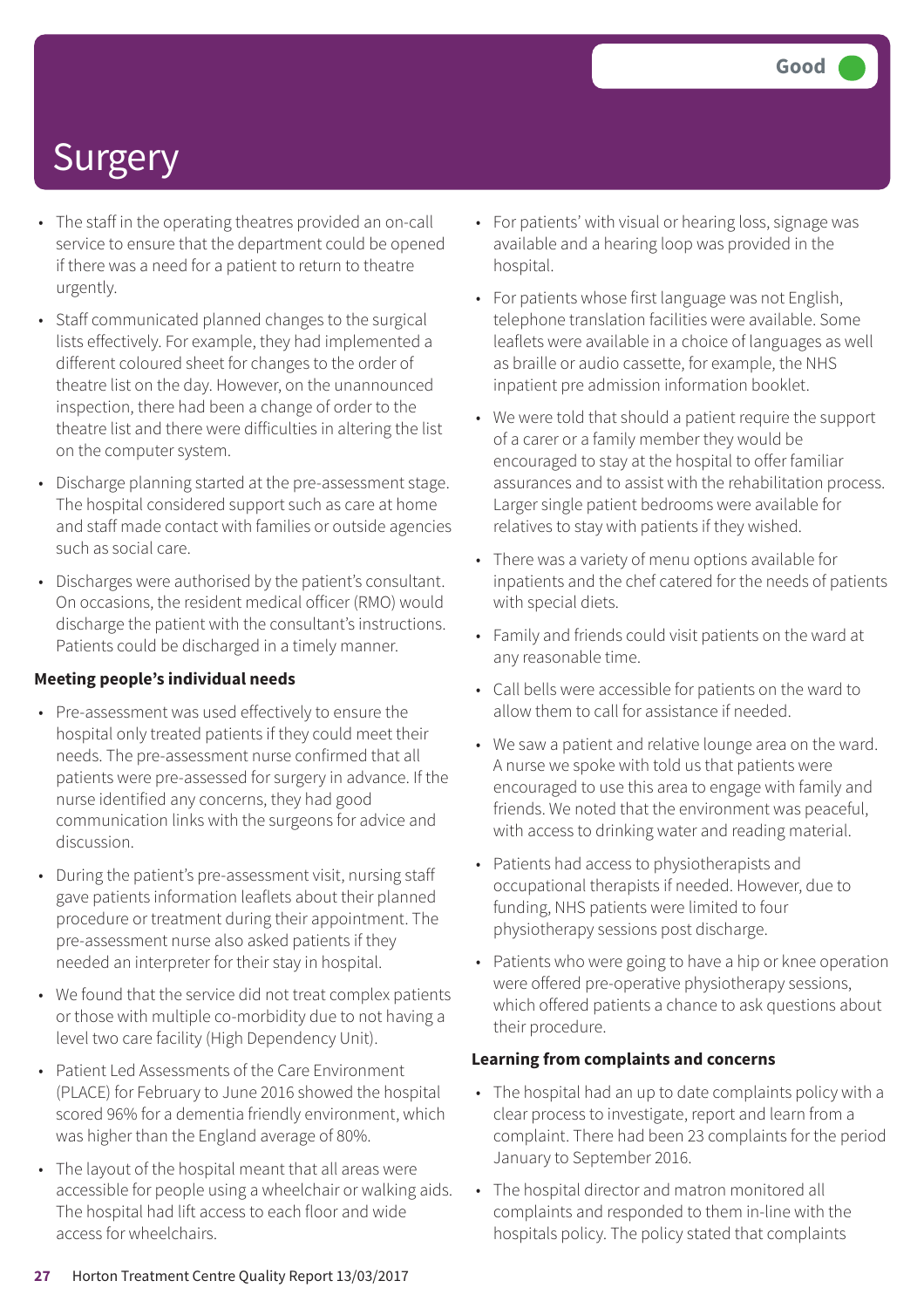would be acknowledged within two working days and a full response in 20 working days. Complaints were investigated by the relevant head of department with involvement from consultants and nurses if needed.

- There were procedures for sharing and learning from complaints across the hospital. Complaints were discussed at the Medical Advisory Committee (MAC), clinical governance meeting, the heads of department meeting and at the daily communication meeting. Lessons learned were cascaded down the organisation through departmental meetings. Ward meeting minutes showed evidence of staff discussing complaints and implementing change. For example, at the July 2016 ward team meeting staff were reminded that pain control must be a high priority and pain relief given in a timely manner, following a complaint about pain management.
- NHS patient complaints were discussed at the contract review meeting with the local Clinical Commissioning Group (CCG).
- Patients had access to guidance about how to make a complaint throughout the hospital.
- All of the patients we spoke with told us they had no complaints about the care and treatment they had received at the hospital.



We rated well-led as good because:

### **Leadership**

- The general manager had overall accountability for the hospital. The matron, support services manager and finance manager took responsibility for their respective areas at the hospital. All the heads of department reported to one of these four people.
- There was a clear leadership structure in place and staff felt supported by management. All staff told us the senior management team were highly visible. Staff described knowing them on first name terms and were encouraged to give feedback.
- We observed staff demonstrated mutual respect. There was effective teamwork and professionalism in the way the organisation was managed.
- The hospital was aware of, and had systems in place to ensure, compliance with the requirements of the duty of candour. The duty of candour is a set of specific legal requirements that providers of services must follow when things go wrong with care and treatment.
- All staff we spoke with were positive about working for the service, they felt listened to and valued. They said patients and staff knew if they raised an issue, it would be taken seriously.
- The resident medical officers (RMOs) were positive about the culture and commented that all staff worked well together.
- Consultants we spoke with were positive about senior members of the hospital and described good working relationships.

### **Vision and strategy for this this core service**

- The Ramsay Health Care corporate vision and strategy values for 2016 to 2017 focussed on patient care, cost effectiveness, engagement with stakeholders, valuing staff, delivering quality care and multidisciplinary working. Senior staff we spoke with told us of a commitment to the value of 'The Ramsay Way' delivering high quality care.
- There was a hospital business plan in place to support the achievement of the corporate vision. This included aims and objectives, and any challenges to achieving the aims, particularly the financial impact.
- At a local level, the vision of the hospital was communicated through the clinical nursing strategy and hospital strategic business plan, underpinned by the 6 C's. The '6Cs' help staff to focus on six key areas; care, compassion, competence, communication, courage and commitment. It was also based on a strategy of constant improvement through governance, training and safe staffing.
- All staff we spoke with were aware of the hospital wide values and were able to describe them to us, which included high standards of care, a positive working environment and staff development.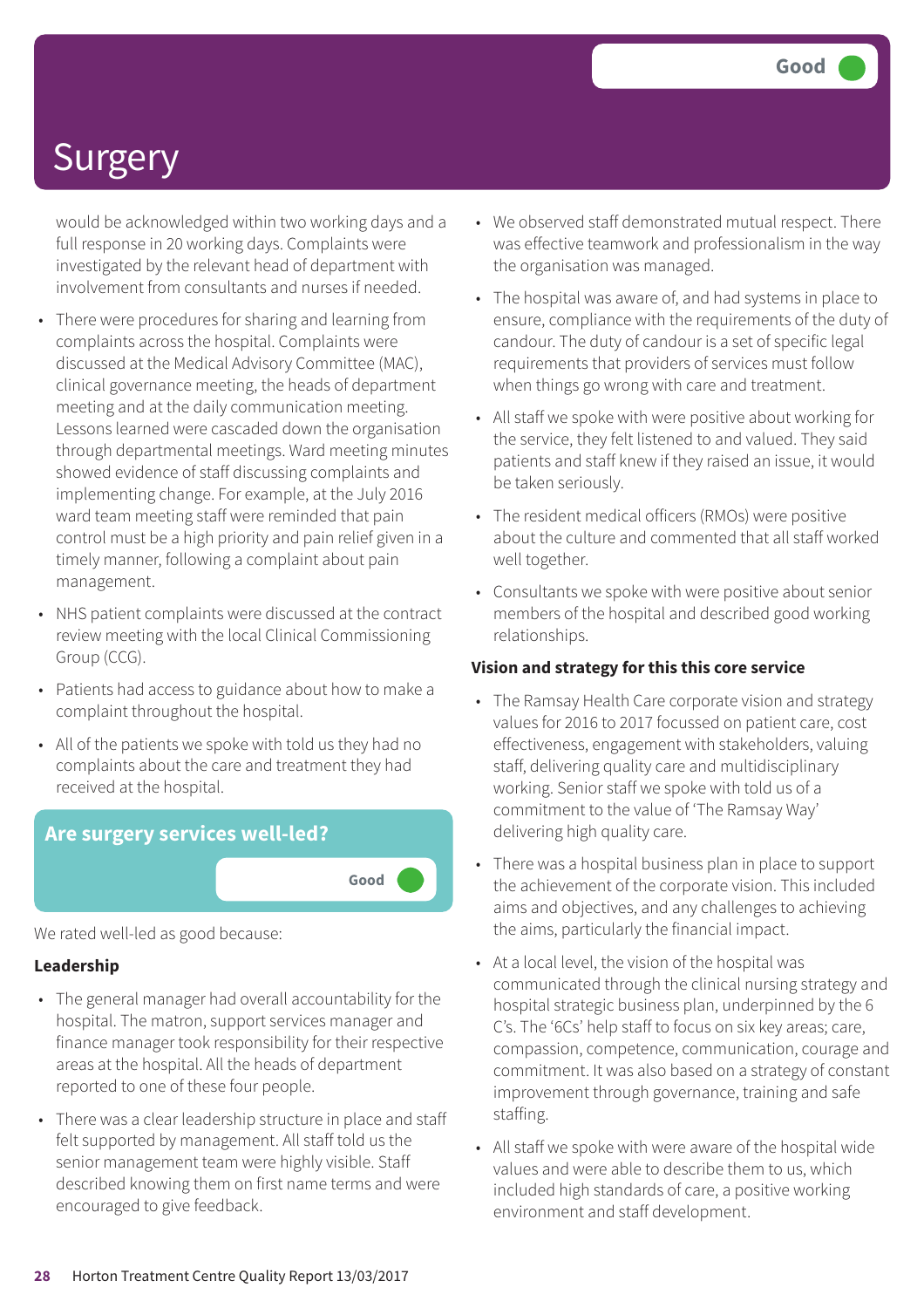• Staff demonstrated the hospital values and behaviours in the care they delivered. All staff we spoke with were passionate about the service they provided and believed they consistently put the patient first.

### **Governance, risk management and quality measurement (and service overall if this is the main service provided)**

- There was a clear governance structure in place with committees such as the clinical governance, health and safety, heads of department, clinical effectiveness and the medical advisory committee feeding into the senior management team.
- The clinical effectiveness committee was led by the matron and consisted of the quality improvement, resuscitation, blood transfusion, safeguarding, child safeguarding, medicines management, infection control and occupational health leads.
- The clinical effectiveness committee set six monthly clinical objectives. We reviewed the clinical objectives for August to October 2016, which incorporated specific ward, theatre, radiology, physiotherapy, and outpatient department objectives. For example, one objective was to analyse patient falls and take steps to educate patients to prevent harm.
- The clinical governance committee (CGC) met every three months. The minutes from meetings held between November 2015 to August 2016 showed discussions around core topics such as complaints, the risk register and incidents.
- The medical advisory committee (MAC) had a role in granting, reviewing and renewing consultants practising privileges.MAC meetings were held every three months, we reviewed the minutes of those meetings which showed they discussed complaints, hospital activity and practising privileges.
- There was one hospital wide risk register. The register detailed 17 risks, which were identified as a potential risk to the whole hospital. These risks included; termination of lease, staffing, risk of infection and risk of the failure of equipment. The risk register showed the nature and level of a risk, the control measures required and the name of the staff member responsible for control of the risk.
- The hospital had local risk registers for each department, which were regularly reviewed and updated to ensure risks were monitored and appropriately managed. Managers within theatre and the wards were aware of the specific risks to their areas of work.
- Team meetings were held regularly on the ward and theatres. These were used for the passing of two-way information.
- Staff told us they found the daily 'huddle' a useful way of communicating information across the hospital. Senior staff and heads of department discussed daily activity, incidents and theatre schedules.

### **Public and staff engagement**

- The patient satisfaction survey was undertaken by an external organisation. Patients gave consent to be contacted by telephone or email. The hospital used this with the 'Friends and Family test' feedback to evaluate the service provided to the patient. The volume of the call bells were decreased and patients were offered ear plugs, following patient feedback.
- The Ramsay employee survey was completed in 2016, incorporating the whole of the organisation. The employee engagement group was introduced following the 2016 Staff Survey.
- We saw minutes from the employee engagement group, which discussed various topics including social events organised by the hospital, hospital updates, staff satisfaction surveys and fundraising. A member of the senior management team chaired the meeting.
- There was an organisation newsletter, which was distributed throughout the hospital to update staff on current issues and plans.
- Staff we spoke with said they felt involved and included. Ward meetings were a good source of information where minutes were made available if they were unable to attend.

### **Innovation, improvement and sustainability (local and service level if this is the main core service)**

• The senior management had long-term plans to develop the service to increase the number of referrals and develop their ambulatory care service to reduce the need for patients to stay overnight.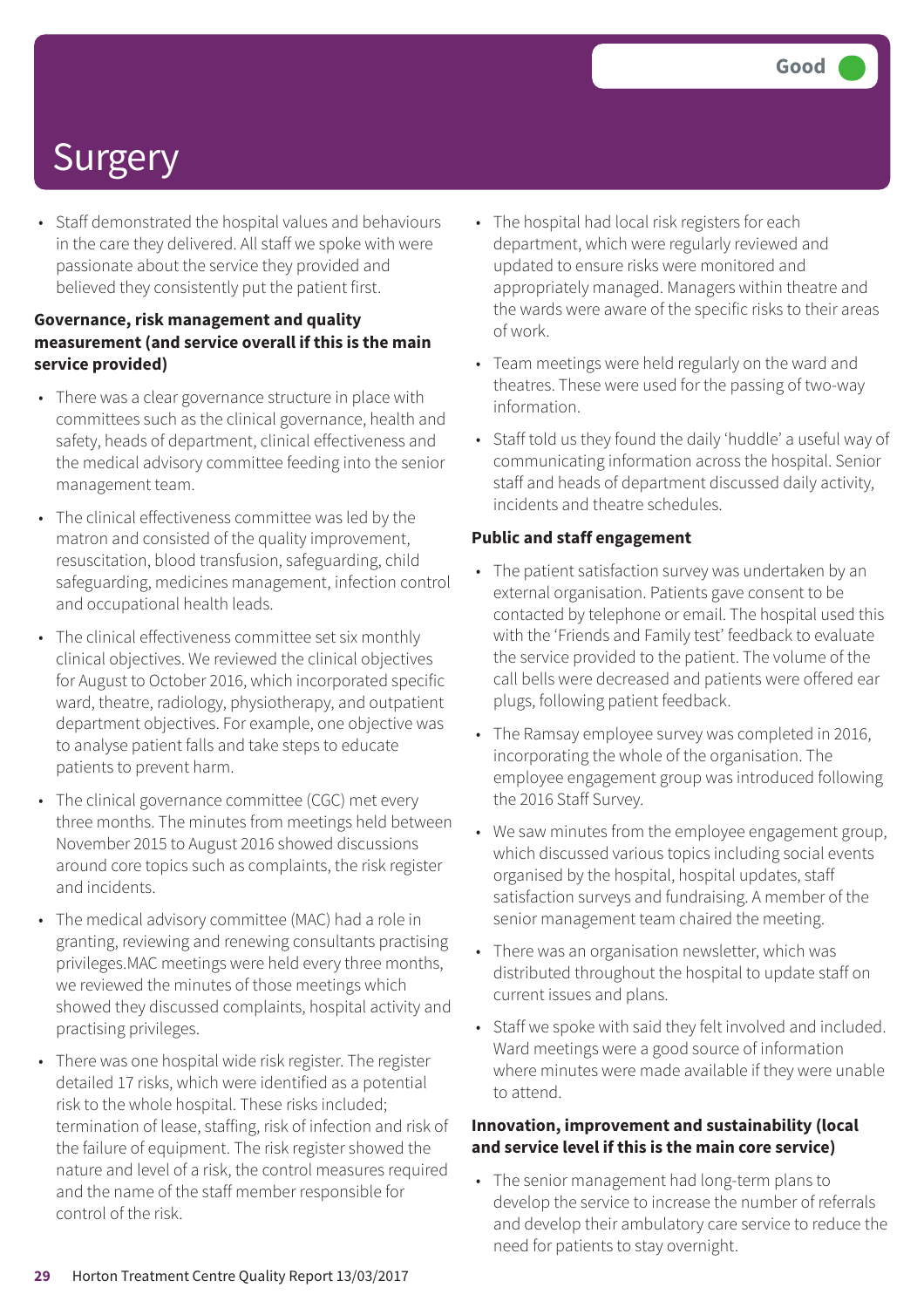**Good –––**

### **Surgery**

• The care certificate had been introduced for all healthcare assistants.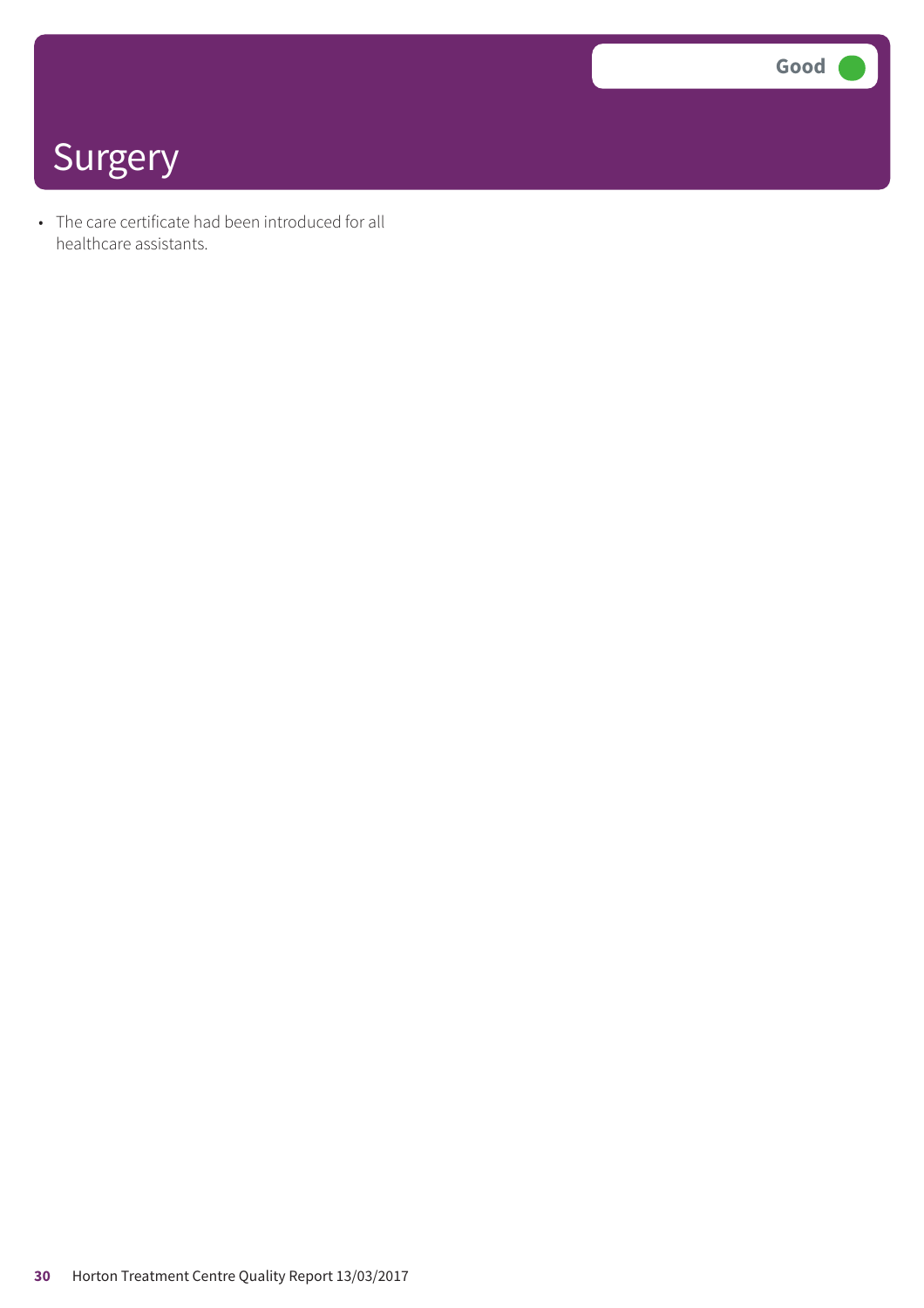| Safe             | Good                            |  |
|------------------|---------------------------------|--|
| <b>Effective</b> | Not sufficient evidence to rate |  |
| Caring           | Good                            |  |
| Responsive       | Good                            |  |
| <b>Well-led</b>  | Good                            |  |

**Good –––**

### **Are outpatients and diagnostic imaging services safe?**

We rated safe as good because:

#### **Incidents**

- The hospital had an incident reporting policy, providing definitions of incidents, never events and near misses. Heads of departments reviewed incident reports, instigated investigations and escalated any risks to senior management.
- Staff we spoke with understood the incident reporting policy and knew how to report incidents.Staff were aware of the types of incidents that they needed to escalate and told us they were encouraged to report incidents. All staff employed by Ramsay Health Care UK had access to the hospital's electronic reporting system. Radiographers working at the hospital under a service level agreement did not have access to the reporting system. Incidents were escalated to the Radiology Manager who could report the incident on their behalf. Staff assured us that this process worked effectively.
- There were no clinical incidents in outpatients or diagnostic imaging in the reporting period (July 2015 to June 2016). Within the same reporting period there were two non-clinical incidents reported by outpatients or diagnostic department staff. This number was not high when compared to a group of independent acute hospitals that submitted performance data to CQC.
- Due to the way in which incidents were collated, isolated physiotherapy incidents could not be separated from those that occurred on the ward. We were told by the physiotherapy manager that patient falls were the most common physiotherapy incidents reported.
- Hospitals are required to report any unnecessary exposure of radiation to patients under the Ionising Radiation (Medical Exposure) Regulations 2000, IR (ME) R. There were clear processes for reporting IR (ME) R incidents; they were to be reported on both the hospital's reporting system and the local NHS incident reporting system. There were no reported radiation incidents in the last 12 months.
- From July 2015 to June 2016, there had been three reported never events, none of which occurred in the outpatient or diagnostic imaging department. Never events are a type of serious incident that are wholly preventable, where guidance or safety recommendations that provide strong systemic protective barriers are available at a national level, and should have been implemented by all healthcare providers. The occurrence of a never event could indicate unsafe practice.
- There was evidence of positive improvements and changes made as a result of incidents. Incidents were discussed at senior management meetings, clinical governance meetings and locally at team meetings. Learning was identified from investigations and this was disseminated and shared with staff within the outpatients, diagnostic and physiotherapy departments. For example, staff discussed manual handling training in the September 2016 outpatients team meeting, following an incident where a member of staff was injured.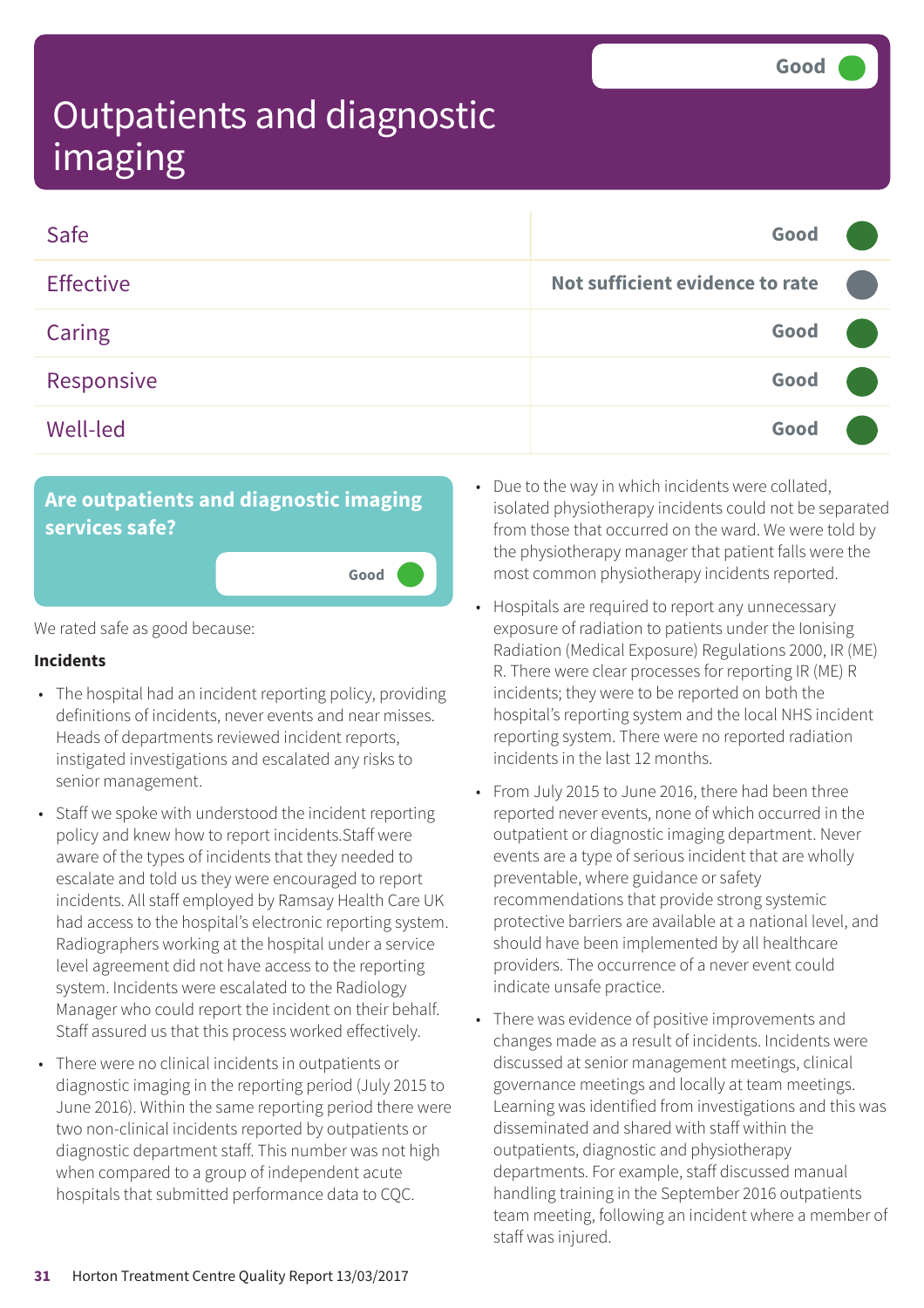- From July 2015 to June 2016, the service reported no patient deaths relating to care and treatment. The Horton Treatment Centre did not host mortality or morbidity meetings. Consultant anaesthetists attended the local NHS hospital's mortality and morbidity meetings.
- The duty of candour (DoC) is a regulatory duty that relates to openness and transparency and requires providers of health and social care services to notify patients (or other relevant persons) of 'certain notifiable safety incidents and provide reasonable support to that person.' Staff were aware of the principles of DoC and could give examples of when DoC would be triggered.

### **Cleanliness, infection control and hygiene**

- All areas of the outpatient and imaging department, including the consulting and treatment rooms, waiting areas, and gymnasium, were visibly clean, tidy and free from clutter. Signed cleaning schedules were in place and housekeeping staff cleaned the departments daily.
- We observed staff to be complying with best practice with regard to infection prevention and control policies. All staff participated in infection control training as part of their annual mandatory training. As of December 2016, 100% of outpatients, radiology, physiotherapy and administration staff had completed their annual infection control training (hospital target 100%).
- Hand sanitiser points were widely available throughout the department, including within the waiting areas, to encourage good hand hygiene practice. We saw staff following 'bare below the elbow' guidance, with the exception of some consultants, although hand hygiene audits did not reflect this finding.
- Infection control practices were monitored by the infection prevention and control (IPC) lead. There was also an IPC link for the outpatients department. Staff conducted regular infection control audits, and produced an annual infection control action plan. The most recent hand hygiene audit showed 100% compliance (December 2016).
- Personal protective equipment (PPE), such as gloves and aprons, was readily available for staff in all clinical areas to ensure their safety and reduce the risk of cross infection when performing procedures. We saw staff used PPE appropriately.
- Equipment was labelled with 'I am clean' stickers to indicate it was ready for use.
- Domestic and clinical waste was disposed of correctly. We saw appropriate facilities for disposal of clinical waste and sharps (such as needles) located in the consultation and treatment rooms. The hospital had different coloured bins to clearly identify categories of waste. This allowed staff to safely handle biological or hazardous waste and was in accordance with current legislation.
- The hospital also had different coloured laundry bags to categorise non-infected (white bag) and infected linen (red bag).
- All infection cases were reported on the electronic reporting system. The hospital reported no cases of MRSA, Methicillin Sensitive Staphylococcus Aureus (MSSA), Clostridium difficile (C. diff) or Escherichia coli (E-Coli) infections within the reporting period (July 2015 to June 2016).
- The hospital followed a risk-based approach to MRSA screening. Staff screened all patients deemed to be a potential infection risk at pre-admission.
- Patient-led Assessments of the Care Environment (PLACE) are a collection of assessments, used to measure the quality of the patient environment for NHS patients. The hospital scored 99% for cleanliness, slightly above the England average of 98%.

### **Environment and equipment**

- The outpatients and diagnostic imaging departments were well-maintained. Consulting rooms were well equipped and provided a suitable environment for treating patients. The outpatients department had a treatment room for patient dressings and the removal of sutures and clips.
- There were systems in place for equipment servicing, testing and maintenance. Staff labelled equipment to record the last service date and review date. Staff reported faulty equipment using a maintenance request form. There was an on-call engineer available to manage emergency equipment failures or facility concerns. Staff told us the maintenance process was efficient as equipment needs were prioritised.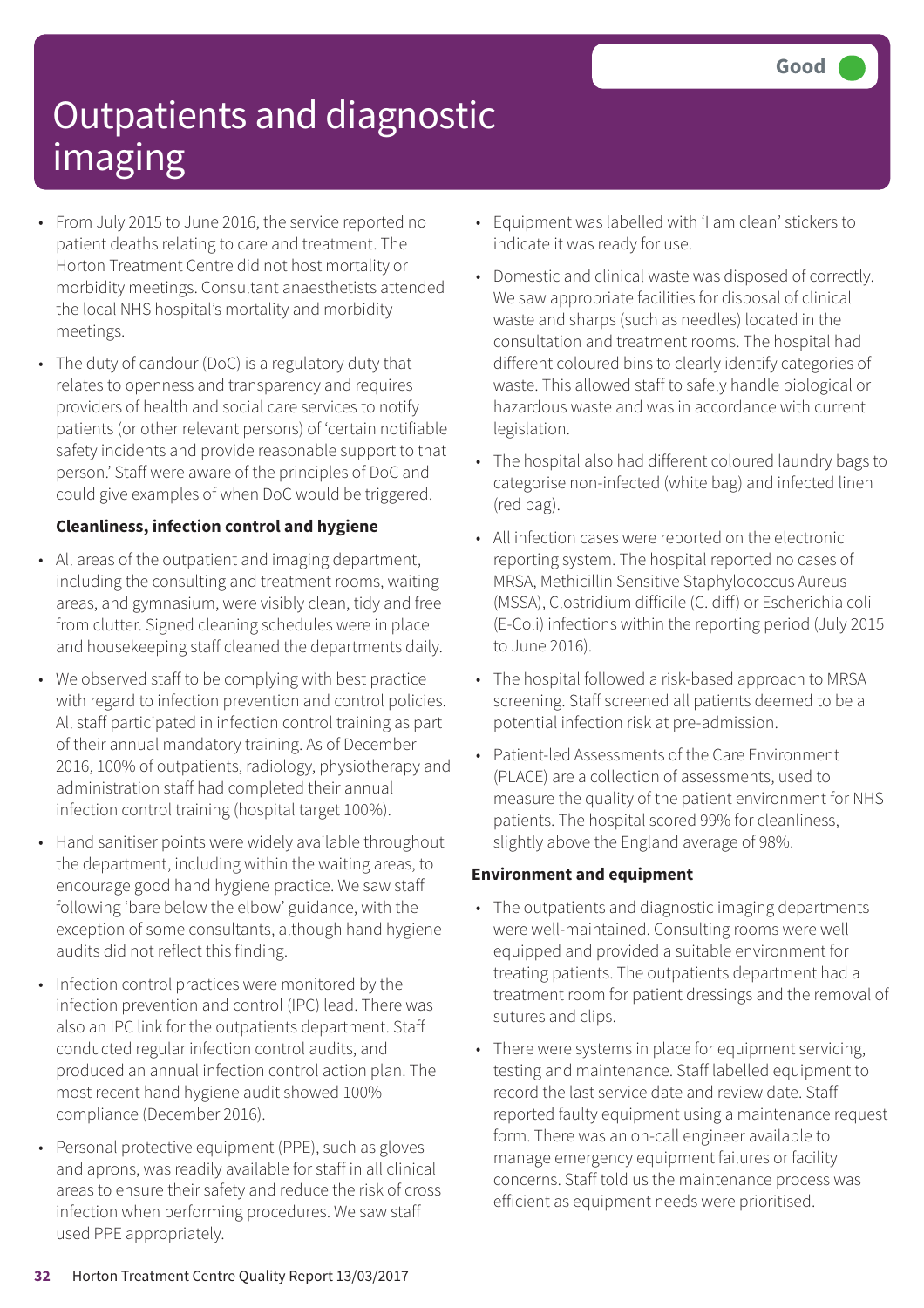- Staff did not report any concerns regarding availability or access to equipment. Equipment procurement requests were made via heads of department.
- Staff had access to emergency equipment including oxygen cylinders, defibrillators and resuscitation equipment. The outpatients and radiology department had a resuscitation trolley for staff use in the event of a cardiac arrest. Staff followed the Resuscitation Council (UK) guidelines displayed on trolleys. Each trolley had tamper evident tags to alert staff if the trolley had been opened. Staff carried out daily and monthly checks to ensure the trolleys held all the necessary emergency equipment.
- Single use, sterile instruments were used where possible and those we inspected were within their expiry dates.
- Disposable curtains and wipeable chairs were used through the outpatients and radiology departments. Disposable curtains were dated according to when they were put up and when they were due to be changed.
- Equipment for bariatricpatients was not needed as the hospital's admission criteria restricted bariatric patients from being referred for treatment.
- The radiology department had appropriate signage and warning lights outside each imaging room to alert staff and patients when exposures were undertaken. Access to store rooms was secure via a coded key pad system. Visual and detailed checks of lead aprons were carried out, and results were logged.
- A radiation protection advisor (RPA) from the local NHS trust undertook radiation safety audits against the Ionising Radiation (medical exposure) Regulations IR (ME) R. An audit completed June 2015, identified no major non-compliances, however some recommendations were made to standardise practice. All recommendations had been acted upon in a timely manner.
- The Radiology Manager was responsible for maintaining an up-to-date inventory of radiation equipment, with support from the Medical Physics Expert.Radiology equipment was serviced by the manufacturers, who would also attend if a fault was reported.

#### **Medicines**

- Medicines were stored safely. In the outpatients department staff stored all medicines in a locked cupboard, in a secure clinical room. Only nurses had access to the locked cupboard. Fridge temperatures were checked daily and logged to ensure medicines were stored at the correct temperature. We checked eight medicines which were all in-date.
- We found prescription pads were stored safely in a locked cupboard but there was no evidence of an audit trail on the use of prescription pads. There were no accurate records to show when staff used prescription pads to prescribe medication and we found prescription forms to be missing from the pad.
- We raised our concerns with the outpatients' manager who was proactive and had begun to address our concerns when we returned to the hospital for an unannounced visit. Two standard operating procedures (SOPs) had been created since our first inspection visit. One for the management of the private prescription pads stock level, and one for the recording of a private prescription written for a patient. The SOPs described how stock level would now be monitored using a private prescription traceability register.
- Radiology contrast media were stored in a locked drugs cupboard, in a locked clean store room. Codes were changed every six months to maintain security. The room temperature was monitored and logged to ensure these items were stored at the correct temperature. All medicines in the drug cupboard were checked and in-date.
- At the time of our inspection, all flammable medicines were stored in a yellow flammable cupboard in outpatients. The imaging department had ordered a flammable cupboard so that they could store flammable medicines in their own department. This had arrived on our unannounced visit.
- There was no pharmacy on site. The hospital had a service level agreement with an external pharmacy company to visit the department three times a week. Staff reported good access to the pharmacist for advice and support.
- For our detailed findings on medicines please see the safe section in the surgery report.

#### **Records**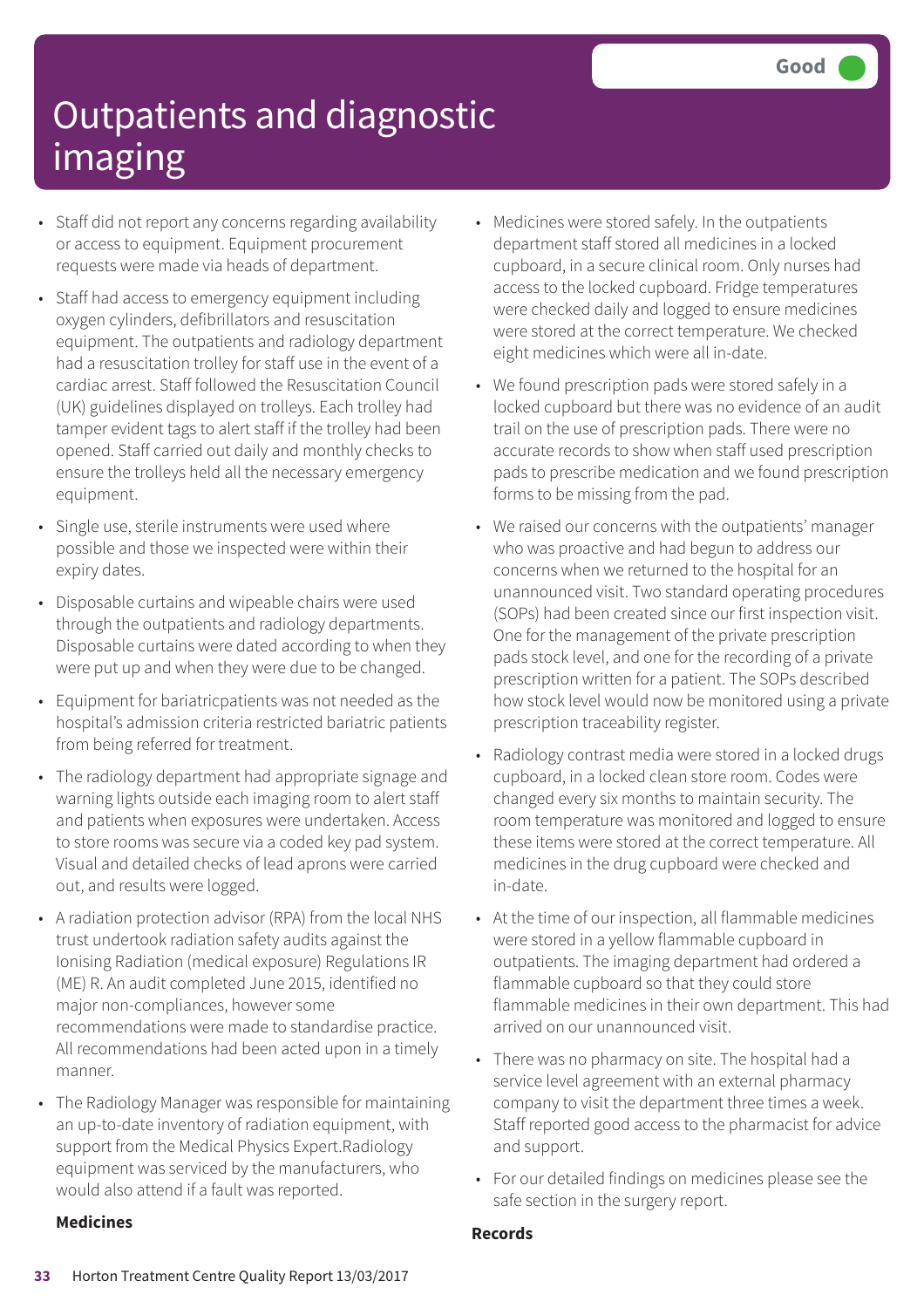- The hospital had a medical records management policy, which set out responsibilities for all staff members in the creation, handling, storage and destruction of records. It also detailed standards for confidentiality and set out rights to access records.
- Medical records were available for all patients who attended an appointment and we saw no evidence that patients were seen without adequate clinical information.
- Medical records contained important information such as test results, patient risk factors, past medical history and emergency contact details. All records were in paper format.
- Records were stored securely in locked trolleys. As part of our inspection, we reviewed the records of seven patients; we found them to be accurate, complete and up to date.
- The medical records department prepared patient records several days in advance of a patient's appointment. Staff took the records to the outpatients department the day prior to consultation in locked trolleys.
- The Medical Records Clerk ensured all patient information was present in the patient record. The administrator ensured all appropriate documentation was complete before the appointment took place and asked new patients to complete a medical questionnaire.
- Staff did not take records off site except for when they were required for an outreach clinic. In that case the records were prepared in the same way and transported in a secure, robust bag marked private and confidential.
- The hospital's annual audit programme included the review of medical record documentation. The last audit, in July 2016, showed good management of records (99% compliance achieved).
- The Picture Archiving and Communications System (PACS) is a nationally recognised system used to store clinical patient images. This system was available locally and used across the imaging department. It was also used to share patient images with other Ramsay Health Care UK hospitals.

### **Safeguarding**

- The hospital had safeguarding systems and processes in place to ensure that people were kept safe. Staff followed a 'safeguarding adults at risk of abuse or neglect' policy, based on national guidelines from professional bodies and the Department of Health. Safeguarding flow charts were available in all departments to outline the process to follow should staff have safeguarding concerns.
- The hospital closed their adolescent service in November 2016. Despite this, all staff received mandatory training for safeguarding adults and children, as children often accompanied adult patients at their appointments.
- Safeguarding training was part of staff mandatory training. As of December 2016, 92% of staff had received safeguarding vulnerable adult's level two training and 98% had received safeguarding children and young adults level one training. Safeguarding training included information on Female Genital Mutilation and Child Sexual Exploitation.
- The outpatient manager had recently become the safeguarding lead, supported by Matron. The safeguarding lead had received level 3 adult and children safeguarding training and demonstrated a clear understanding of their safeguarding responsibilities. However, we were not assured that the safeguarding lead would be alerted to all safeguarding referrals made within the hospital.
- There were no safeguarding concerns reported to CQC in the reporting period (July 2015 to June 2016).
- Staff followed an adapted World Health Organisation (WHO) safety checklist 'Five steps to Safer Surgery' to ensure the right patient received the correct radiological investigation at the right time.

### **Mandatory training**

• The hospital had a mandatory training policy that applied to all staff employed by Ramsay Health Care UK, including independent consultants and those employed as sub-contractors. According to the policy, if a sub-contracted staff member could provide evidence that they had completed equivalent mandatory training elsewhere; this alternative may be acceptable at the manager's discretion. This avoided staff duplicating training.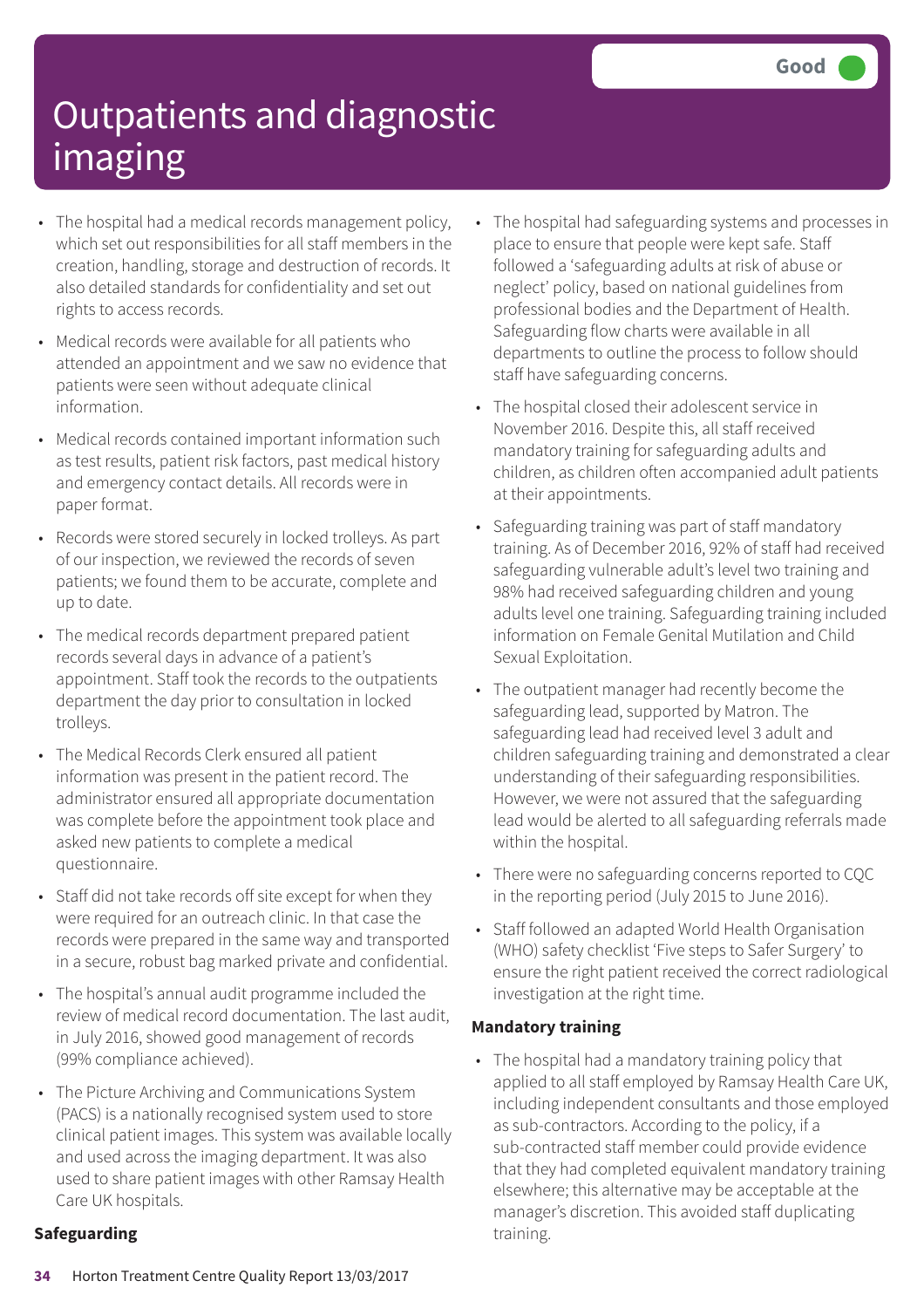- All radiographers completed their mandatory training with the local NHS trust. The Radiology manager checked this was completed for all radiographers in the department. We were not assured that the senior management team had assessed the content of this training against the mandatory training set by Ramsay Health Care UK.
- Staff completed a number of mandatory training modules as part of their induction and updated them in line with the current training policy. Mandatory training included data protection, infection control, manual handling and workplace diversity. As of December 2016, 97% of e-training was up-to-date. Training was mostly delivered through an online learning package but there were also practical training days for staff to complete face to face training.
- The hospital's mandatory training matrix was used to determine staff training requirements, dependent on their role. For example, only clinical staff required training in blood-borne viruses.
- Department managers monitored training and would notify staff when their training was due for renewal. Staff were positive about the training their received and were confident they would be supported to attend additional training if requested.

### **Nursing staffing**

- The hospital used an electronic rostering system to plan and review staffing levels on a daily basis. The system enabled heads of departments to manage rotas, shift allocations, annual leave, sickness, skill mix and staff requirements, including senior cover.
- Staffing rotas within outpatient departments were planned on a nurse to health care assistant ratio of 1 to 1.1. From July 2015 to June 2016, the department had 1.4 full-time equivalent registered nursing staff and 1.6 full-time equivalent health care assistants.
- The use of bank nurses in outpatients was high, when compared to other independent acute hospitals (July 2015 to June 2016). However, this high use was a planned way of managing the department, allowing for flexible working.
- The use of bank health care assistants was low, when compared to other independent acute hospitals (July 2015 to June 2016).

• Agency nursing staff were not used within outpatients and there were no nursing vacancies at the time of our inspection.

### **Allied Healthcare Professional staffing**

- The physiotherapy department had 10 staff in total; four physiotherapists, one physiotherapist assistant and five bank physiotherapists.
- The radiology department was staffed by a full time radiology manager, a rotation of radiographers employed by the local NHS hospital, and a health care assistant.
- A team of administrators and medical secretaries supported outpatients by organising appointments, clinic management, typing up notes, and covering reception.

### **Medical staffing**

- A resident medical officer (RMO) was on site 24 hours a day, seven days a week. If required the RMO attended the outpatients and radiology departments to provide advice and assistance.
- From 1 April 2016, the hospital employed 69 consultant medical staff working under practising privileges. The granting of practising privileges is an established process whereby a medical practitioner is given permission to work within the independent sector. Practising privileges were granted following a thorough review by the local Medical Advisory Committee who advise on the suitability of candidates and make recommendations.
- At the time of our inspection, radiologists were employed under a service level agreement with the local NHS hospital. We were told by the radiology lead that this employment was to be amended so that radiologists were also working under practising privileges.
- There was sufficient consultant staff to cover outpatient clinics, including Saturday clinics. Consultants agreed clinic dates and times directly with the hospital outpatient and administration teams.
- Consultants maintained responsibility for their own patients for subsequent follow up appointments such as post-operative dressings and were responsible for arranging cover if absent.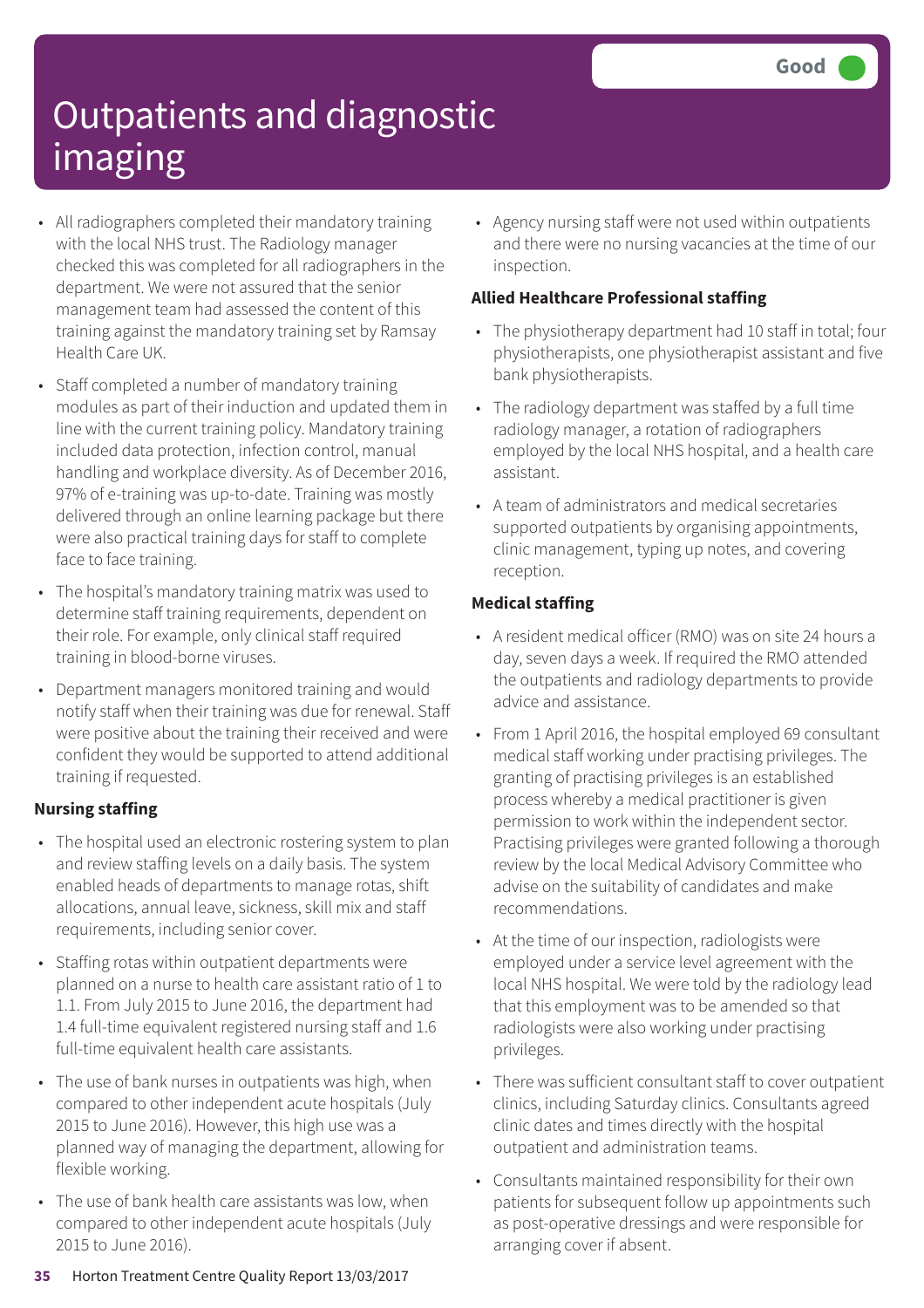### **Emergency awareness and training**

- There were business continuity plans for the outpatient and radiology departments. These included contingency plans for use in the event of a radiation incident or flood.
- The service had back-up generators in the event of a power failure. Maintenance checked these on a monthly basis.
- For our detailed findings on emergency awareness and training please see the safe section in the surgery report.

### **Are outpatients and diagnostic imaging services effective?**

**Not sufficient evidence to rate –––**

We inspected but did not rate effective as we do not currently collate sufficient evidence to rate this.

### **Evidence-based care and treatment**

- Staff in the outpatient and diagnostic imaging departments delivered care and treatment in line with evidence-based practice. Corporate policies and procedures followed recognisable and approved guidelines such as National Institute for Health and Care Excellence (NICE) guidance. The policies we reviewed were all up to date and had clear dates for review.
- Updated clinical guidance was reviewed at national level, and fed back to staff through the hospital's clinical governance and medical advisory committees.
- We saw the local annual audit programme, this included audits reviewing medical records, preadmission/ discharge, consent, controlled drugs, and infection prevention and control.
- There were radiology specific audits, which evidenced compliance with IR (ME) R and best guidelines. Radiology audits included referral form completion and audits of magnetic resonance imaging (MRI) scans. Staff undertook audits of diagnostic reference levels (DRLs) to ensure patients were being exposed to the correct amount of radiation for an effective, but safe image for each area of the body. We reviewed a pelvis dose audit (April 2016) and found that patient doses were well within acceptable levels.
- Physiotherapy specific audits encompassed the Chartered Society of Physiotherapy (2012) Quality Assurance Standards Audit Tool.
- The staff in the outpatients' department were looking to develop their own outpatient audit programme to complete alongside the annual audit programme. Audit results were discussed at clinical governance meetings and locally at team meetings.
- New NICE guidelines were sent to the hospital quarterly, following corporate review. Matron reviewed NICE guidelines applicable to the Horton Treatment Centre and they were then discussed at clinical governance and clinical effectiveness meetings. We saw that new policies were disseminated to staff to read, sign and implement.
- Standard operating procedures (SOPs) were available for a range of procedures for example the management of specimen results and the process for patients who do not attend their appointments.

### **Pain relief**

- Staff in the outpatient department discussed pain and options for pain relief with the patients during consultations. Staff provided patients with an information leaflet on managing pain, ensuring all patients were aware of the type of medication available to them post-procedure.
- The outpatients department had a pain management lead who could offer advice and training to colleagues.
- Patients who attended the imaging department received a pain diary upon discharge.
- Following a formal complaint in January 2016, all nursing staff received additional pain management training.

### **Patient outcomes**

- There were 12,511 patient attendances in the outpatient department from July 2015 to June 2016; of these, 97% were NHS funded patients and 3% were funded through insurance or self-paying patients.
- The hospital submitted patient outcome data to a number of national audits, including the Patient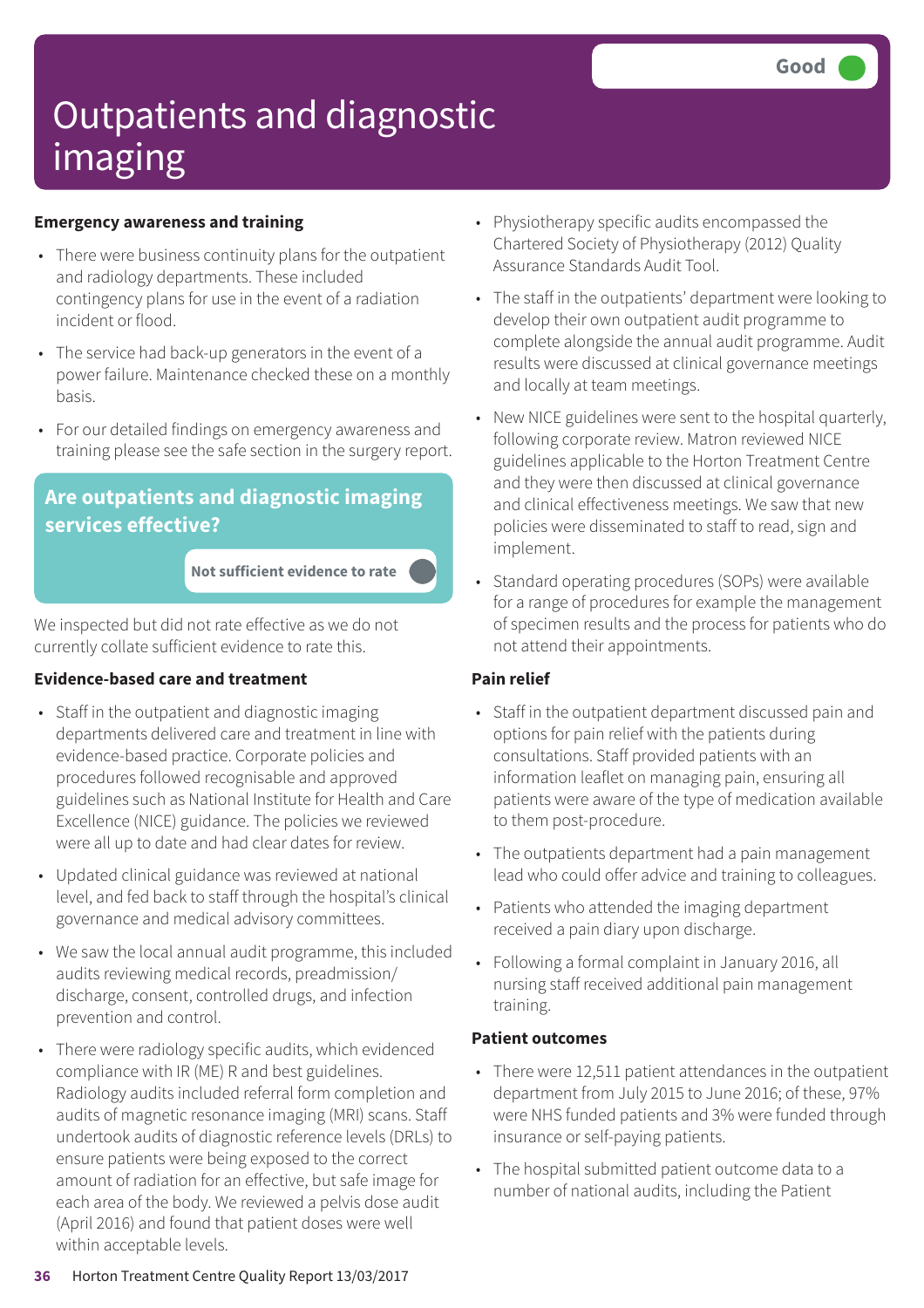Reported Outcome Measures (PROMs) and National Commissioning for Quality and Innovation (CQUINs) This enabled the hospital to monitor its performance and clinical outcomes against other services.

- The hospital participated in local audits following the Ramsay National Audit Programme. This programme identified audits for the hospital to complete throughout the year to monitor different aspects of care provision on a monthly basis. The audits identified weakness within the service so that change could be implemented via action plans.
- Physiotherapists monitored patient outcomes in physiotherapy on an individual level by well recognised outcome measures such as range of movement, pain scores and quality of life measures. This established effectiveness of treatment and allowed for functionality comparison pre and post treatment.
- The hospital also monitored outcomes such as transfers out, returns to theatres, infection rates and readmission rates. For our detailed findings on patient outcomes please see the effective section in the surgery report.

### **Competent staff**

- All new staff underwent a corporate induction, which included a departmental orientation programme.
- Within each department, staff had specific competencies to achieve, which were monitored by the heads of department. For example, within outpatients, staff were required to complete a competency in the assessment, management and administration of post-operative pain relief.
- During our inspection, we found nursing staff within the outpatients department had been applying plaster of Paris casts without formal competencies in place. There was no assurance that staff were competent to undertake this task.
- All healthcare assistants were undertaking the National Care Certificate.
- Each staff member had an annual appraisal of performance. This was used to determine strengths, weaknesses, and areas for improvement and development. Following the results of the staff survey, managers had agreed to focus on career development within staff appraisals.
- All outpatient nurses had had their appraisals completed in 2016 by the outpatient manager. The health care assistants working in outpatients, radiology and physiotherapy had also received appraisals within the previous year (2016).
- The imaging and diagnostic team had a comprehensive induction checklist, and we saw evidence that competencies were checked for individual staff.
- The physiotherapy department had completed some combined training with physiotherapists from the local NHS hospital and were looking into expanding this.

### **Multidisciplinary working**

- Staff in the outpatient and imaging departments demonstrated multidisciplinary teamwork with informative handovers, good record keeping and good communication. Staff considered patients' individual needs during pre-admission discussions, which included the physiotherapists.
- The outpatient manager was looking at ways in which to improve communication between the outpatients department and the ward.
- A daily manpower meeting was held each morning with representatives from each department. Staff told us the daily meeting worked well and was often a forum to discuss incidents, issues and staffing for that day.
- The hospital had a service level agreement with the local NHS trust to transfer patients who required emergency treatment.
- The outpatients department had recently sent GP services letters to reiterate their admission criteria after an increase in unsuitable referrals and patients who did not meet the admission criteria.

### **Access to information**

- All staff we spoke with said they had access to the hospital's policies, procedures, NICE and specialist guidance through the intranet.
- Important information such as safety alerts, audit results and key messages were displayed on notice boards in staff areas to help keep staff up to date and aware of current issues.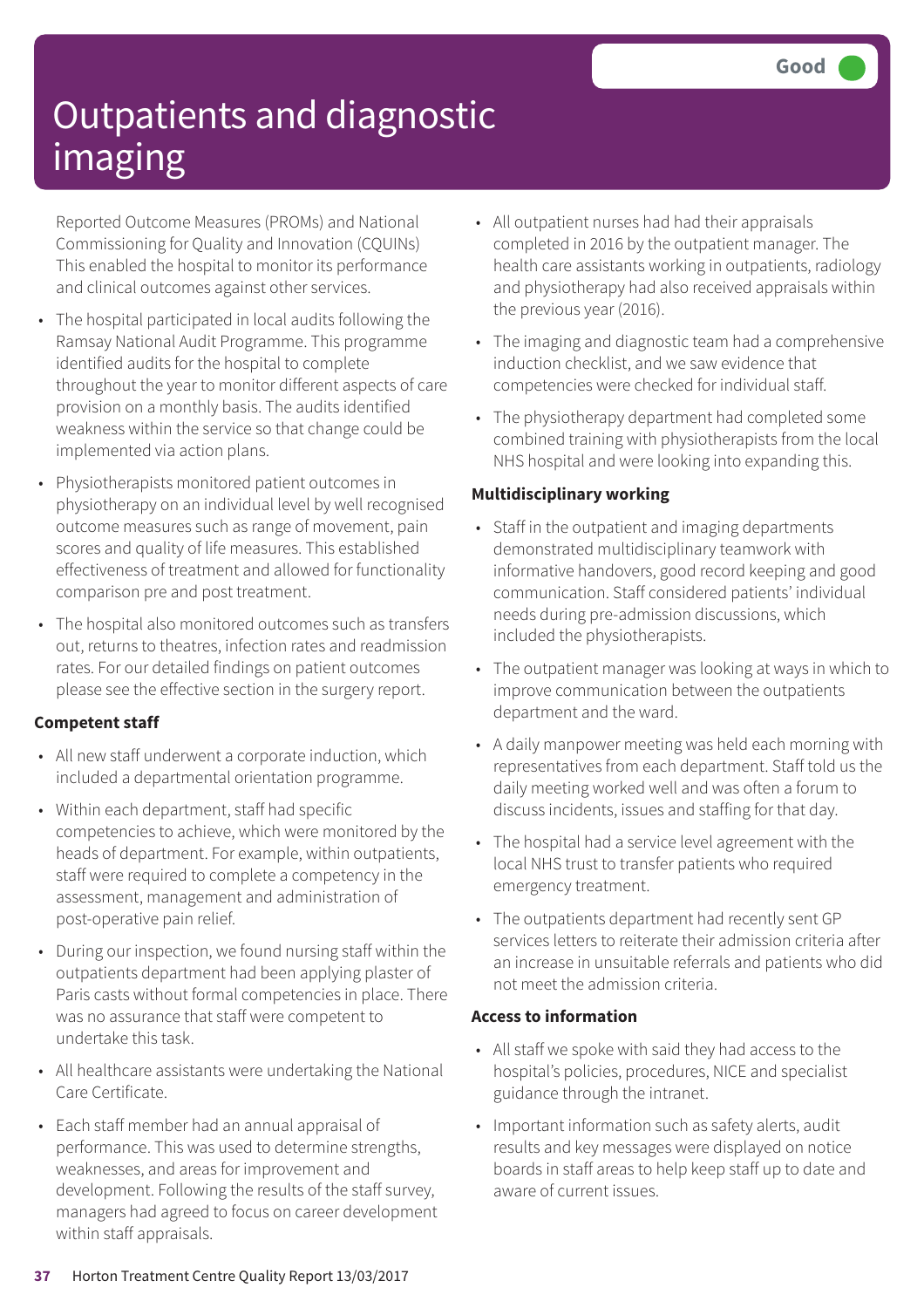- The outpatients department reported no incidents where records were not available prior to a patient appointment.
- Discharge letters were sent to the patient's GP following completion of treatment. This ensured that the GP understood what procedures had been undertaken, and what follow-on care may be required. Care and discharge summaries were also given to patients on discharge.
- Staff reported timely access to test results and diagnostic imaging. This enabled prompt discussion with the patient on the findings and treatment plan.

### **Consent, Mental Capacity Act and Deprivation of Liberty Safeguards**

- The outpatient and imaging departments were involved in obtaining informal verbal consent for such things as taking blood, observations and examinations. Consultants gained formal consent from patients for surgery during their initial outpatients' appointment. We saw evidence of consent form completion in patient records.
- Clinical staff groups completed consent training as part of their mandatory training. As of December 2016, 66% of outpatient staff and 60% of physiotherapy staff had completed this training (hospital target 100%).
- In the most recent consent audit (December 2016), the hospital gained consent correctly in 98% of cases.
- The hospital also had a mental capacity policy and a deprivation of liberty safeguards policy in place. The hospital used a dementia screening tool for all patients over 75 attending an outpatient appointment.
- Information about the Mental Capacity Act (2005) and associated Deprivation of Liberty Safeguards was covered as part of staff mandatory safeguarding training. Records showed that 99% of staff had completed this training as of December 2016. Staff were aware of the policies and processes, but told us the majority of patients they treated had capacity to consent to their care.

### **Are outpatients and diagnostic imaging services caring?**



We rated caring as good because:

#### **Compassionate care**

- Staff treated patients with dignity and respect. We saw that consultation and clinic room doors were closed and curtains were pulled around during consultations to protect the privacy and dignity of patients. Staff knocked and sought permission before entering such areas.
- We observed all staff to be courteous, professional and kind when interacting with patients. We observed staff greet patients appropriately, and introduce themselves by name.
- Patient feedback was consistently positive. The patients and relatives we spoke with said that staff were 'all brilliant' 'impressive' and 'very helpful and professional'.
- The results of the Friends and Family Test (FFT) in June 2016 showed 97% of patients would be 'likely' or 'extremely likely' to recommend the hospital to their friends and family. FFT response rates were above the England average (75%, compared to 40%). In September 2016, 100% of patients surveyed said they were 'likely' or 'extremely likely' to recommend Horton Treatment Centre to Family and Friends.
- Patient-led Assessments of the Care Environment (PLACE) are a collection of assessments, used to measure the quality of the patient environment for NHS patients. The hospital's PLACE score for privacy, dignity and well-being was 85%. This score was similar to the England average, 83%.
- There was a main reception area at the entrance to the hospital and an additional waiting area in each department. The outpatient waiting area was situated too close to the reception desk which meant patient conversations with reception staff could be overheard. However, reception staff were sensitive in conversations with patients and we did not observe any confidential information being discussed at the reception desk.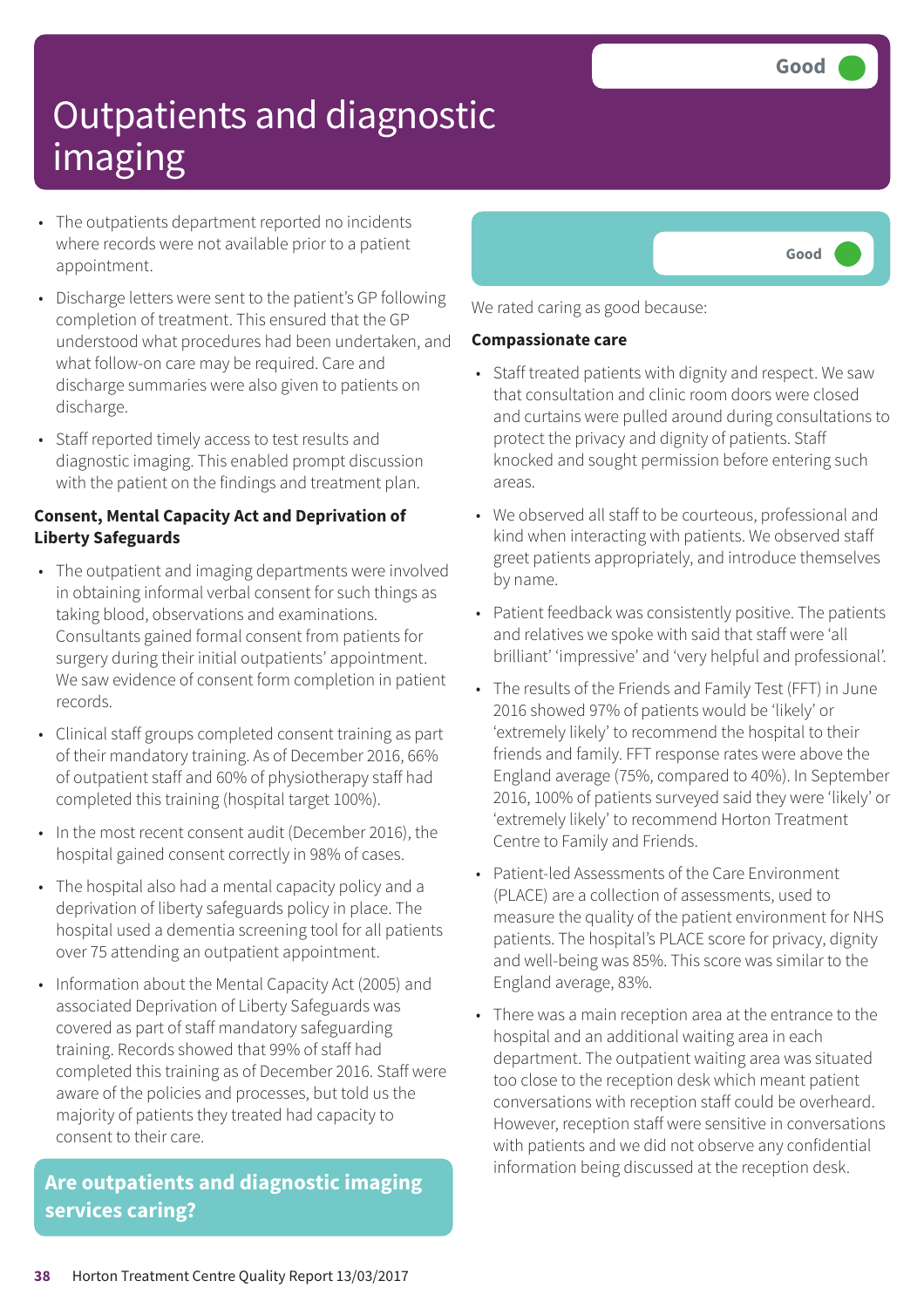• Staff offered all patients a chaperone service during intimate personal care. Chaperone service information signs were clearly displayed in waiting areas and consultation rooms.

### **Understanding and involvement of patients and those close to them**

- Staff in the department communicated with patients about their care and treatment in a way they could understand. Staff provided patients with relevant information, both verbal and written, so they could make informed decisions about their care and treatment. Patients had sufficient time at their appointment to ask questions.
- Patients told us they were aware of the next steps in their treatment, and that follow up appointments were made quickly and within a reasonable timescale.
- Administration staff assisted patients to make follow up appointments. Patients were provided with a direct line to the outpatients booking administrator who would update patients on appointment changes and answer non-clinical patient questions.
- The physiotherapy department held pre-operation groups, giving patients the opportunity to ask staff questions before their operation.
- Leaflets, displayed in waiting areas, explained some of the procedures and diagnostic scans that were available. We saw a leaflet detailing the costs for self-pay diagnostic imaging services and further cost information could be found on the hospital's website.
- Safeguarding from abuse information was displayed where patients could see it.

### **Emotional support**

- Staff showed a clear understanding of the importance of providing emotional support to patients. Patients described receiving emotional support from staff when they were anxious. For example one patient said 'the staff made me feel at ease the whole time' following a diagnostic imaging scan.
- Staff gave patients and their carers appropriate information to cope emotionally with their care, treatment or condition.

• There were sufficient numbers of nursing staff on duty to be able to provide additional emotional support to patients, if needed, without affecting delivery of the service.

### **Are outpatients and diagnostic imaging services responsive?**

**Good –––**

We rated responsive as good because:

### **Service planning and delivery to meet the needs of local people**

- The outpatient, imaging and physiotherapy departments all planned services around the needs and demands of local people. The hospital worked with the local Clinical Commissioning Groups and GP practices to improve patient access to services.
- The hospital participated in the NHS e-Referral Service. General practitioners from clinical commissioning groups referred patients to the hospital for a limited range of orthopaedic elective surgical procedures.
- The imaging department offered appointments Monday to Saturday, 8.30am to 5pm, to accommodate patients with commitments during the working week. Outpatient clinics were held Monday to Friday, 8.30am to 5.30pm, and alternate Saturdays. The physiotherapy department opened seven days a week but only offered a weekend service to inpatients.
- Patients were sent appropriate information prior to their first appointment, including appointment time, length and consultant name.
- The environment was appropriate for the services that were planned and delivered. The outpatient and imaging areas were bright and welcoming, with adequate seating and refreshments.
- The hospital was well signposted and had ample parking for patients. We also observed staff directing and assisting patients to the department they required.

### **Access and flow**

• A senior nurse triaged GP referral letters to check patients met the strict admission criteria.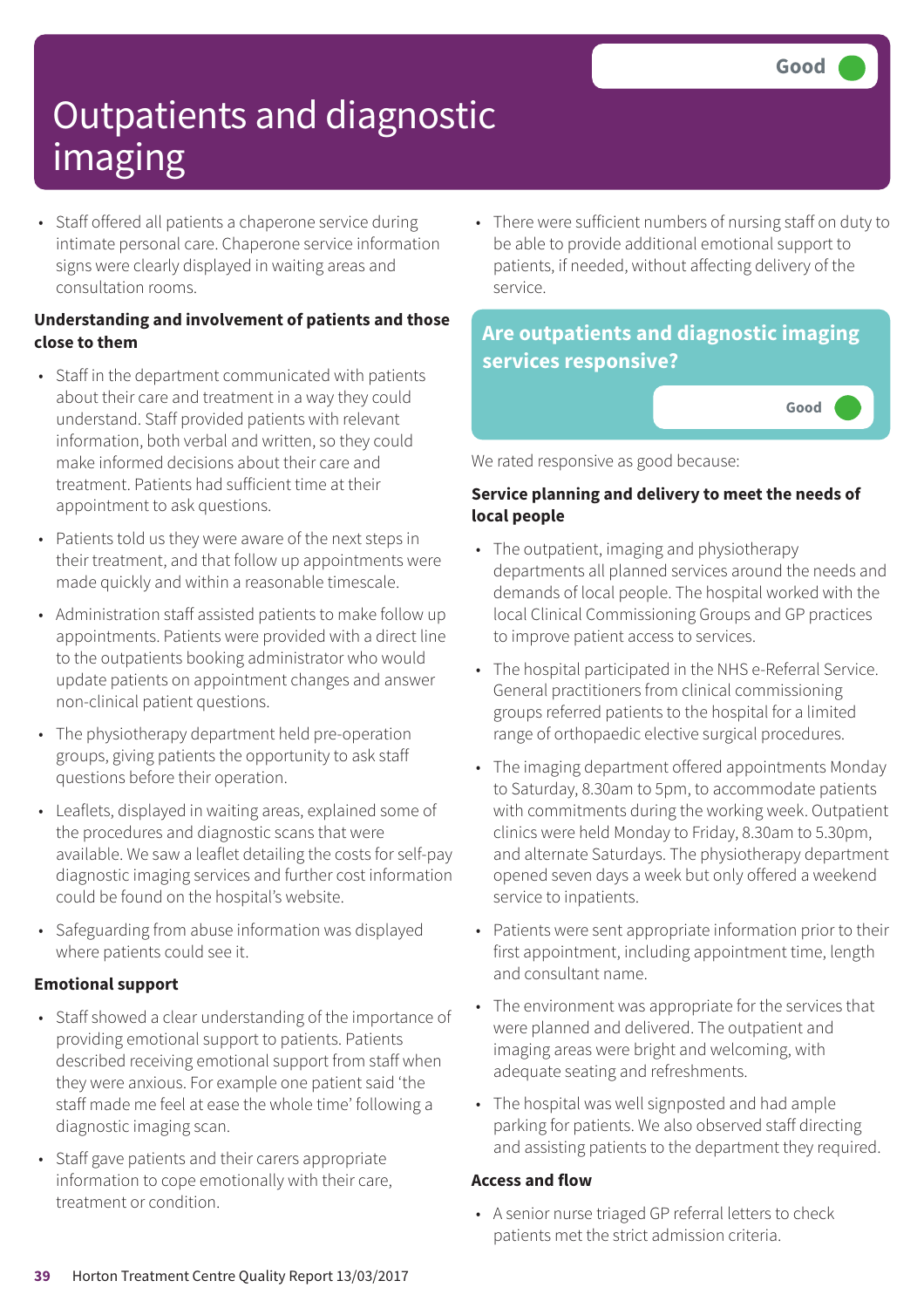- Patients were offered a choice of appointments at times and days to fit their needs. The administrative and reception team managed outpatient appointments. The radiology and physiotherapy departments managed their own appointments and liaised with the ward clerk for inpatient follow-ups.
- It is expected that 90% of NHS patients will receive treatment within 18 weeks. From July 2015 to June 2016, 100% of patients were admitted for treatment within 18 weeks of referral.
- There were no patient waiting lists for radiology, outpatient or physiotherapy appointments, and the hospital actively monitored patient waiting times. This enabled trends to be identified and ensured services in high demand were managed appropriately to prevent patients care pathway delays.
- Patients entered the hospital via the main entrance and were registered at the main outpatient reception desk. Staff asked patients to wait in the correct department waiting area when arriving for their appointment.
- Clinics ran on time and we observed this during our inspection. Patients we spoke with said they did not experience long waits and many reported being taken straight through to their appointment on arrival at the hospital.
- For additional appointments patients could receive an x-ray investigation on the day of their appointment booking. For an ultrasound investigation patients may have to wait up to five weeks for an appointment. Patients received a letter to confirm their date and time whilst at the hospital.
- The hospital reported low 'did not attend' (DNA) rates. All patients who missed their appointment were telephoned by either the administration or nursing staff. From August to November 2016, the hospital reported 18 cancellations on the day of surgery. From reviewing data submitted to the CCGs, the majority of cancellations were due to the patient being unfit for surgery rather than the fault of the service. The outpatients staff were addressing this by reaching out to GPs and reiterating the admission criteria.

#### **Meeting people's individual needs**

- The hospital planned and delivered services to meet individual needs. Pre-assessment was used effectively to ensure the hospital only treated patients if they could meet their needs. We found that the service did not treat complex patients or those with multiple co-morbidity.
- Nursing staff recorded if a patient had additional needs during pre-assessment. Patients were given information leaflets about their planned procedure during their appointment or with their outpatient appointment letter. The patient information leaflets were written in English but were available on request in large print or another language.
- The ultrasound and magnetic resonance imaging (MRI) patient information leaflets were available in audio form, so that blind patients could listen to the information before their scan.
- The imaging reception desk had a hearing loop sign displayed for deaf patients. The desk also had a sign informing patients to enquire if they required any patient information in large print, translated or interpreted.
- Patient-led Assessments of the Care Environment (PLACE) are a collection of assessments, used to measure the quality of the patient environment for NHS patients. In the assessment from February to June 2016, the hospital scored 91% for the suitability of the environment for a disability, better than the England average (81%).
- The outpatients and diagnostic imaging departments were both located on the ground floor and were accessible for patients with impaired mobility. Waiting areas and consultation rooms were all wheelchair accessible. Waiting area chairs were a mix of heights to help patients with mobility issues. The hospital also had accessible toilets and a lift if patients required access to the ward.
- A quiet room was available in the imaging department for staff to take patients who had received bad news.
- All patients over the age of 75 were screened for dementia during pre-assessment. The hospital's PLACE score, for the suitability of the environment for a patient living with dementia, was 96% (February to June 2016).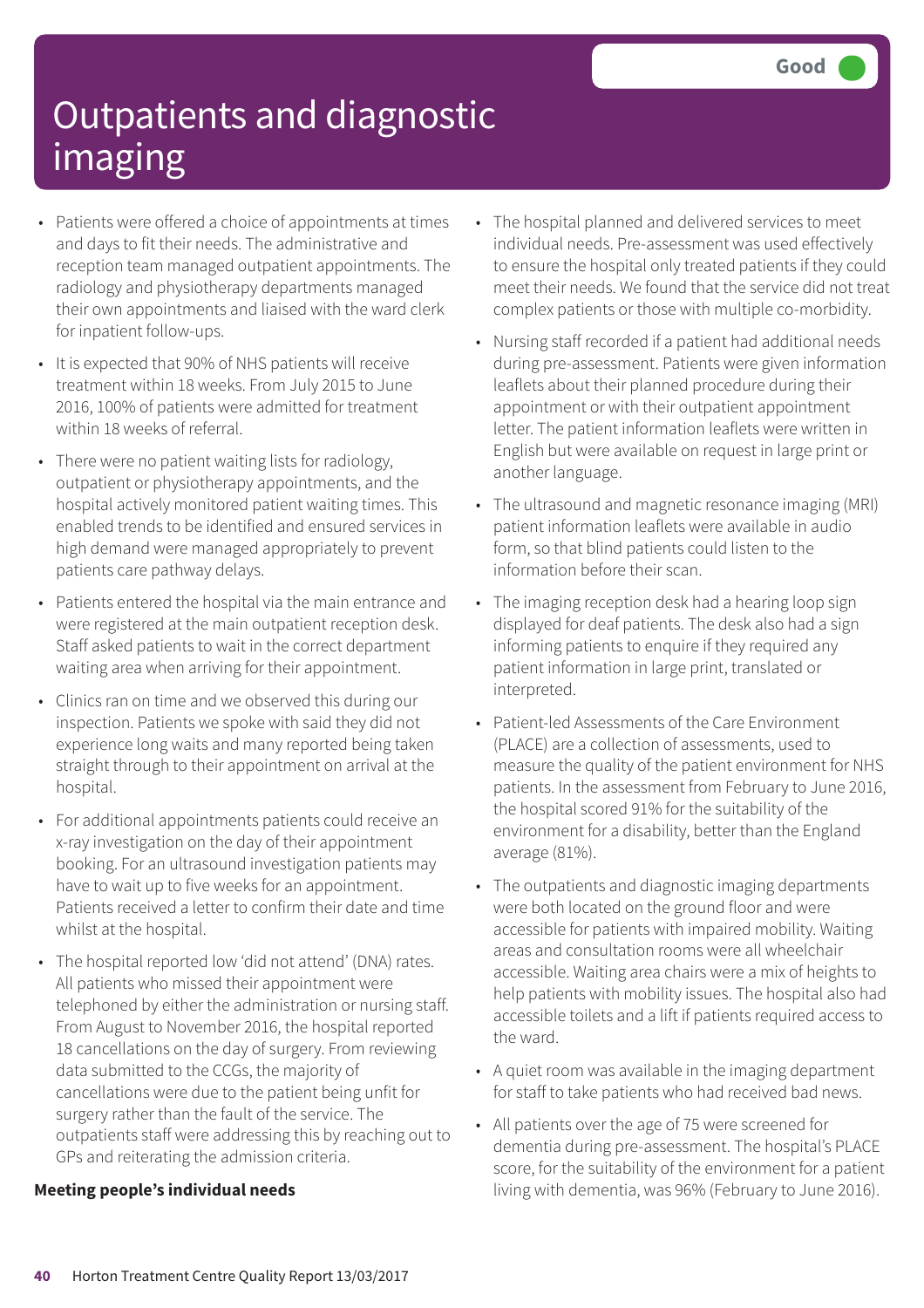This was significantly higher than the England average (80%). The imaging department had a quiet room, which could be used to support patients living with dementia.

• For patients living with learning disabilities, staff involved carers and relatives in consultations. Patients could also attend the diagnostic department with family members prior to attending for investigations, so that they could become familiar with equipment and procedures.

### **Learning from complaints and concerns**

- The hospital had a 'management of patient complaints' policy which provided staff with a clear process to investigate report and learn from complaints. Staff were aware of the complaints processes and had received customer service excellence training to assist staff when dealing with complaints from patients.
- The general manager had overall responsibility for all complaints, and would assign each complaint to the matron or relevant head of department for investigation. Each complaint was logged onto the hospital's electronic reporting system for tracking. Complainants received a response letter within 20 working days of their complaint. The hospital sent holding letters to inform patients if there was a delay in sending a formal response.
- The hospital received 21 formal complaints from January to August 2016. We reviewed three complaints that related to outpatients and diagnostics. The complaints were investigated and actioned in an appropriate and timely fashion.
- Patient's comments and complaints were listened to and acted upon. For example, the pre-admission investigation checklist was amended following a patient complaint after their surgery was cancelled.
- Patients who had complained were invited to join a patient participation group to attend meetings and give feedback on patient care. Despite advertising, the group was poorly attended.
- Complaints leaflets, describing the corporate complaints procedure, and complaints posters were available in both the outpatient and diagnostic departments. Patients told us they would be confident to raise concerns if necessary.

• There were procedures for sharing and learning from complaints across the hospital. Complaints were discussed at team meetings, heads of department meetings and the clinical governance meeting, and appeared in the staff newsletter.

### **Are outpatients and diagnostic imaging services well-led?**

**Good –––**

We rated well-led as good because:

### **Leadership and culture of service**

- We found that there were clear lines of management responsibility and accountability within the outpatients, radiology and physiotherapy departments. A visible, experienced and enthusiastic leader led each department. They were knowledgeable about their department and strived to continuously improve their service.
- Staff spoke positively about their heads of department and the senior management team. They described feeling valued and supported in their role.
- The senior management team promoted a 'no blame' culture and staff were encouraged to be open and honest about their concerns.
- Staff demonstrated mutual respect, regardless of profession. There was effective teamwork and professionalism in the way the organisation was managed.

### **Vision and strategy for this this core service**

- The vision of the hospital was communicated annually to staff via the clinical strategy and hospital strategic business plan. There were numerous objectives set for the outpatients department, pre-assessment, radiology and physiotherapy for the financial year. Staff recognised their roles within the hospital strategy and were enthusiastic about changes and improvements.
- The senior management team were aware of the challenges faced by the different departments at the hospital, and there were plans of action in place to tackle those challenges. For example, the recruitment and retention of clinical staff.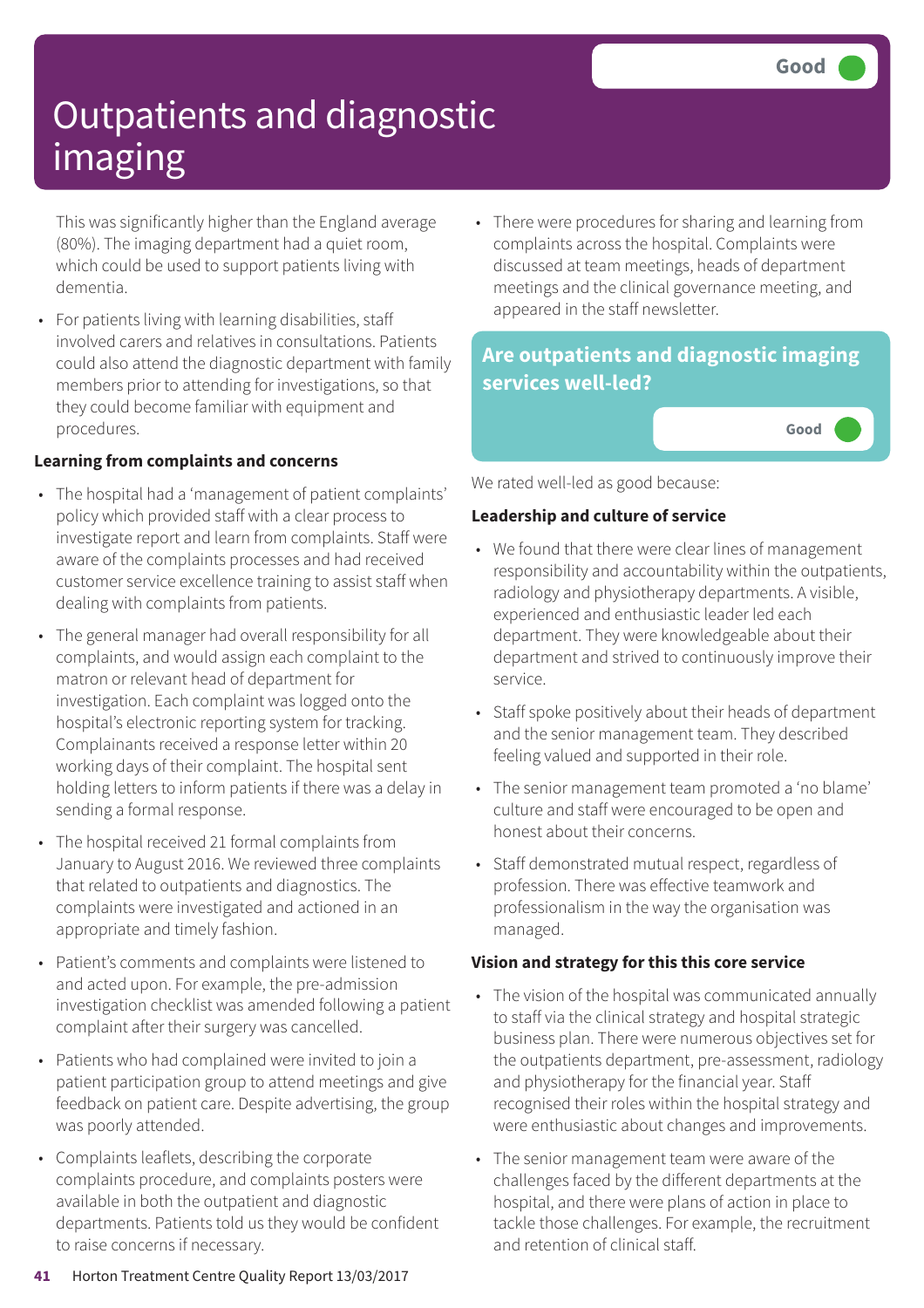- The Horton Treatment Centre had established a set of shared values for the hospital. The values focussed on ensuring high quality, safe care, minimising risk and promoting a culture of safety awareness.
- All staff we spoke with could describe the hospital values and demonstrated the values in the care that they delivered. Staff were proud of the service they delivered and consistently put the patient first.
- The physiotherapy department was looking to develop a standalone service which would take GP referrals directly.

### **Governance, risk management and quality measurement**

- There was an effective governance framework in the hospital, which supported the delivery of good quality care in outpatients and the imaging department. The governance structure was supported by detailed policies and procedures for staff to follow.
- The heads of departments attended monthly meetings to discuss governance, quality reporting, incidents, complaints, audit results and key performance indicators. Trends were monitored and action plans were produced. Staff were provided with feedback and information about meetings in the form of minutes and in their team meetings.
- The matron led a clinical effectiveness and IPC committee which set monthly clinical objectives for all departments. For example, an objective for the outpatients department this year was to train specific staff for their plaster cast application competency so they could support the lower limb service.
- The medical advisory committee (MAC) was responsible for granting, reviewing and renewing consultants practising privileges.
- Each department had its own risk register and managers updated this accordingly. We reviewed the risk registers and found the risks identified reflected our inspection findings. Managers described the risk register as an effective way to escalate risks. Risks identified included theft of prescriptions and failure of mains power supply.
- The hospital had a combined risk assessment register which contained a list of all the risk assessments completed in each department.
- There was a full programme of audits across the hospital including within the outpatient, physiotherapy and diagnostic imaging departments. Although it was not always possible to identify audit data specifically for each department, the results of audits were discussed at clinical governance committees and any risks would be placed into the relevant risk register.
- A daily manpower meeting was held each morning with representatives from each department. The meeting focussed mainly on information about operational issues, but offered the opportunity for cross department information sharing.

### **Public and staff engagement**

- Patients were encouraged to leave feedback about their experience by use of the patient satisfaction survey and for NHS patients by the Friends and Family Test. Results of the latest patient satisfaction survey (November 2016) showed 100% of patients reported excellent quality care. Results of the Friends and Family Test in June 2016 showed 97% of patients would recommend the service to their family and friends.
- The hospital was actively looking to recruit patients to join a patient participation group. The group met quarterly to discuss the patient experience but had been poorly attended in the past.
- There was evidence that the hospital acted upon patient feedback to help improve their service. For example, a patient fed back that the ward was too noisy and following this inpatients are now provided with ear plugs.
- The hospital also gathers and acts upon staff feedback through staff surveys and engagement committees. As a result of staff feedback, a non-clinical senior manager was appointed to give support to the senior management team and heads of department.
- There was hospital newsletter, distributed to all, to inform staff on departmental updates and patient feedback. There was also a 'you said, we did' section, detailing action the hospital has taken as a result of staff feedback.
- The outpatient and diagnostic departments had monthly team meetings in which staff were updated on new developments, clinical updates, staffing, changes in policy as well as sharing other information of interest.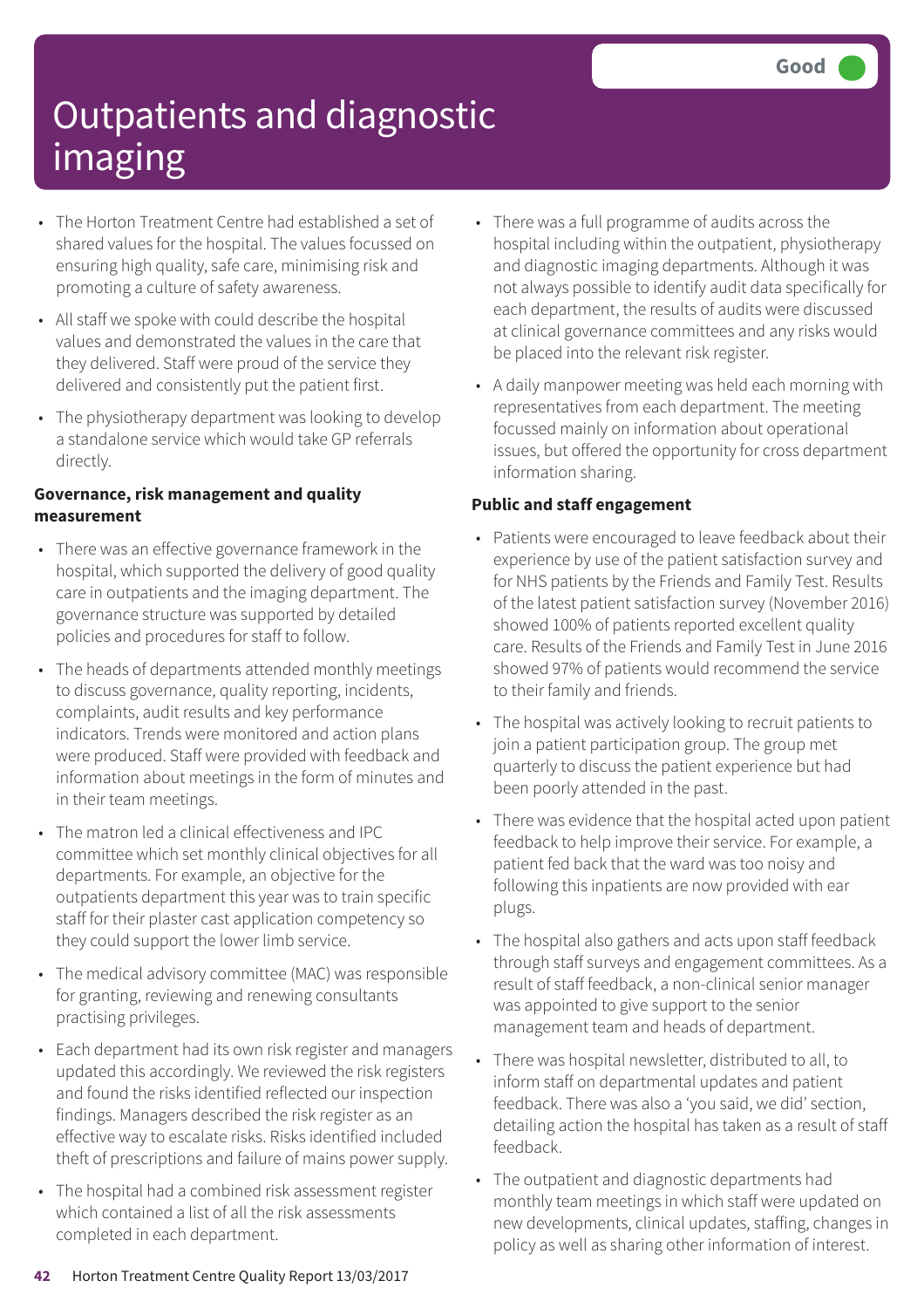- Staff were positively engaged with the hospital, and in their roles. One staff member told us they felt 'valued within the team' and another staff member described working in a 'supportive environment'.
- The senior management team organised team building days to improve communication between the senior managers and heads of department.

#### **Innovation, improvement and sustainability**

- The senior management team were responsive to requests and suggestions for improvement.
- The outpatients department had recently recruited a new staff nurse to lead on quality assurance and to improve the patient experience. Since their appointment, significant changes had been made

within the department including an increased participation in the NHS Friends and Family Test and a reduced number of incorrect patient referrals, following contact with GPs. Their next project was to create an outpatient specific audit, to be completed alongside the hospital's annual auditing programme.

- The physiotherapy department were looking to create a 'one stop shop' for patients having hip or knee surgery.
- The care certificate was introduced for all healthcare assistants.
- The hospital ran a patient participation group, for patients to attend meetings and give feedback on patient care.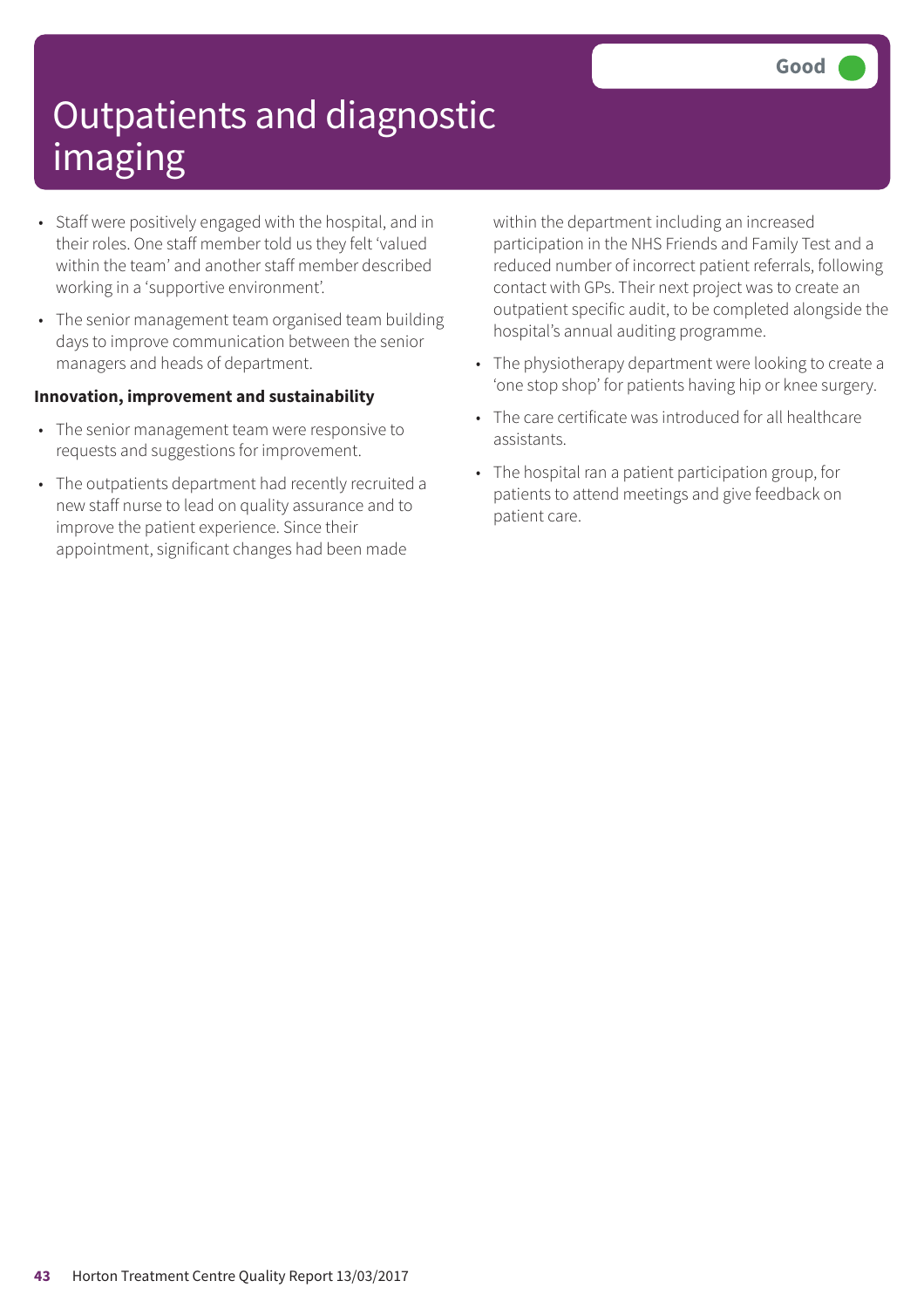### Outstanding practice and areas for improvement

### **Areas forimprovement**

#### **Action the provider MUST take to improve**

• The provider must ensure that the World Health Organisations five steps to safer surgery checklist is completed consistently.

#### **Action the provider SHOULD take to improve**

- The service should ensure that the environment does not compromise infection control practices in theatres.
- The provider should ensure that staff are aware of the acceptable temperature limits for the safe and appropriate storage of medicines.
- The provider should ensure that staff complete competency assessments before the application of plaster of Paris.
- The provider should ensure staff follow new standard operating procedures to manage medicines safely.
- The provider should ensure mandatory training completed elsewhere has been standard checked.
- The provider should ensure there is a clear audit trail on the use of prescription pads.